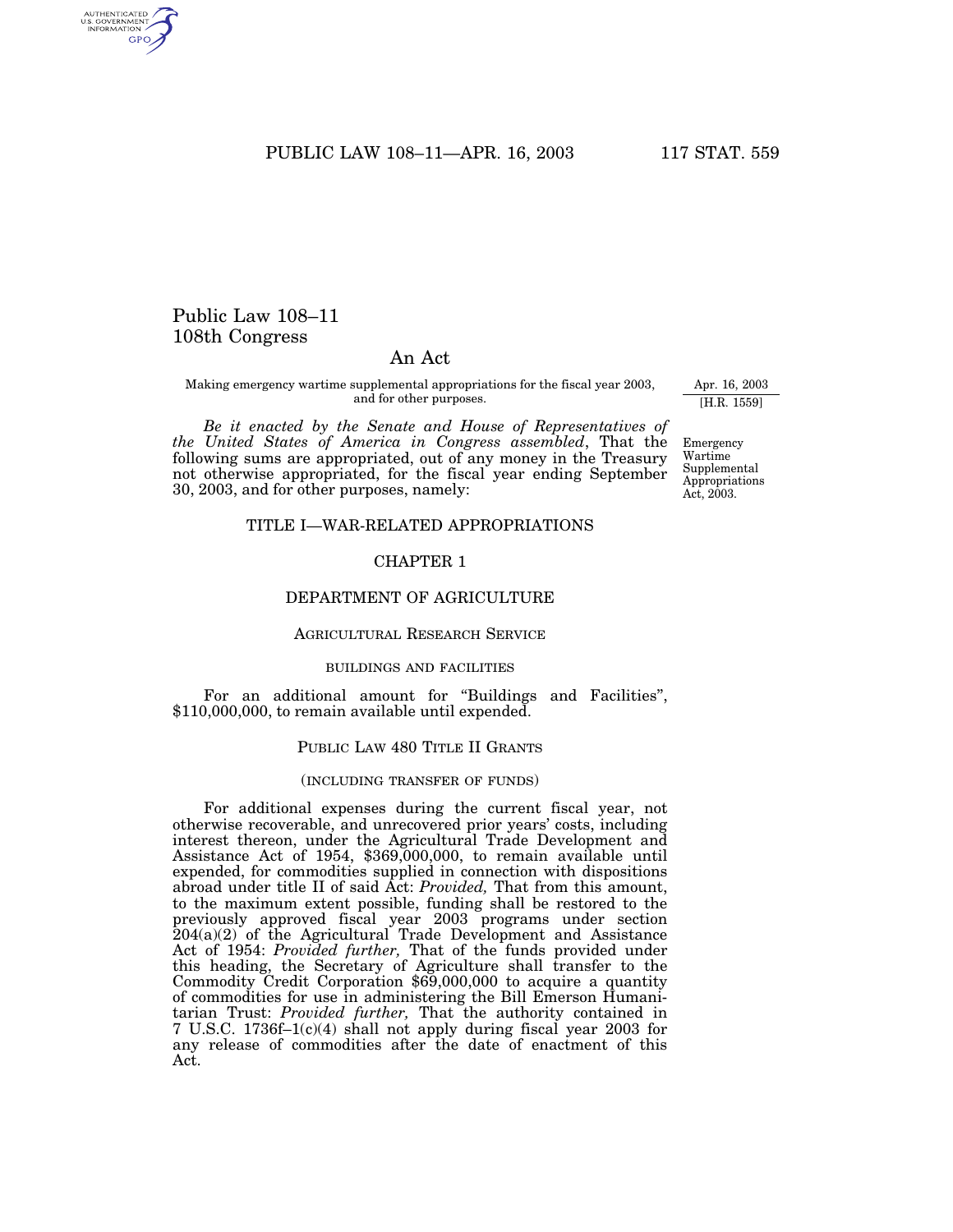## CHAPTER 2

## DEPARTMENT OF JUSTICE

## GENERAL ADMINISTRATION

#### SALARIES AND EXPENSES

For an additional amount for ''General Administration, Salaries and Expenses'', \$5,000,000, to remain available until September 30, 2004.

### COUNTERTERRORISM FUND

For an additional amount for "Counterterrorism Fund" \$20,000,000, to remain available until December 31, 2003: *Provided*, That funds provided under this paragraph shall be available only after the Attorney General notifies the Committees on Appropriations of the House of Representatives and the Senate in accordance with section 605 of division B of Public Law 108–7.

#### DETENTION TRUSTEE

For an additional amount for "Detention Trustee" for the detention of Federal prisoners in the custody of the United States Marshals Service, \$40,000,000.

### OFFICE OF INSPECTOR GENERAL

For an additional amount for "Office of Inspector General", \$2,500,000, to remain available until September 30, 2004.

#### LEGAL ACTIVITIES

#### SALARIES AND EXPENSES, UNITED STATES MARSHALS SERVICE

For an additional amount for ''Salaries and Expenses, United States Marshals Service'' for necessary expenses, \$8,000,000, to remain available until September 30, 2004.

### FEDERAL BUREAU OF INVESTIGATION

### SALARIES AND EXPENSES

For an additional amount for ''Federal Bureau of Investigations, Salaries and Expenses'', \$367,192,000, to remain available until September 30, 2004: *Provided,* That the funds provided under this heading shall not be available for obligation or expenditure except in compliance with the procedures set forth in section 605 of the Departments of Commerce, Justice, and State, the Judiciary, and Related Agencies Appropriations Act, 2003.

### OFFICE OF JUSTICE PROGRAMS

### COMMUNITY ORIENTED POLICING SERVICES

For an additional amount for "Community Oriented Policing" Services'', \$54,750,000, to remain available until December 31, 2003, shall be for the Community Oriented Policing Services, Interoperable Communications Technology Program, for grants to States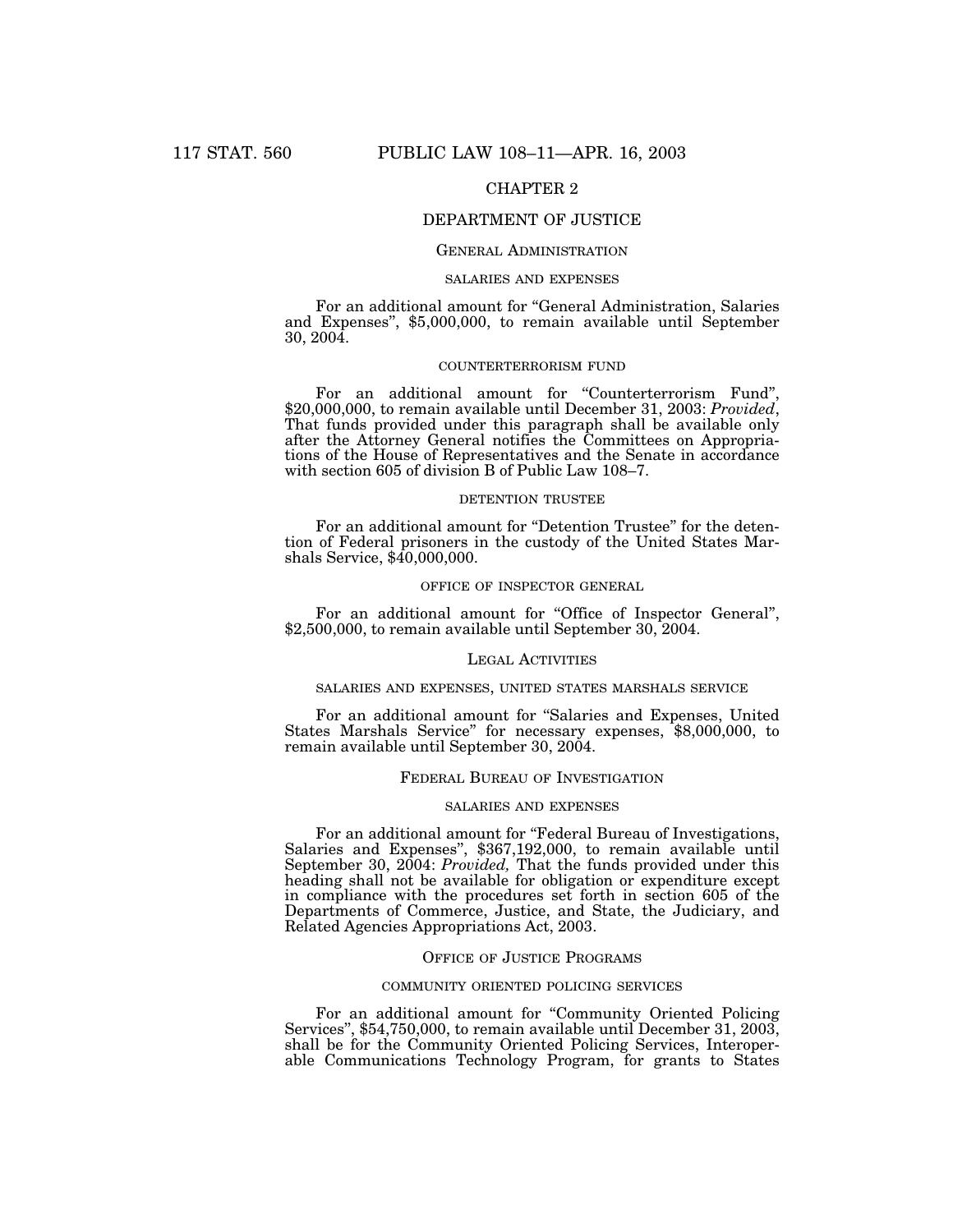and localities to improve communications within and among law enforcement agencies: *Provided,* That the funds provided under this heading shall not be available for obligation or expenditure except in compliance with the procedures set forth in section 605 of the Departments of Commerce, Justice, and State, the Judiciary, and Related Agencies Appropriations Act, 2003.

## THE JUDICIARY

### SUPREME COURT OF THE UNITED STATES

#### SALARIES AND EXPENSES

For an additional amount for ''Supreme Court of the United States, Salaries and Expenses'' for police enhancements, \$1,535,000, to remain available until September 30, 2004.

## UNITED STATES COURT OF APPEALS FOR THE FEDERAL CIRCUIT

### SALARIES AND EXPENSES

For an additional amount for ''United States Court of Appeals for the Federal Circuit, Salaries and Expenses'' for court security officer expenses, \$973,000, to remain available until September 30, 2004.

## UNITED STATES COURT OF INTERNATIONAL TRADE

#### SALARIES AND EXPENSES

For an additional amount for ''United States Court of International Trade, Salaries and Expenses'' to enhance security, \$50,000.

## DEPARTMENT OF STATE AND RELATED AGENCY

## DEPARTMENT OF STATE

### ADMINISTRATION OF FOREIGN AFFAIRS

### DIPLOMATIC AND CONSULAR PROGRAMS

For an additional amount for "Diplomatic and Consular Pro-<br>grams", \$88,420,000, to remain available until December 31, 2003: *Provided,* That \$35,800,000 shall be available for costs associated with the re-establishment of a United States diplomatic presence in Baghdad, Iraq.

In addition, for the costs of worldwide security upgrades, \$10,000,000, to remain available until December 31, 2003.

#### EMBASSY SECURITY, CONSTRUCTION, AND MAINTENANCE

For an additional amount for "Embassy Security, Construction, and Maintenance'', \$149,500,000, to remain available until expended.

### EMERGENCIES IN THE DIPLOMATIC AND CONSULAR SERVICE

For an additional amount for ''Emergencies in the Diplomatic and Consular Service'', \$50,000,000, to remain available until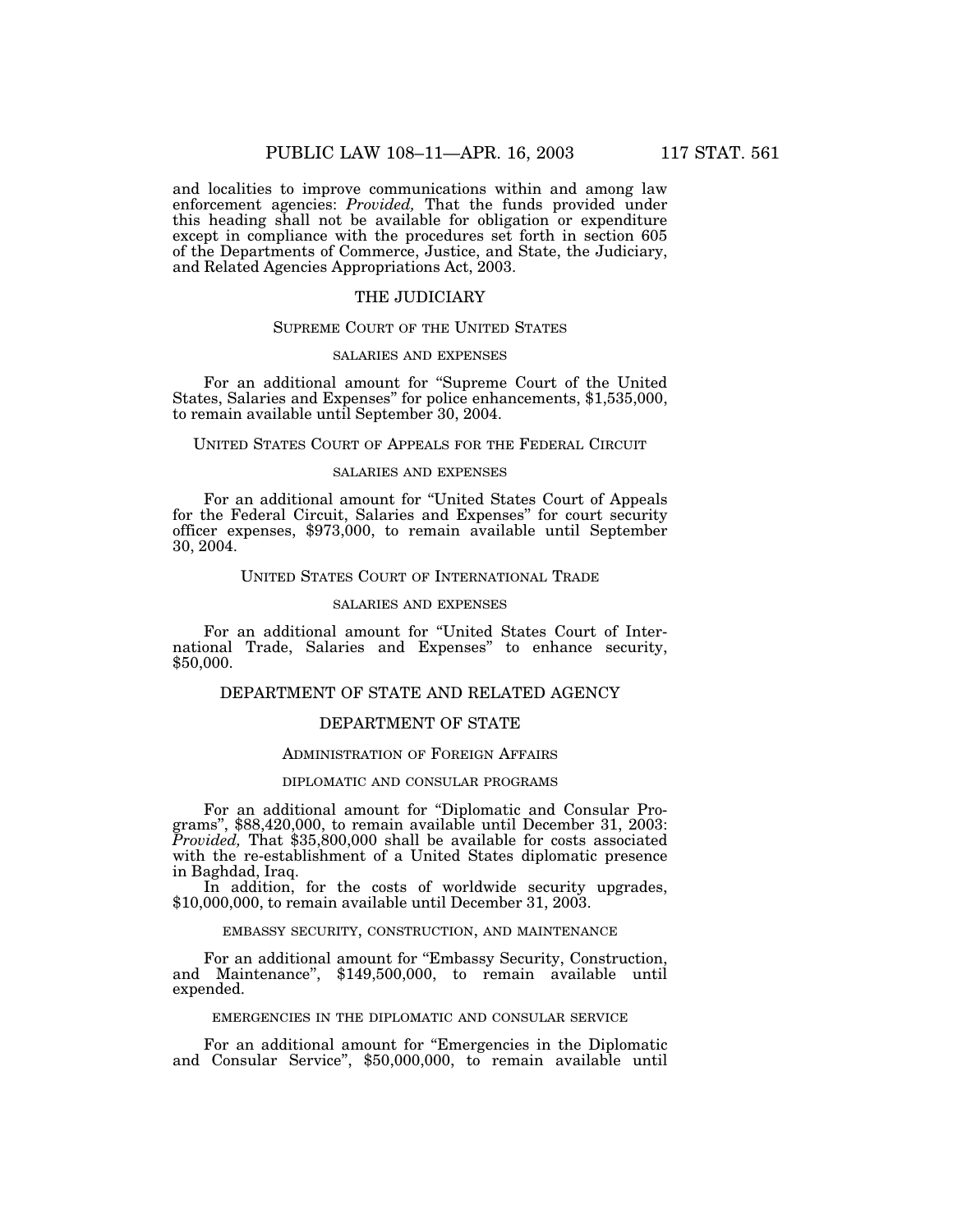expended, which may be transferred to, and merged with, the appropriations for ''Diplomatic and Consular Programs''.

## RELATED AGENCY

### BROADCASTING BOARD OF GOVERNORS

### INTERNATIONAL BROADCASTING OPERATIONS

For an additional amount for ''International Broadcasting Operations'' for activities related to the Middle East Television Network broadcasting to the Middle East and radio broadcasting to Iraq, \$30,500,000, to remain available until September 30, 2004.

## GENERAL PROVISION, THIS CHAPTER

SEC. 1201. Funds appropriated under this chapter for the Broadcasting Board of Governors and the Department of State may be obligated and expended notwithstanding section 313 of the Foreign Relations Authorization Act, Fiscal Years 1994 and 1995, and section 15 of the State Department Basic Authorities Act of 1956, as amended.

### CHAPTER 3

## DEPARTMENT OF DEFENSE—MILITARY

## MILITARY PERSONNEL

### MILITARY PERSONNEL, ARMY

For an additional amount for ''Military Personnel, Army'', \$7,700,000,000.

#### MILITARY PERSONNEL, NAVY

For an additional amount for ''Military Personnel, Navy'', \$1,600,000,000.

#### MILITARY PERSONNEL, MARINE CORPS

For an additional amount for ''Military Personnel, Marine Corps'', \$1,200,000,000.

### MILITARY PERSONNEL, AIR FORCE

For an additional amount for ''Military Personnel, Air Force'', \$2,800,000,000.

## RESERVE PERSONNEL, ARMY

For an additional amount for "Reserve Personnel, Army", \$3,000,000.

### NATIONAL GUARD PERSONNEL, ARMY

For an additional amount for ''National Guard Personnel, Army'', \$100,000,000.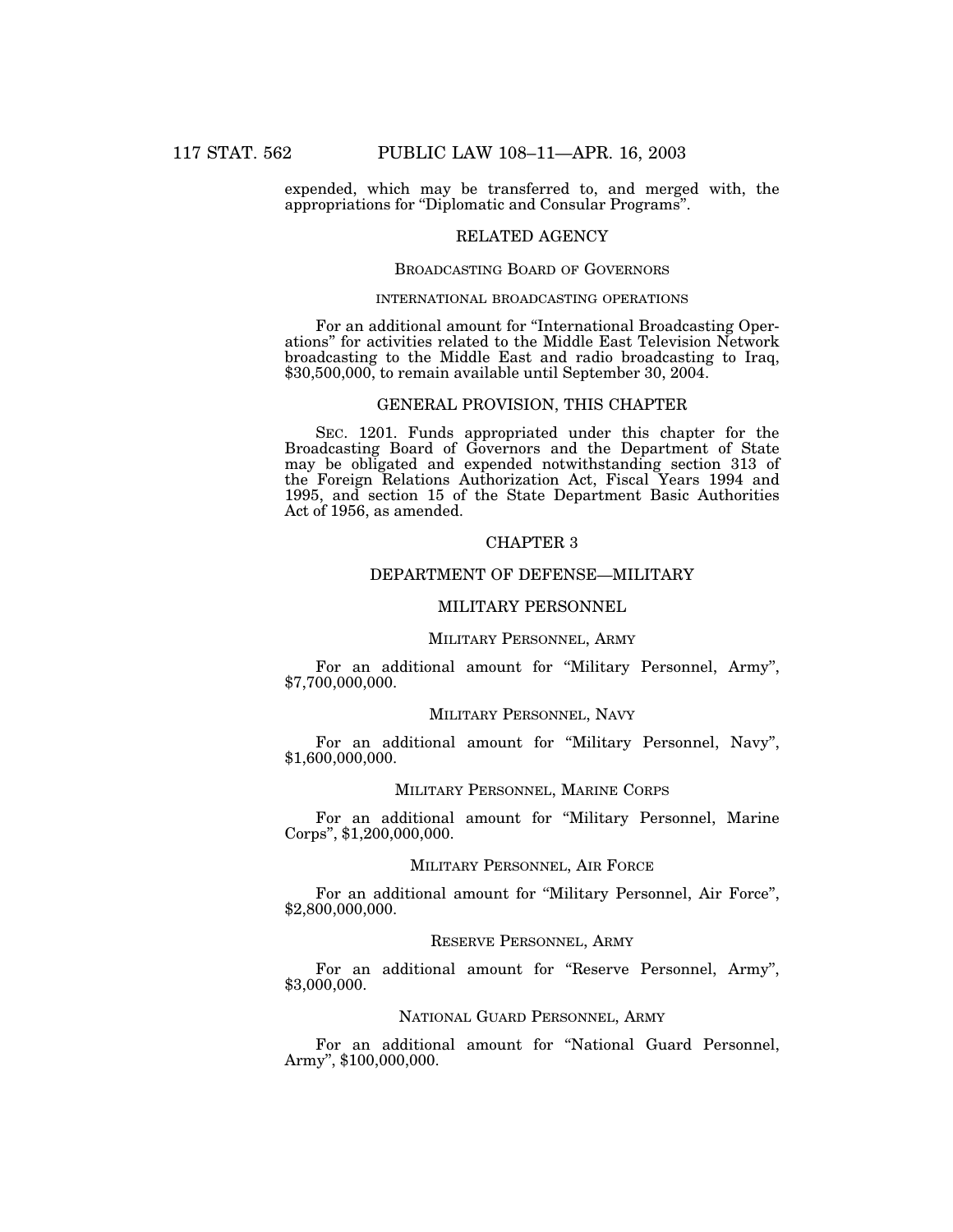### OPERATION AND MAINTENANCE

## OPERATION AND MAINTENANCE, ARMY

For an additional amount for "Operation and Maintenance, Army'', \$16,000,000,000.

### OPERATION AND MAINTENANCE, NAVY

For an additional amount for "Operation and Maintenance, Navy'', \$5,100,000,000.

## OPERATION AND MAINTENANCE, MARINE CORPS

For an additional amount for "Operation and Maintenance, Marine Corps'', \$1,650,000,000.

### OPERATION AND MAINTENANCE, AIR FORCE

For an additional amount for "Operation and Maintenance, Air Force'', \$7,100,000,000.

## OPERATION AND MAINTENANCE, DEFENSE-WIDE

For an additional amount for "Operation and Maintenance, Defense-Wide'', \$1,200,000,000.

#### OPERATION AND MAINTENANCE, ARMY RESERVE

For an additional amount for "Operation and Maintenance, Army Reserve'', \$3,000,000.

### OPERATION AND MAINTENANCE, NAVY RESERVE

For an additional amount for "Operation and Maintenance, Navy Reserve'', \$7,000,000.

### OPERATION AND MAINTENANCE, MARINE CORPS RESERVE

For an additional amount for "Operation and Maintenance, Marine Corps Reserve'', \$20,000,000.

## OPERATION AND MAINTENANCE, ARMY NATIONAL GUARD

For an additional amount for "Operation and Maintenance, Army National Guard'', \$75,000,000.

## OPERATION AND MAINTENANCE, AIR NATIONAL GUARD

For an additional amount for "Operation and Maintenance, Air National Guard", \$20,000,000.

#### IRAQ FREEDOM FUND

### (TRANSFER OF FUNDS)

There is established in the Treasury of the United States a special account to be known as the "Iraq Freedom Fund". For additional expenses for ongoing military operations in Iraq, and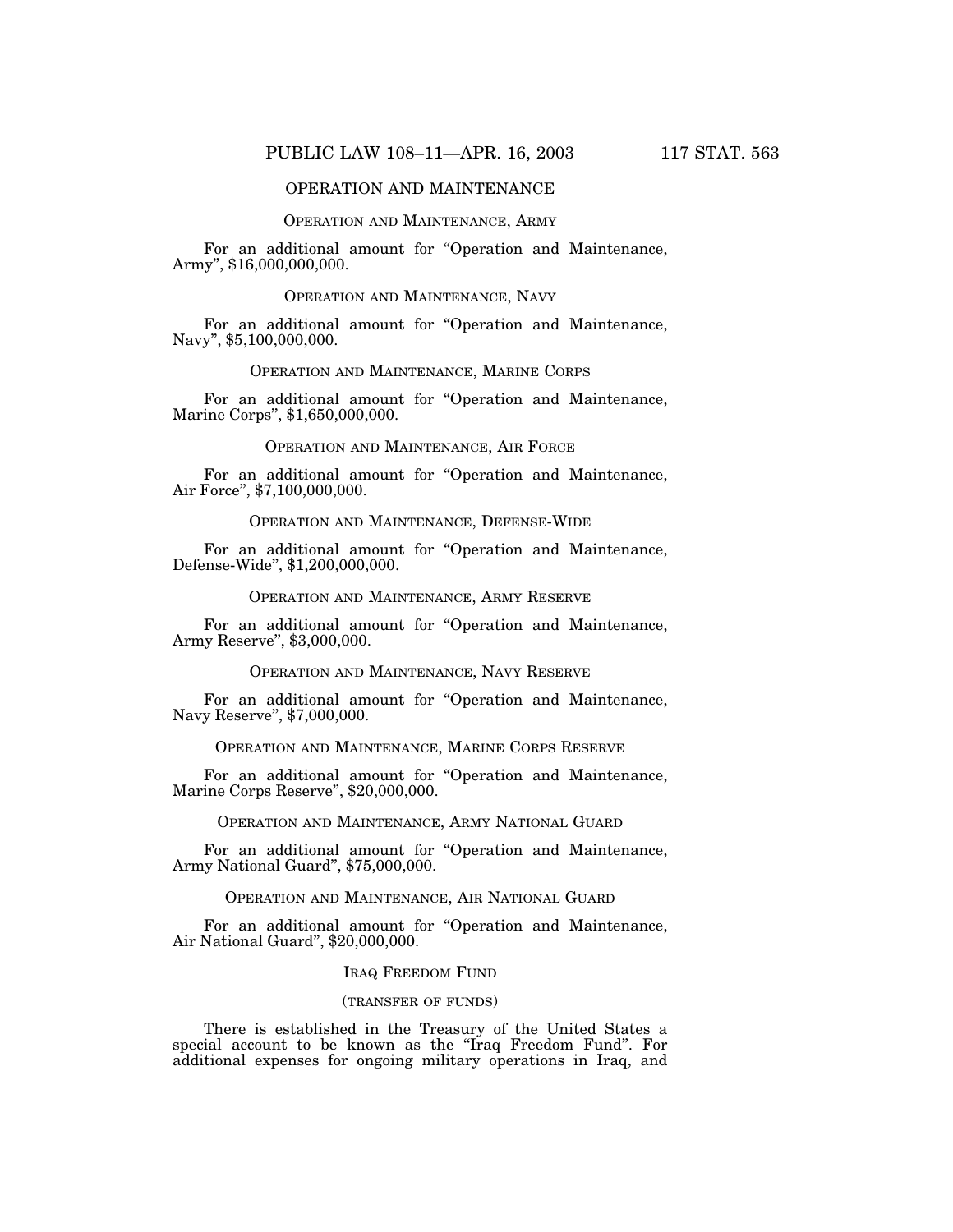those operations authorized by Public Law 107–40, and other operations and related activities in support of the global war on terrorism, not otherwise provided for, necessary to finance the estimated partial costs of combat, stability operations (including natural resource risk remediation activities), force reconstitution, replacement of munitions and equipment, and other costs, there is hereby appropriated \$15,678,900,000, to remain available for transfer until September 30, 2004: *Provided,* That amounts provided under this heading shall be available for transfer for the following activities:

Not less than \$1,771,180,000 for classified programs, which shall be in addition to amounts provided for elsewhere in this chapter, and under this heading, for procurement and research, development, test and evaluation;

Not less than \$1,100,000,000 for increased fuel costs, for transfer to "Defense Working Capital Funds";

Up to \$1,400,000,000 for transfer to "Operation and Maintenance, Defense-Wide'', only for purposes further specified in section 1310 of this chapter;

Up to \$489,300,000 for transfer to the ''Natural Resources Risk Remediation Fund'';

Up to \$400,000,000 for transfer to Department of Homeland Security, "United States Coast Guard, Operating Expenses", to support military activities in connection with operations in and around Iraq and the global war on terrorism;

Up to \$57,600,000 for research, development, test, and evaluation; and

Up to \$25,000,000 for counter-terrorism military training activities for foreign governments in connection with the global war on terrorism, including equipment, supplies and services, on such terms as the Secretary of Defense, with the concurrence of the Secretary of State and 15 days following submission of a financial plan for the use of such funds to the congressional defense committees, may determine:

*Provided further,* That in addition to the transfers authorized in the preceding proviso, the Secretary of Defense may transfer the funds provided herein to appropriations for military personnel; operation and maintenance; Overseas Humanitarian, Disaster Assistance, and Civic Aid; procurement; research, development, test and evaluation; military construction; the Defense Health Program appropriation; and working capital funds: *Provided further,* That the funds transferred under this heading shall be merged with and shall be available for the same purposes and for the same time period, as the appropriation to which transferred: *Provided further,* That the transfer authority provided in this paragraph is in addition to any other transfer authority available to the Department of Defense: *Provided further,* That upon a determination that all or part of the funds transferred from this appropriation are not necessary for the purposes provided herein, such amounts may be transferred back to this appropriation: *Provided further,* That the Secretary of Defense shall, not fewer than 5 days prior to making transfers from this appropriation, notify the congressional defense committees in writing of the details of any such transfer: *Provided further,* That the Secretary of Defense shall submit a report no later than July 1, 2003, and then 30 days after the end of each fiscal quarter to the congressional defense committees summarizing the details of the transfer of funds from this appropriation.

Deadline. Notification.

Reports. Deadline.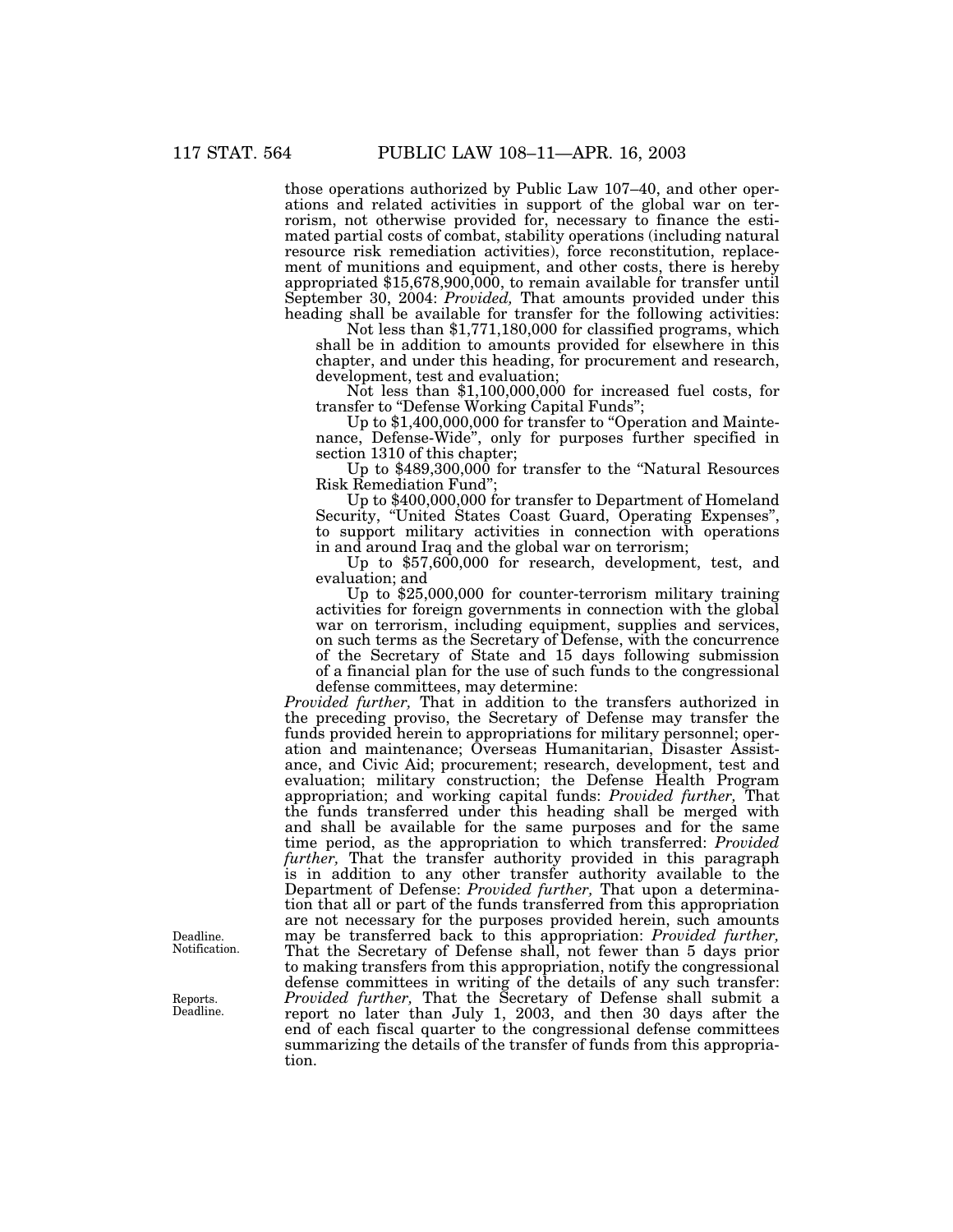## NATURAL RESOURCES RISK REMEDIATION FUND

### (TRANSFER OF FUNDS)

There is established in the Treasury of the United States a special account to be known as the "Natural Resources Risk Remediation Fund''. Funds transferred to, appropriated to, and contributions made to, the Natural Resources Risk Remediation Fund may be made available for expenses necessary, in and around Iraq, to address emergency fire fighting, repair of damage to oil facilities and related infrastructure, and preserve a distribution capability, and may remain available until expended: *Provided,* That up to \$489,300,000 of the funds appropriated to the Iraq Freedom Fund in this Act may be transferred to this fund: *Provided further,* That the Secretary of Defense may accept from any person, foreign government, or international organization, and credit to this fund, any contribution of money for such purposes: *Provided further,* That funds available in the Defense Cooperation Account may be transferred to and merged with the Natural Resources Risk Remediation Fund: *Provided further,* That the Secretary of Defense may transfer funds available in the Natural Resources Risk Remediation Fund to other appropriations or funds of the Department of Defense to carry out such purposes, or to reimburse such appropriations or funds for expenses incurred for such purposes: *Provided further,* That funds so transferred shall be merged with and shall be available for the same purposes and for the same time period as the appropriation or fund to which transferred: *Provided further,* That the transfer authority provided in this paragraph is in addition to any other transfer authority available to the Department of Defense: *Provided further,* That upon a determination that all or part of the funds transferred from this appropriation are not necessary for the purposes provided, such amounts may be transferred back to this appropriation: *Provided further,* That in administering the Natural Resources Risk Remediation Fund during fiscal year 2003, the Secretary of Defense may transfer funds from the Iraq Freedom Fund only to the extent that amounts transferred from the Defense Cooperation Account and amounts accepted pursuant to the authority of the second proviso of this paragraph are not currently available: *Provided further,* That, hereafter, contributions of money deposited into the Natural Resources Risk Remediation Fund shall be reported to the Congress in the same report, and under the same terms and conditions, as the report required for contributions to the Defense Cooperation Account under section 2608, chapter 155 of title 10, United States Code: *Provided further,* That the Secretary of Defense shall submit a report no later than 30 days after the end of each fiscal quarter to the congressional defense committees of any transfer of funds from this appropriation.

Reports. Deadline.

### PROCUREMENT

## AIRCRAFT PROCUREMENT, ARMY

For an additional amount for "Aircraft Procurement, Army", \$4,100,000.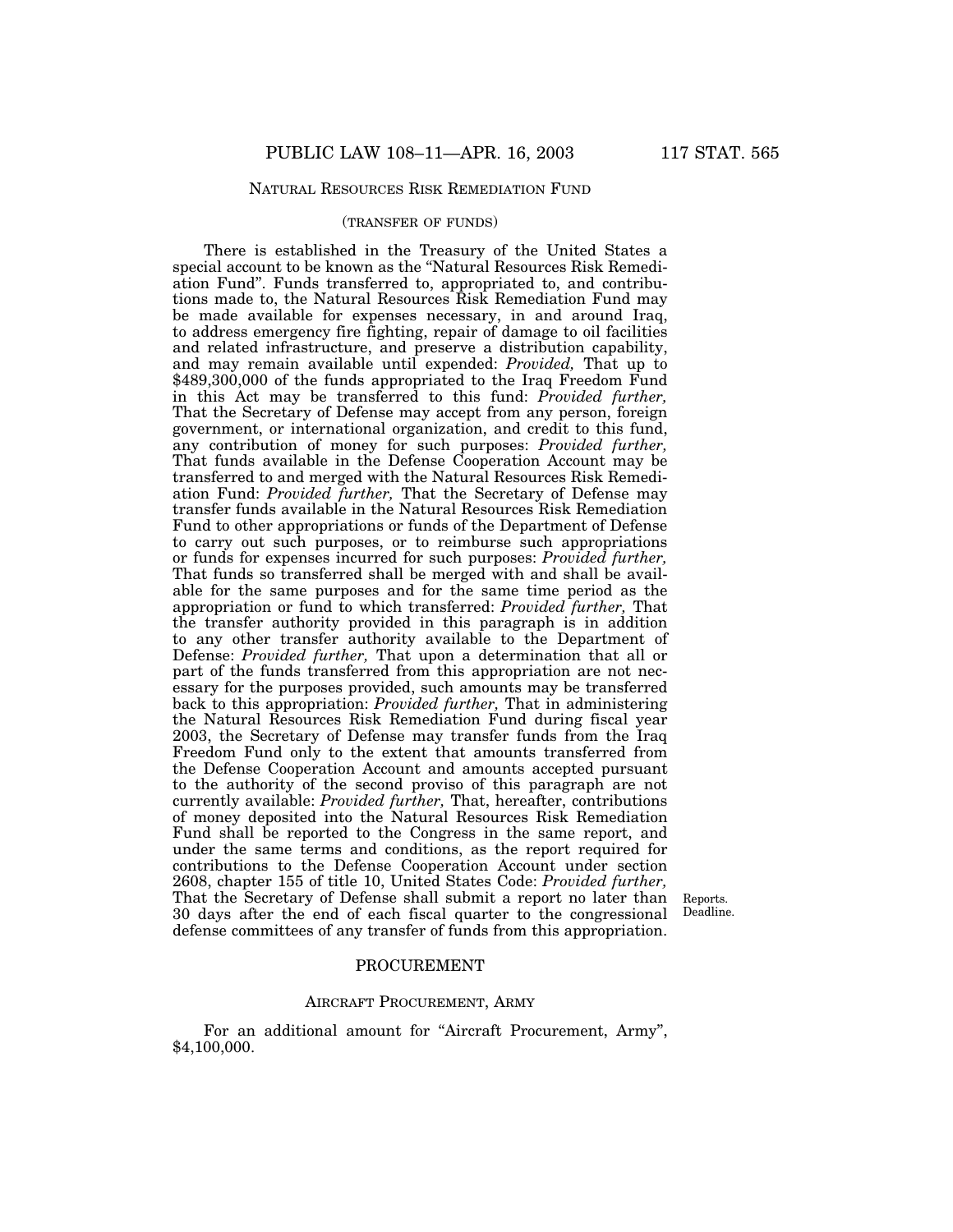## MISSILE PROCUREMENT, ARMY

For an additional amount for ''Missile Procurement, Army'', \$3,100,000.

### PROCUREMENT OF WEAPONS AND TRACKED COMBAT VEHICLES, ARMY

For an additional amount for "Procurement of Weapons and Tracked Combat Vehicles, Army'', \$53,300,000.

### PROCUREMENT OF AMMUNITION, ARMY

For an additional amount for "Procurement of Ammunition, Army'', \$447,500,000.

#### OTHER PROCUREMENT, ARMY

For an additional amount for "Other Procurement, Army", \$241,800,000.

## OTHER PROCUREMENT, AIR FORCE

For an additional amount for "Other Procurement, Air Force", \$113,600,000.

## PROCUREMENT, DEFENSE-WIDE

For an additional amount for "Procurement, Defense-Wide", \$451,000,000.

## RESEARCH, DEVELOPMENT, TEST AND EVALUATION

RESEARCH, DEVELOPMENT, TEST AND EVALUATION, ARMY

For an additional amount for ''Research, Development, Test and Evaluation, Army'', \$11,500,000.

### RESEARCH, DEVELOPMENT, TEST AND EVALUATION, DEFENSE-WIDE

For an additional amount for ''Research, Development, Test and Evaluation, Defense-Wide'', \$70,000,000, to remain available for obligation until September 30, 2004.

## OTHER DEPARTMENT OF DEFENSE PROGRAMS

### DEFENSE HEALTH PROGRAM

For an additional amount for "Defense Health Program", \$501,700,000 for Operation and maintenance.

### DRUG INTERDICTION AND COUNTER-DRUG ACTIVITIES, DEFENSE

For an additional amount for "Drug Interdiction and Counter-Drug Activities, Defense'', \$34,000,000.

## GENERAL PROVISIONS, THIS CHAPTER

SEC. 1301. Except as otherwise specifically provided in this chapter, amounts provided to the Department of Defense under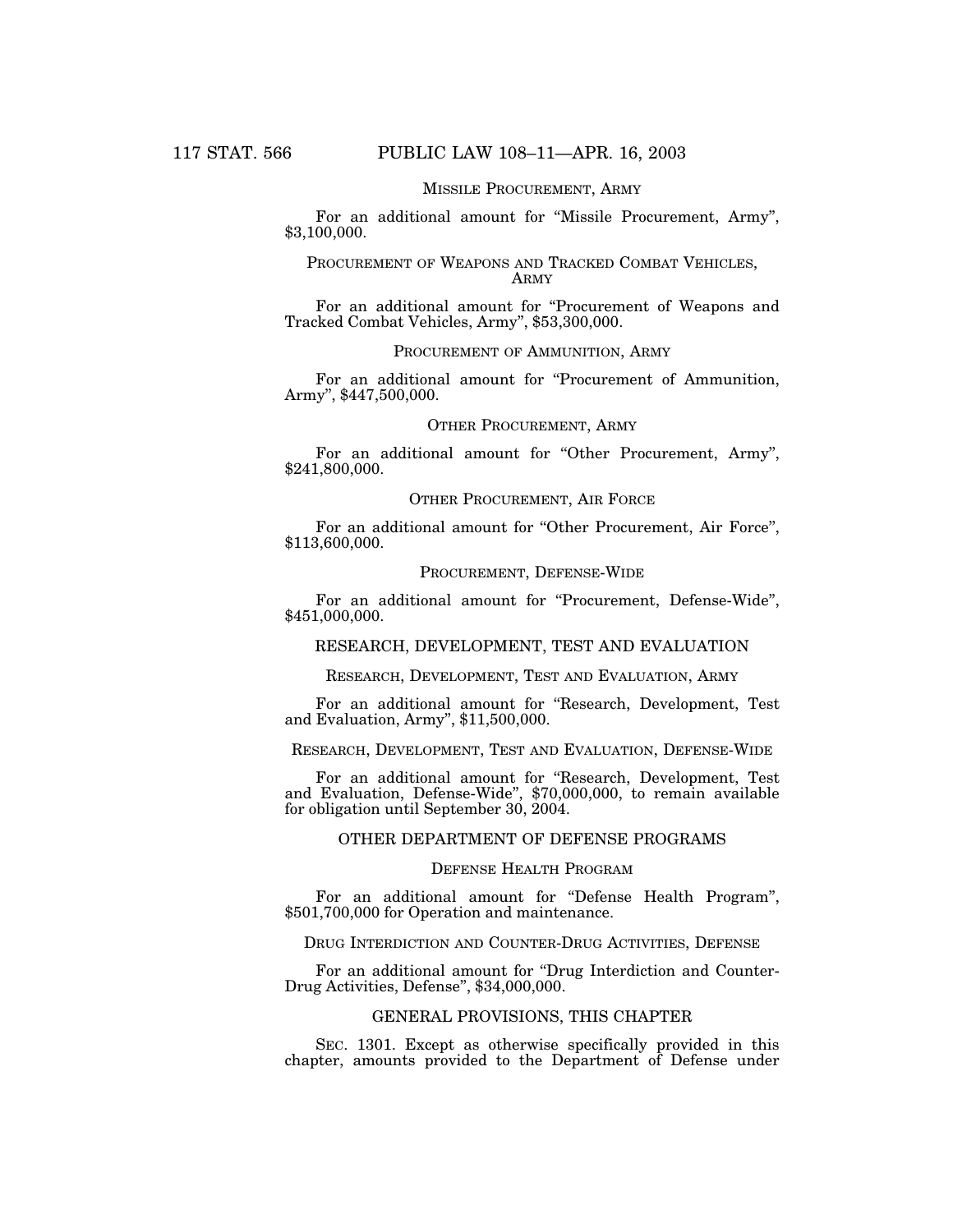each of the headings in this chapter shall be available for the same time period, and subject to the same terms and conditions, as the amounts appropriated or otherwise made available in the Department of Defense Appropriations Act, 2003 (Public Law 107– 248) and Making Further Continuing Appropriations for the Fiscal Year 2003, and for Other Purposes (Public Law 108–7).

SEC. 1302. None of the funds provided in this chapter may be used to finance programs or activities denied by Congress in previous fiscal year 2003 appropriations acts which make appropriations to the Department of Defense or to initiate a procurement or research, development, test and evaluation new start program without prior notification to the congressional defense committees.

SEC. 1303. None of the funds in this chapter may be used to develop or procure any item or capability that will not be fielded within 4 years of enactment of this Act.

SEC. 1304. (a) Title II of the Department of Defense Appropriations Act, 2003 (Public Law 107–248), is amended under the heading "Operation and Maintenance, Defense-Wide" by striking ''\$25,000,000'' and inserting ''\$50,000,000''.

(b) During fiscal year 2003 and notwithstanding the limitations in section 166a(e)(1) of title 10, United States Code, of the total amount available under such heading for the CINC initiative fund account (as amended by subsection (a)), not more than \$15,000,000 may be used for the purpose described in subparagraph (A) of such section  $166a(e)(1)$ , not more than \$10,000,000 may be used for the purpose described in subparagraph (B) of such section, and not more than \$10,000,000 may be used for the purpose described in subparagraph (C) of such section.

SEC. 1305. Title II of the Department of Defense Appropriations Act, 2003 (Public Law 107–248), is amended under the heading "Operation and Maintenance, Defense-Wide" by striking and Maintenance, Defense-Wide" by striking ''\$34,500,000'' and inserting ''\$50,000,000''.

### (TRANSFER OF FUNDS)

SEC. 1306. Section 8005 of the Department of Defense Appro-

priations Act, 2003 (Public Law 107–248), is amended—<br>
(1) by striking "\$2,000,000,000" and inserting ''\$2,500,000,000";

 $(2)$  by striking "May 31, 2003" and inserting "June 30, 2003''; and

(3) by striking the sixth proviso, as added by section 112 of division M of Public Law 108–7, beginning with '': *Provided Ante,* p. 536. *further*," and ending with "to which transferred".

### (INCLUDING TRANSFER OF FUNDS)

SEC. 1307. In addition to amounts made available elsewhere in this Act for the Department of Defense, \$165,000,000 is appropriated to the Department of Defense to reimburse applicable appropriations for the value of drawdown support provided by the Department of Defense under the Afghanistan Freedom Support Act of 2002: *Provided*, That this appropriation shall not increase the limitation set forth in section 202(b) of that Act: *Provided further,* That the Secretary of Defense may transfer the funds provided herein to the applicable appropriations of the Department of Defense: *Provided further,* That the funds transferred shall be merged with and shall be available for the same purposes and

116 Stat. 1522.

116 Stat. 1537.

116 Stat. 1522.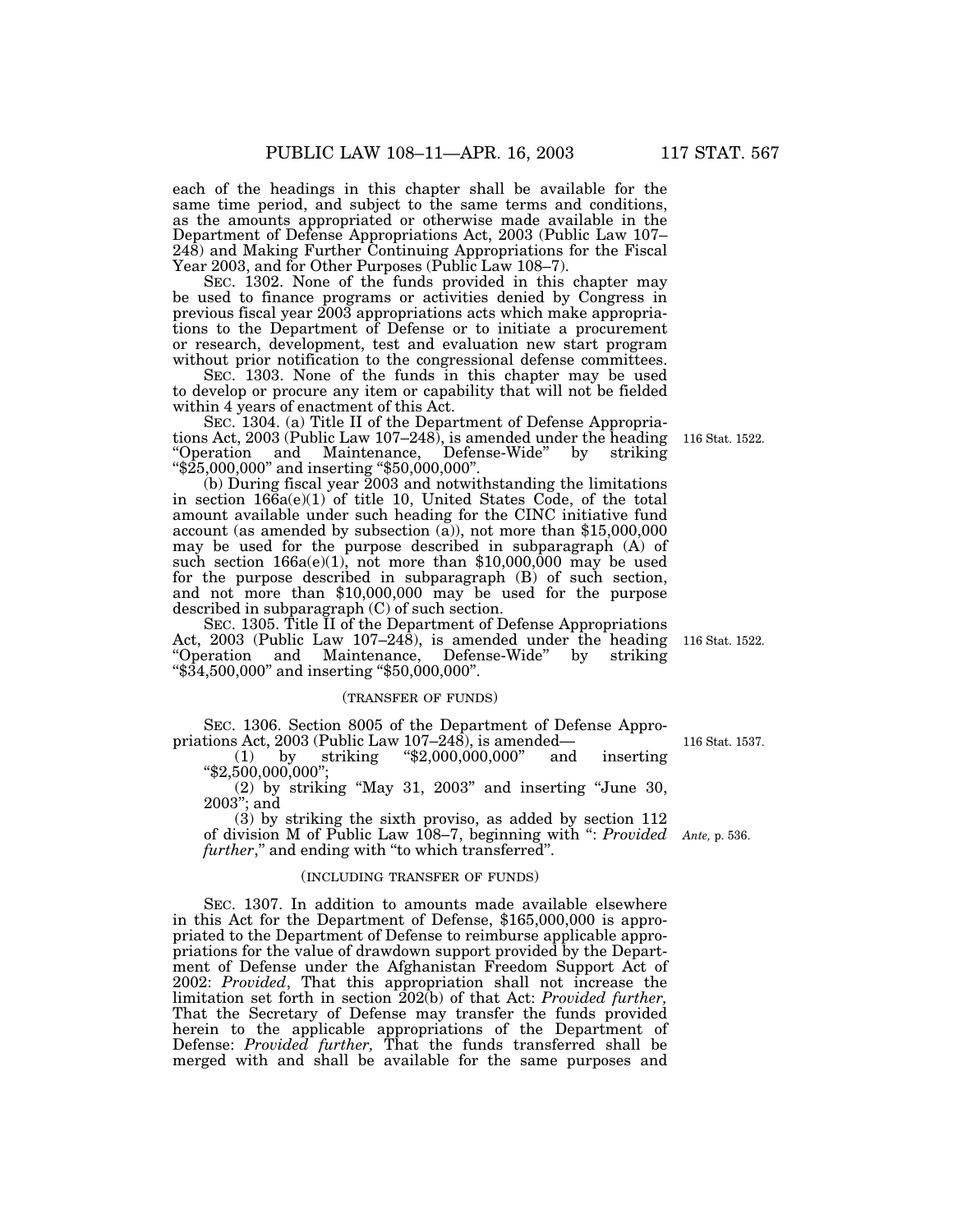for the same time period as the appropriation to which transferred: *Provided further,* That the transfer authority provided in this section is in addition to any other transfer authority available to the Department of Defense: *Provided further,* That notwithstanding any other provision of law, none of the funds provided in this or any other appropriations Act for the Department of Defense may be used for the drawdown authority in section 202 of the Afghanistan Freedom Support Act of 2002 (Public Law 107–327) prior to notifying in writing the House and Senate Committees on Appropriations of the source of the funds to be used for such purpose.

SEC. 1308. Funds appropriated in this Act, or made available by the transfer of funds in or pursuant to this Act, for intelligence activities are deemed to be specifically authorized by the Congress for purposes of section 504 of the National Security Act of 1947 (50 U.S.C. 414).

SEC. 1309. (a) Of the amounts available to the Secretary of Defense, \$63,500,000 may be used to reimburse applicable appropriations for the value of support provided by the Department of Defense under the Iraq Liberation Act of 1998: *Provided*, That this appropriation shall not increase the limitation set forth in section  $(4)(a)(2)(B)$  of that Act.

(b) Section  $(4)(a)(2)$  of the Iraq Liberation Act of 1998 is amended by adding the following new subparagraph at the end:

 $(C)$  The aggregate value (as defined in section 644 $(m)$ ) of the Foreign Assistance Act of 1961) of assistance provided under this paragraph may not exceed \$86,500,000 in fiscal year 2003.''.

(c) Notwithstanding any other provision of law, none of the funds provided in this or any other appropriations Act for the Department of Defense may be used for the drawdown authority in section  $(4)(a)(2)$  of the Iraq Liberation Act of 1998 (including the drawdown authority of this section) unless the House and Senate Committees on Appropriations are notified in writing of the sources of the funds to be used for such purpose not later than 7 days following the exercise of the drawdown authority.

#### (INCLUDING TRANSFER OF FUNDS)

SEC. 1310. Up to \$1,400,000,000 of funds transferred under the authority provided under the heading ''Iraq Freedom Fund'' to ''Operation and Maintenance, Defense-Wide'' may be used, notwithstanding any other provision of law, for payments to reimburse Pakistan, Jordan, and other key cooperating nations, for logistical and military support provided, or to be provided, to United States military operations in connection with military action in Iraq and the global war on terrorism: *Provided,* That such payments may be made in such amounts as the Secretary of Defense, with the concurrence of the Secretary of State and in consultation with the Director of the Office of Management and Budget, may determine, in his discretion, based on documentation determined by the Secretary of Defense to adequately account for the support provided, and such determination is final and conclusive upon the accounting officers of the United States, and 15 days following notification to the appropriate congressional committees: *Provided further,* That unless expressly provided in an appropriations Act enacted after the date of enactment of this Act, and notwithstanding any other provision of law, no funds other than those additional

22 USC 2151 note.

Notification. Deadline.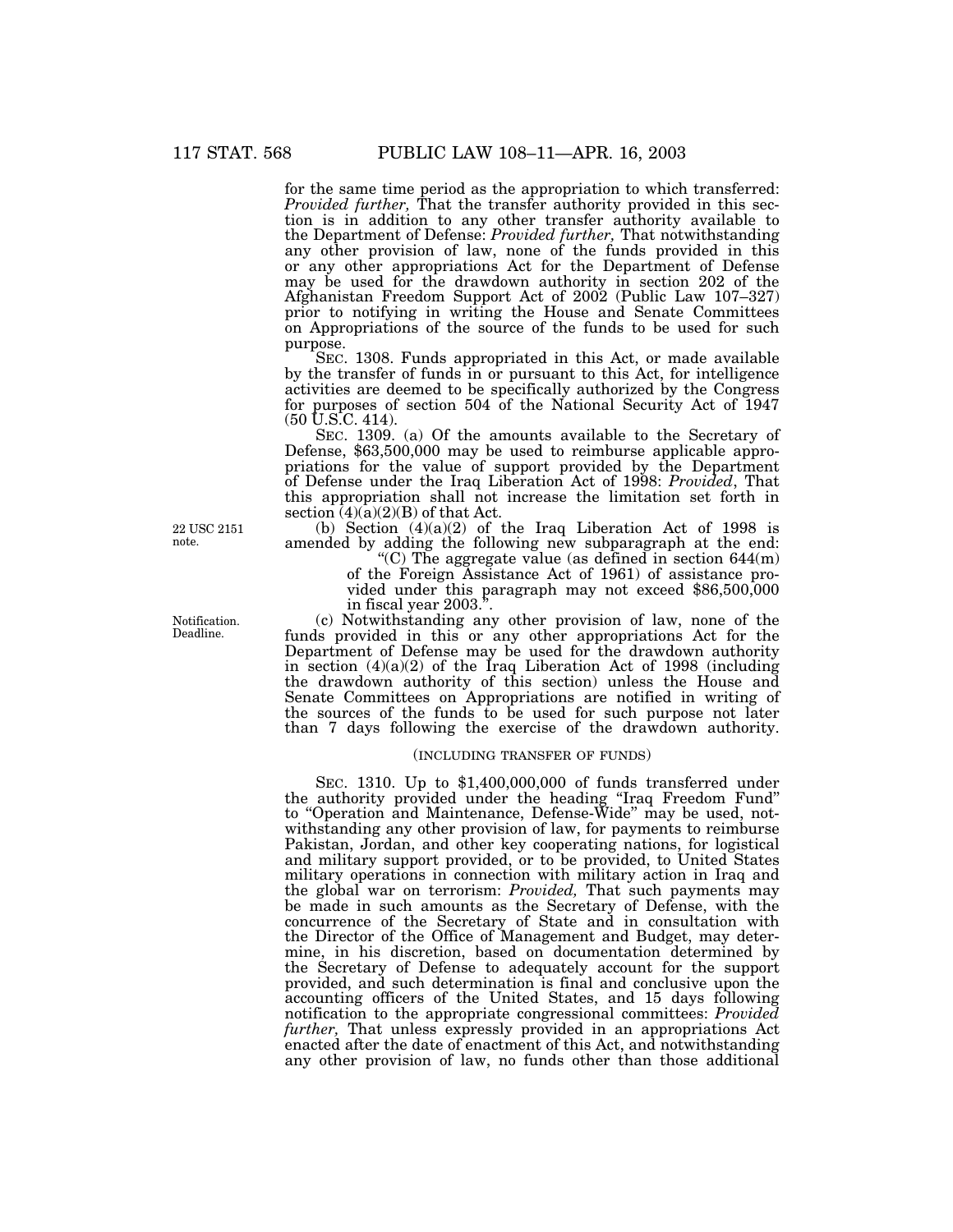amounts provided herein shall be made available for any payments intended to fulfill the purposes specified in this section and similar reimbursement authorities expressly provided in section 304 of Public Law 107–117 and within the ''Operation and Maintenance, Defense-Wide'' appropriation account enacted in Public Law 107– 206: *Provided further,* That not later than July 1, 2003, the Secretary of Defense shall submit a report in writing to the Committees on Appropriations that includes a financial plan for the obligation and expenditure of such funds: *Provided further,* That if such report is not provided to the Committees on Appropriations by the date specified in the previous proviso, unobligated balances of funds that are available from the amounts provided in this chapter for the purposes specified under this section shall be returned to the Treasury of the United States: *Provided further,* That, beginning not later than July 1, 2003, the Secretary of Defense shall provide quarterly reports to the Committees on Appropriations on the uses of funds made available for payments to Pakistan, Jordan, and other key cooperating nations for logistical and military support provided to United States military operations in connection with military action in and around Iraq and the global war on terrorism.

### (TRANSFER OF FUNDS)

SEC. 1311. Upon determination by the Secretary of Defense that such action is necessary in the national interest, he may transfer between appropriations up to \$2,000,000,000 of the funds made available in this chapter: *Provided*, That the Secretary of Defense shall notify the Congress promptly of all transfers made pursuant to this authority: *Provided further,* That the transfer authority provided in this section is in addition to any other transfer authority available to the Department of Defense: *Provided further,* That the authority in this section is subject to the same terms and conditions as the authority provided in section 8005 of Public Law 107–248 except for the fourth proviso.

SEC. 1312. The Secretary of Defense shall notify the congressional defense committees no later than 15 days after the obligation of funds appropriated in this Act for military construction activities or minor construction in excess of \$7,500,000.

### (TRANSFER OF FUNDS)

SEC. 1313. As of October 31, 2003, all balances of funds remaining in the "Defense Emergency Response Fund" shall be transferred to, and merged with, the ''Iraq Freedom Fund'', and shall be available for the same purposes, and under the same terms and conditions, as funds appropriated to the ''Iraq Freedom Fund'' in this chapter.

## (INCLUDING TRANSFER OF FUNDS)

Applicability.

SEC. 1314. TECHNICAL ADJUSTMENTS TO PUBLIC LAW 107–248. Notwithstanding any other provision of law, the following adjustments and transfers shall apply to funds previously made available, and to restrictions, in the Department of Defense Appropriations Act, 2003 (Public Law 107–248):

(1) Under the heading ''Operation and Maintenance, Army National Guard'', not more than \$3,000,000 is available to build an Infantry Brigade Rifle Range for the South Carolina

Deadline. Reports.

Deadline. Reports.

Notification. Deadline.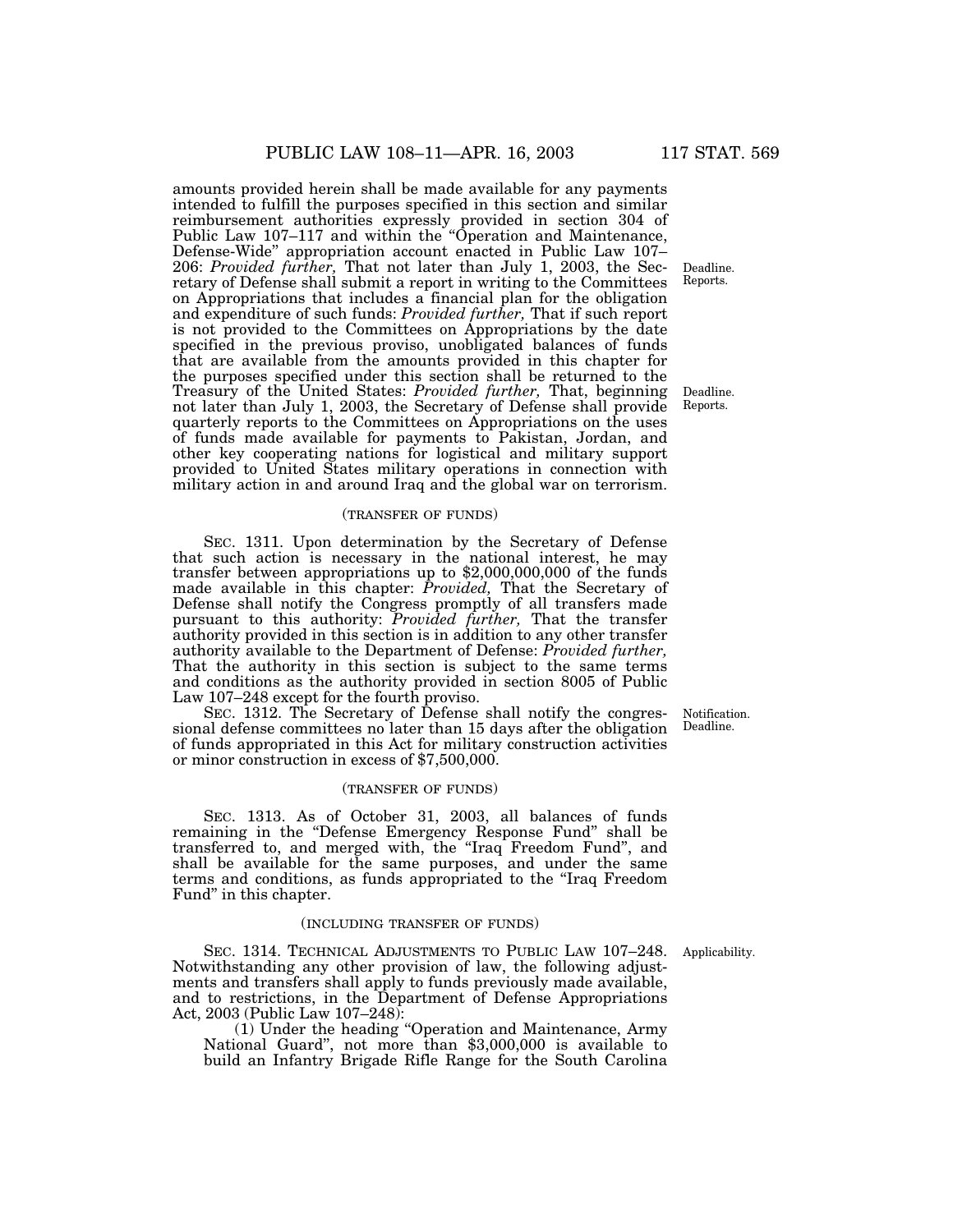National Guard; and, in addition, appropriations available during fiscal year 2003 under the heading ''Operation and Maintenance, Army'', not more than \$2,000,000 is available for training range enhancements at Fort Indiantown Gap, Pennsylvania and, further, appropriations available for the Air Battle Captain program at the University of North Dakota may be used to provide summer flight training to the United States Military Academy cadets.

(2) Under the heading, ''Operation and Maintenance, Air Force", not more than  $\frac{6}{6}800,000$  is available to build and install fiber optic and power improvements and upgrades at the 11th Air Force Range.

(3) Under the heading, ''Procurement, Defense-Wide'', strike ''purchase of 4'' and insert ''purchase of 6''.

(4) Upon enactment of this Act, the Secretary of Defense shall make the following transfers of funds provided in Public Law 107–248 for the Dismounted Intelligence Situation Mapboard (DISM) program, and such funds, once transferred, are available for the Dismounted Intelligence Situation Mapboard (DISM) program: *Provided,* That the amounts transferred shall be available for the same purpose as the appropriations to which transferred, and for the same time period as the appropriation from which transferred: *Provided further,* That the amounts shall be transferred between the following appropriations in the amount specified:

From:

Under the heading ''Other Procurement, Army, 2003/2005'', \$5,600,000; and

Under the heading ''Research, Development, Test and Evaluation, Army, 2003/2004'', \$2,800,000.

To:

Under the heading ''Procurement, Marine Corps, 2003/2005'', \$2,800,000;

Under the heading ''Procurement, Defense-Wide, 2003/2005'', \$2,800,000;

Under the heading "Research, Development, Test and Evaluation, Navy, 2003/2004'', \$1,400,000; and

Under the heading ''Research, Development, Test and Evaluation, Defense-Wide, 2003/2004'', \$1,400,000.

SEC. 1315. Section 811(b) of the Bob Stump National Defense Authorization Act for Fiscal Year 2003 (Public Law 107–314; 116 Stat. 2608; 10 U.S.C. 2406c note) is amended by striking ''on or after the date of the enactment of this Act'' and inserting ''on or after January 1, 2004''.

SEC. 1316. (a) INCREASE IN IMMINENT DANGER SPECIAL PAY.— Section 310(a) of title 37, United States Code, is amended by striking ''\$150'' and inserting ''\$225''.

(b) INCREASE IN FAMILY SEPARATION ALLOWANCE.—Section  $427(a)(1)$  of title 37, United States Code, is amended by striking ''\$100'' and inserting ''\$250''.

(c) EXPIRATION.—(1) The amendments made by subsections (a) and (b) shall expire on September 30, 2003.

(2) Effective on September 30, 2003, sections 310(a) of title 37, United States Code, and  $427(a)(1)$  of title 37, United States Code, as in effect on the day before the date of the enactment of this Act are hereby revived.

10 USC 2306c note.

37 USC 310 note.

Effective date.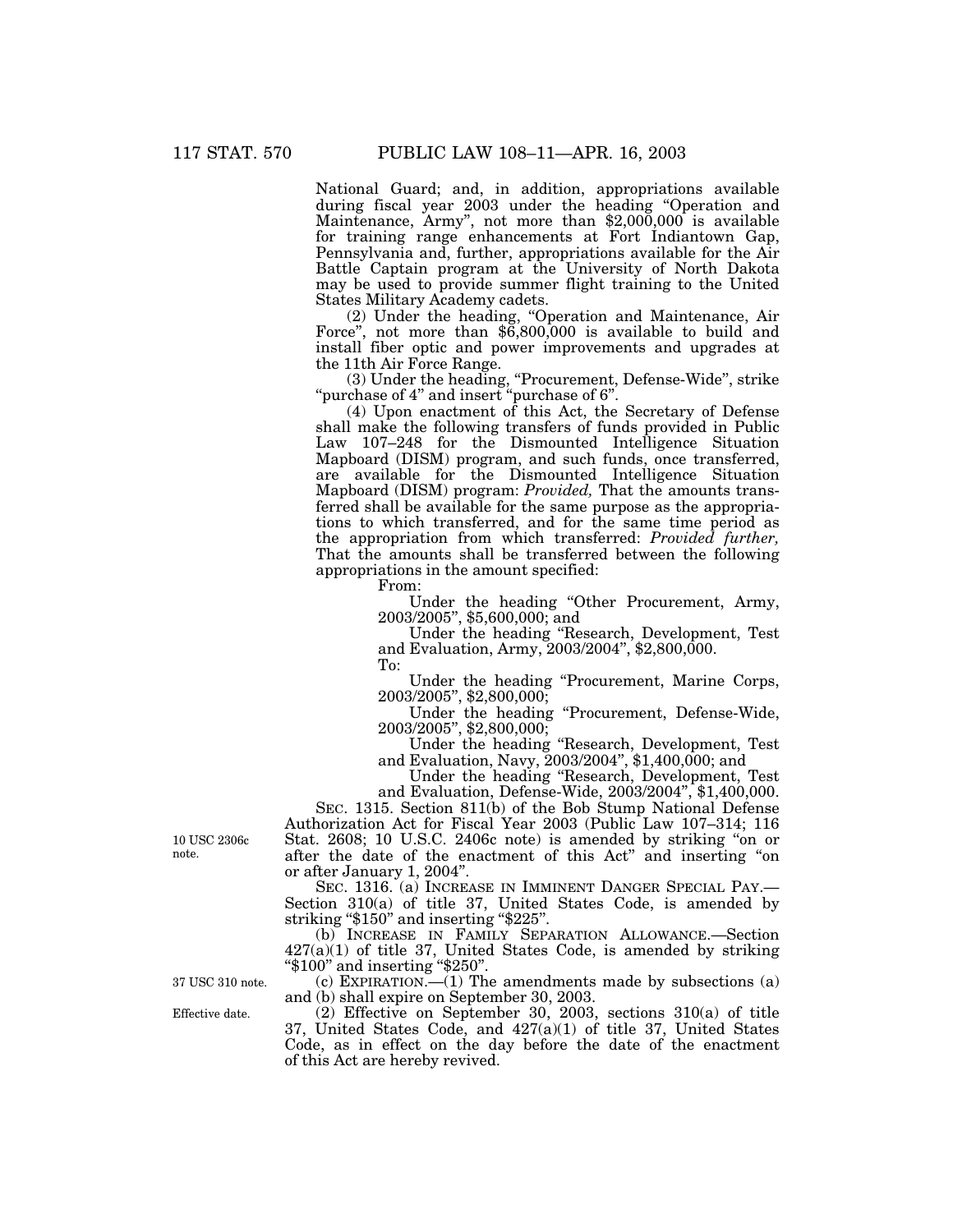(d) EFFECTIVE DATE.—The amendments made by subsections Applicability. (a) and (b) shall take effect on October 1, 2002, and shall apply with respect to months beginning on or after that date. 37 USC 310 note.

## (RESCISSION OF FUNDS)

SEC. 1317. Of the funds appropriated in Department of Defense appropriations Acts, the following funds are hereby rescinded from the following account in the specified amount: ''Research, Development, Test and Evaluation, Navy, 2003/2004'', \$3,400,000.

SEC. 1318. In the case of a member of the Armed Forces who is ill or injured as described in section 411h of title 37, United States Code, as a result of service on active duty in support of Operation Noble Eagle, Operation Enduring Freedom or Operation Iraqi Freedom, in addition to the transportation benefits authorized under that section, travel allowances may be provided to members of the family of the ill or injured member without regard to whether there is a determination that the presence of the family member may contribute to the member's health and welfare.

SEC. 1319. (a) For a member of the Armed Forces medically evacuated for treatment in a medical facility, or for travel to a medical facility or the member's home station, by reason of an illness or injury incurred or aggravated by the member while on active duty in support of Operation Noble Eagle, Operation Enduring Freedom or Operation Iraqi Freedom, the Secretary of the military department concerned may procure civilian attire suitable for wear by the member during the travel.

(b) The Secretary may not expend more than \$250 for the procurement of civilian attire for any member under subsection (a).

## CHAPTER 4

## DEPARTMENT OF DEFENSE—CIVIL

## DEPARTMENT OF THE ARMY

#### CORPS OF ENGINEERS—CIVIL

#### OPERATION AND MAINTENANCE, GENERAL

For an additional amount for homeland security expenses, for "Operation and Maintenance, General", \$39,000,000, to remain available until expended.

## DEPARTMENT OF THE INTERIOR

## BUREAU OF RECLAMATION

### WATER AND RELATED RESOURCES

For an additional amount for homeland security expenses, for "Water and Related Resources", \$25,000,000, to remain available until expended.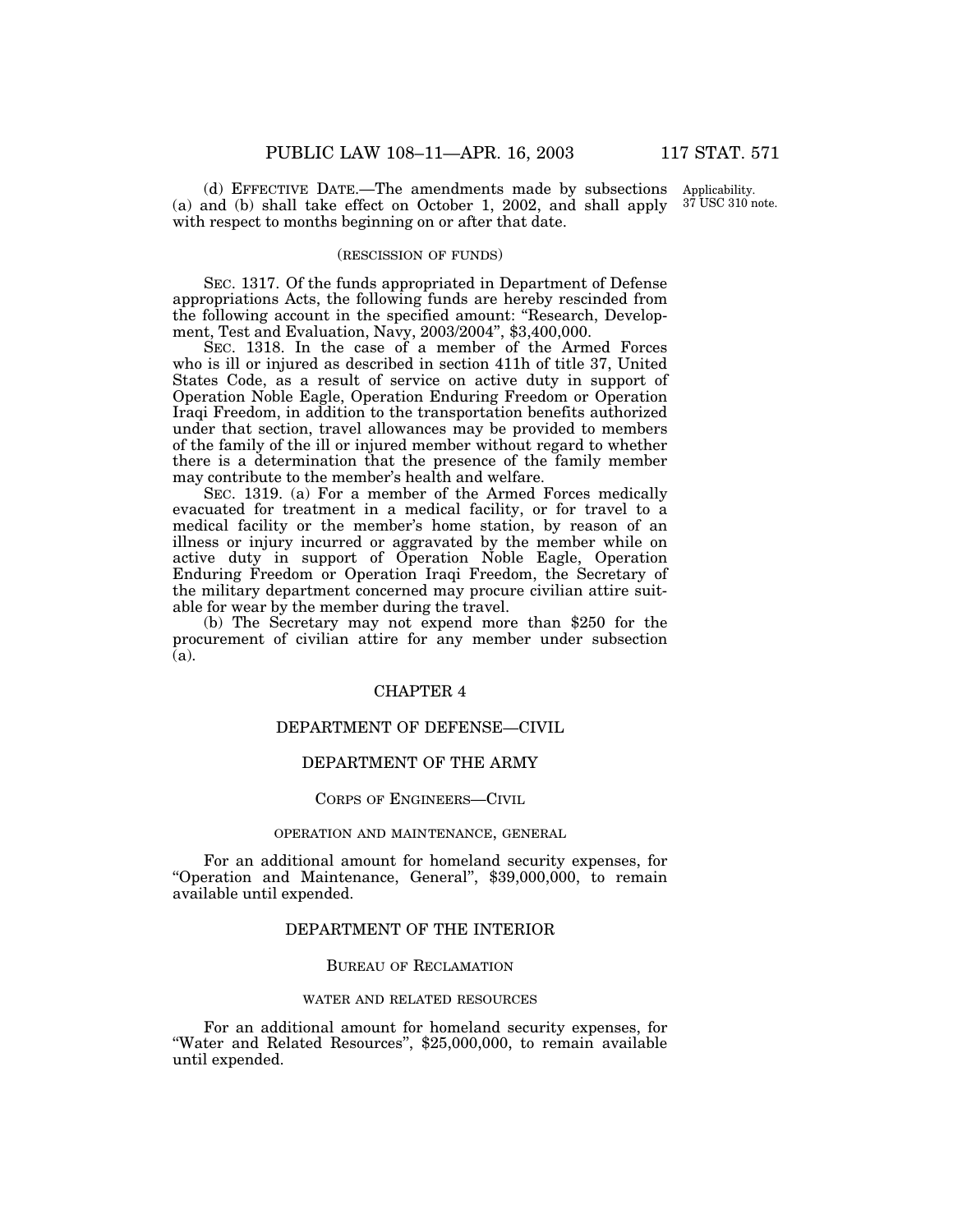## DEPARTMENT OF ENERGY

## ENERGY PROGRAMS

#### **SCIENCE**

For an additional amount for "Science" for expenses necessary to support safeguards and security of nuclear and other facilities and for other purposes, \$11,000,000, to remain available until expended.

## ATOMIC ENERGY DEFENSE ACTIVITIES

### NATIONAL NUCLEAR SECURITY ADMINISTRATION

### WEAPONS ACTIVITIES

For an additional amount for ''Weapons Activities'' for expenses necessary to safeguard nuclear weapons and nuclear material, \$67,000,000, to remain available until expended: *Provided,* That \$20,000,000 of the funds provided shall be available for secure transportation asset activities: *Provided further,* That \$47,000,000 of the funds provided shall be available to meet increased safeguards and security needs throughout the nuclear weapons complex.

## DEFENSE NUCLEAR NONPROLIFERATION

For an additional amount for "Defense Nuclear Nonproliferation", \$148,000,000, to remain available until expended.

## ENVIRONMENTAL AND OTHER DEFENSE ACTIVITIES

## DEFENSE ENVIRONMENTAL RESTORATION AND WASTE MANAGEMENT

For an additional amount for ''Defense Environmental Restoration and Waste Management'', for expenses necessary to support safeguards and security activities at nuclear and other facilities, \$6,000,000, to remain available until expended.

## OTHER DEFENSE ACTIVITIES

For an additional amount for "Other Defense Activities", \$4,000,000, to remain available until expended.

### CHAPTER 5

## BILATERAL ECONOMIC ASSISTANCE

### FUNDS APPROPRIATED TO THE PRESIDENT

#### UNITED STATES AGENCY FOR INTERNATIONAL DEVELOPMENT

### CHILD SURVIVAL AND HEALTH PROGRAMS FUND

For an additional amount for ''Child Survival and Health Programs Fund'', \$90,000,000, to remain available until September 30, 2004.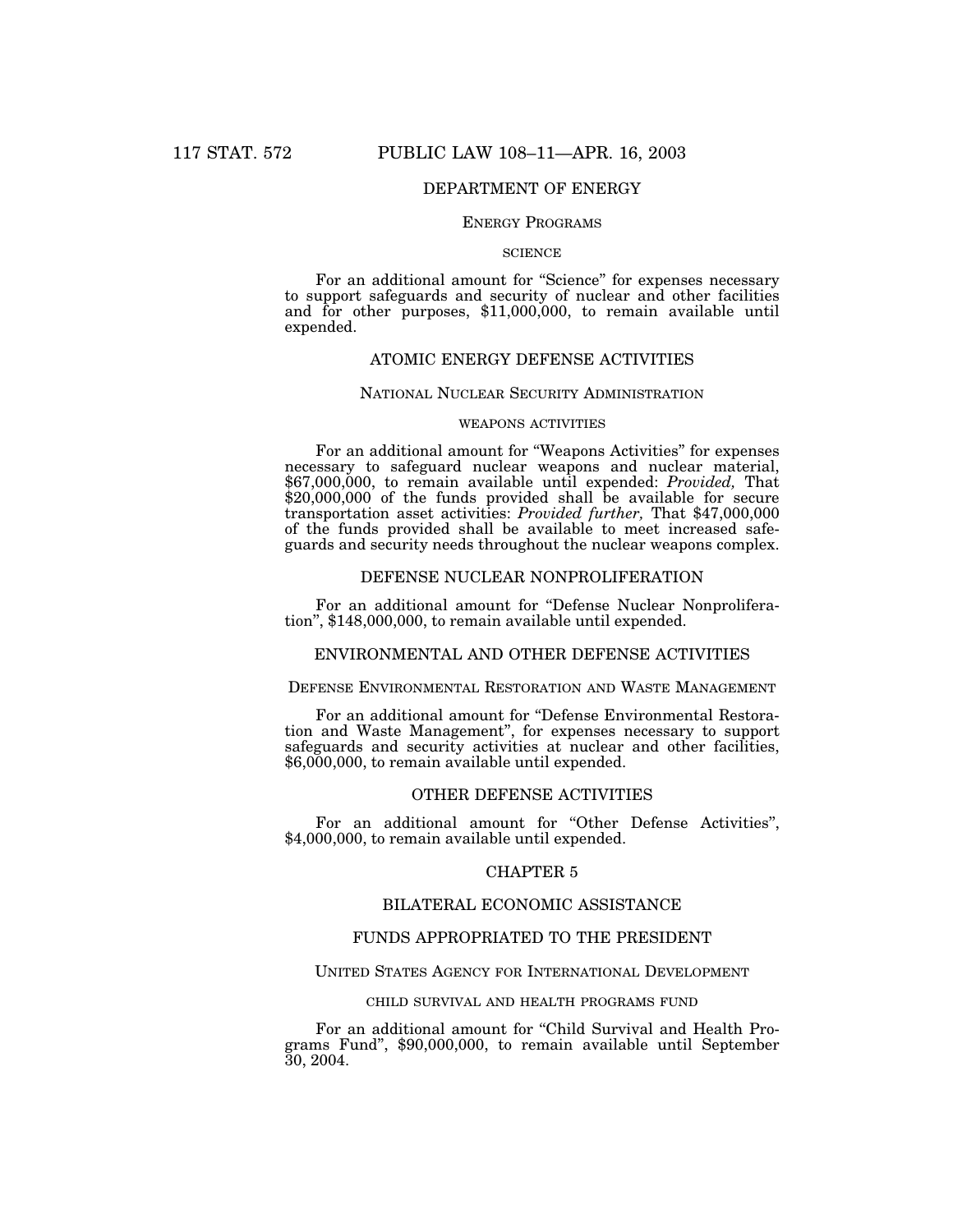### INTERNATIONAL DISASTER ASSISTANCE

For an additional amount for ''International Disaster Assistance'', \$143,800,000, to remain available until expended: *Provided*, That amounts made available pursuant to section 492(b) of the Foreign Assistance Act of 1961 for the purpose of addressing relief and rehabilitation needs in Iraq, prior to enactment of this Act, shall be in addition to the amount that may be obligated in any fiscal year under that section: *Provided further,* That during the remainder of fiscal year 2003 the authority referenced in the preceding proviso may not be utilized unless written notice has been provided to the Committees on Appropriations not less than 5 days prior to the exercise of such authority.

### OPERATING EXPENSES OF THE UNITED STATES AGENCY FOR INTERNATIONAL DEVELOPMENT

For an additional amount for "Operating Expenses of the United States Agency for International Development", \$24,500,000, of which not less than \$3,500,000 may be transferred to and merged with "Operating Expenses of the United States Agency for International Development Office of Inspector General'' for financial and program audits of the Iraq Relief and Reconstruction Fund and other assistance for Iraq.

### OTHER BILATERAL ECONOMIC ASSISTANCE

#### FUNDS APPROPRIATED TO THE PRESIDENT

#### IRAQ RELIEF AND RECONSTRUCTION FUND

### (INCLUDING TRANSFERS OF FUNDS)

For necessary expenses for humanitarian assistance in and around Iraq and to carry out the purposes of the Foreign Assistance Act of 1961 for rehabilitation and reconstruction in Iraq, there is appropriated to the President, \$2,475,000,000, to remain available until September 30, 2004, including for the costs of: (1) water/ sanitation infrastructure;  $(2)$  feeding and food distribution;  $(3)$  supporting relief efforts related to refugees, internally displaced persons, and vulnerable individuals, including assistance for families of innocent Iraqi civilians who suffer losses as a result of military operations; (4) electricity; (5) healthcare; (6) telecommunications; (7) economic and financial policy; (8) education; (9) transportation; (10) rule of law and governance; (11) humanitarian demining; and (12) agriculture: *Provided*, That these funds shall be apportioned only to the Department of State, the United States Agency for International Development, the Department of the Treasury, the Department of Defense, and the Department of Health and Human Services, as appropriate, for expenses to meet such costs: *Provided further*, That funds appropriated under this heading shall be used to fully reimburse accounts administered by the Department of State, the Department of the Treasury and the United States Agency for International Development, not otherwise reimbursed from funds appropriated by this chapter, for obligations incurred for the purposes provided under this heading prior to enactment of this Act from funds appropriated for foreign operations, export financing, and related programs: *Provided further*, That prior to the initial apportionment of funds made available under this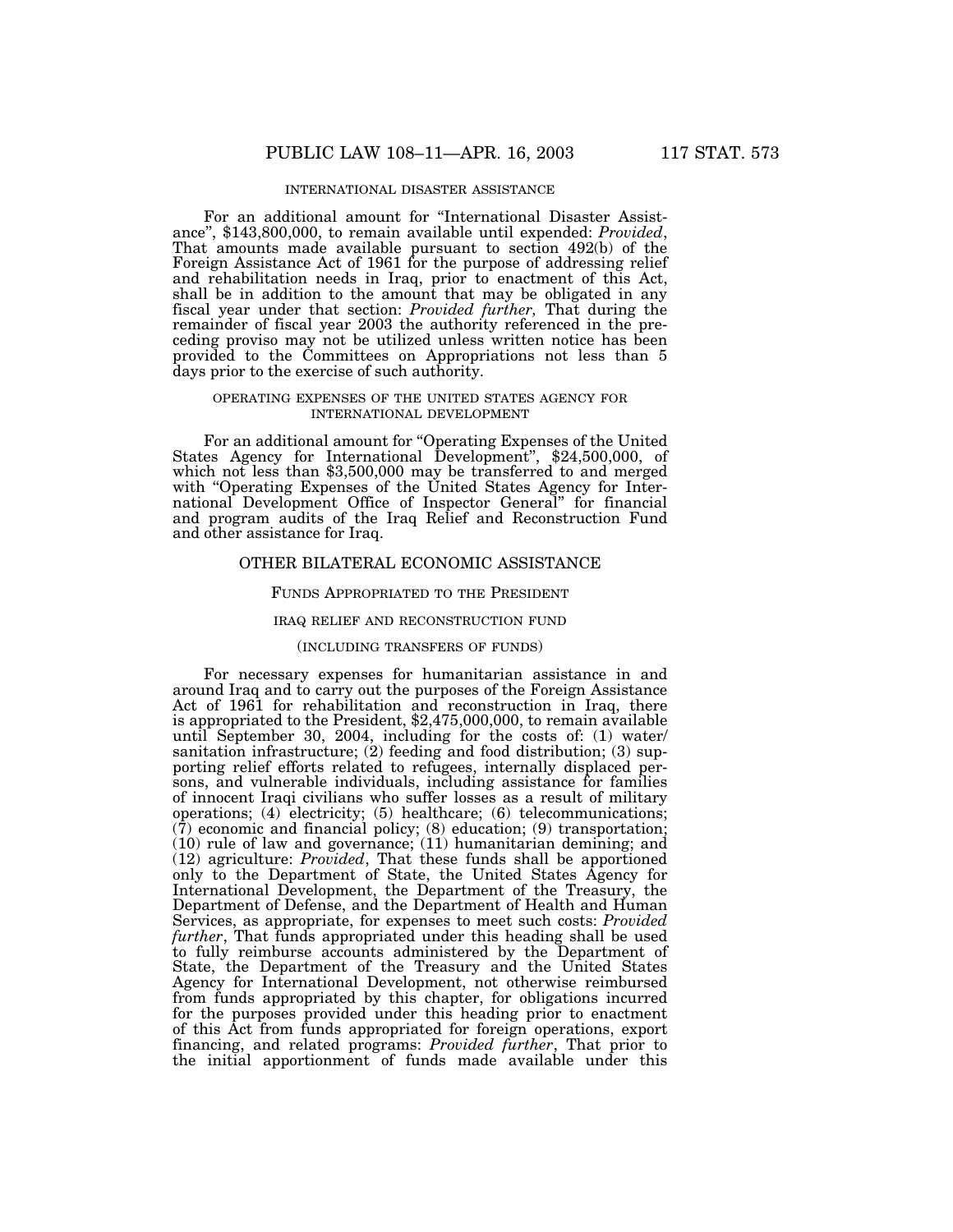heading to any agency or department, the President, or his designee, shall consult with the Committees on Appropriations on plans for the use of the funds appropriated under this heading that will be used for assistance for Iraq: *Provided further*, That upon a determination that all or part of the funds transferred from this appropriation are not necessary for the purposes provided herein, such amounts may be transferred back to this appropriation: *Provided further*, That the United States may accept from any person, foreign government, or international organization, and credit to this Fund, any contribution of money for such purposes: *Provided further*, That funds appropriated under this heading shall be available notwithstanding any other provision of law, including section 10 of Public Law 91–672 and section 15 of the State Department Basic Authorities Act of 1956: *Provided further*, That funds appropriated under this heading or transferred under provisions of this chapter or section 632 of the Foreign Assistance Act of 1961 that are made available for assistance for Iraq shall be subject to notification of the Committees on Appropriations, except that notifications shall be transmitted at least 5 days in advance of the obligation of funds.

### ECONOMIC SUPPORT FUND

For an additional amount for "Economic Support Fund", \$2,422,000,000, of which:

(1) not less than \$700,000,000 shall be made available for assistance for Jordan;

 $(2)$  \$300,000,000, to remain available until September 30, 2005, shall be made available only for grants for Egypt: *Provided*, That during the period beginning March 1, 2003, and ending September 30, 2005, loan guarantees may be made to Egypt, the principal amount, any part of which is to be guaranteed, shall not exceed \$2,000,000,000: *Provided further,* That the Government of Egypt will incur all the costs, as defined in section 502 of the Federal Credit Reform Act of 1990, as amended, associated with these loan guarantees, including any non-repayment exposure risk: *Provided further,* That all fees associated with these loan guarantees, including subsidy and administrative costs, shall be paid by the Government of Egypt to the Government of the United States: *Provided further,* That funds made available under this paragraph and other funds appropriated to carry out chapter 4 of part II of the Foreign Assistance Act of 1961 and made available for assistance for Egypt may be used by the Government of Egypt to pay such fees to the United States Government: *Provided further,* That such guarantees shall constitute obligations, in accordance with the terms of such guarantees, of the United States and the full faith and credit of the United States is hereby pledged for full payment and performance of such obligations: *Provided further,* That the President shall determine the terms and conditions for issuing the economic assistance authorized by this paragraph and should take into consideration budgetary and economic reforms undertaken by Egypt: *Provided further,* That if the President determines that these terms and conditions have been breached, the President may suspend or terminate the provision of all or part of such economic assistance not yet outlayed under this paragraph;

Notification.

Jordan.

Egypt.

President.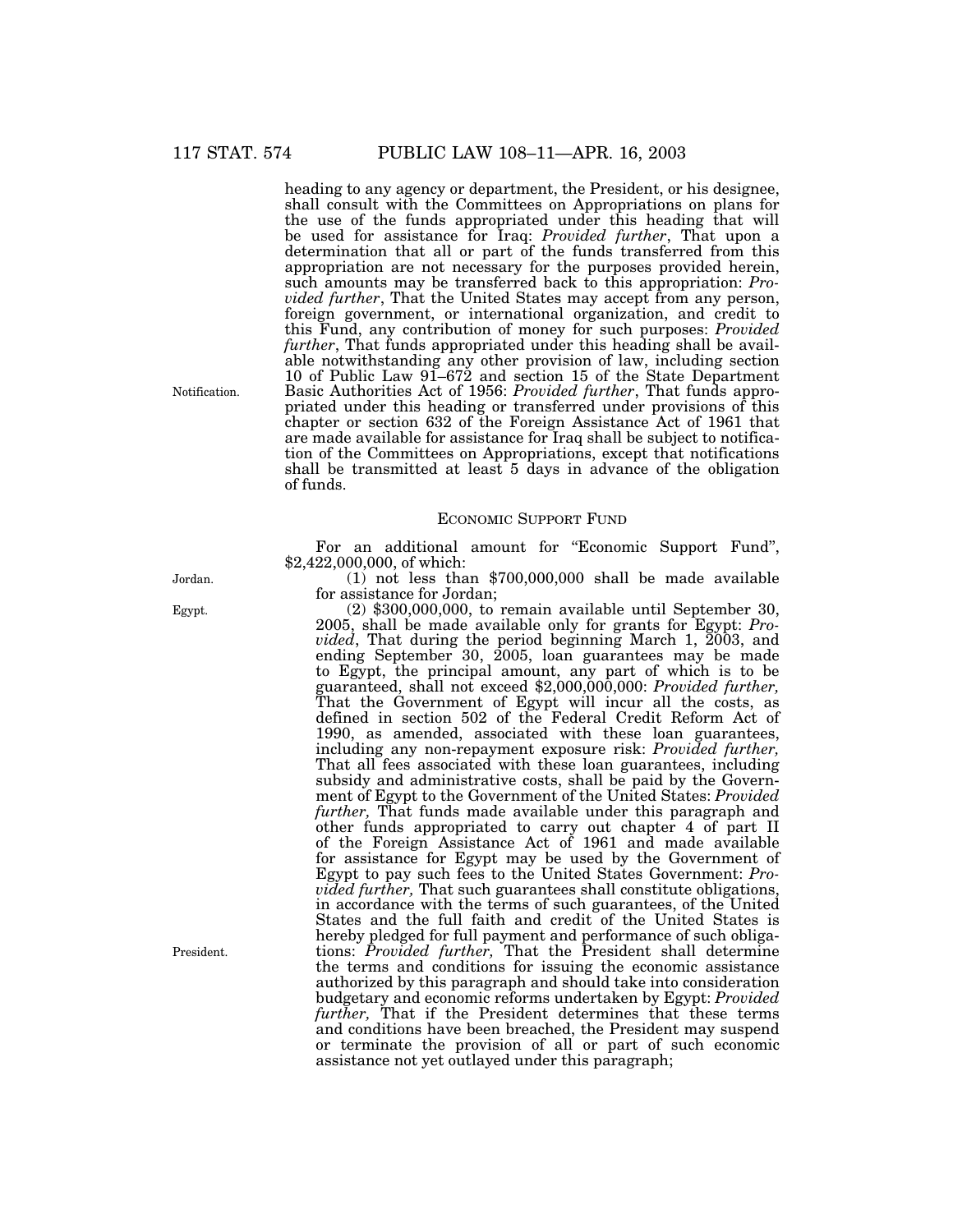(3) not to exceed \$1,000,000,000, to remain available until Turkey. September 30, 2005, for grants for Turkey: *Provided*, That during the period beginning March 1, 2003, and ending September 30, 2005, direct loans or loan guarantees may be made to Turkey, the principal amount of direct loans or loans, any part of which is to be guaranteed, shall not exceed \$8,500,000,000: *Provided further,* That the Government of Turkey will incur all the costs, as defined in section 502 of the Federal Credit Reform Act of 1990, as amended, associated with these loans or loan guarantees, including any non-repayment exposure risk: *Provided further,* That all fees associated with these loans or loan guarantees, including subsidy and administrative costs, shall be paid by the Government of Turkey to the Government of the United States: *Provided further,* That funds made available under this paragraph and other funds appropriated to carry out chapter 4 of part II of the Foreign Assistance Act of 1961 and made available for assistance for Turkey may be used by the Government of Turkey to pay such fees to the United States Government: *Provided further,* That such guarantees shall constitute obligations, in accordance with the terms of such guarantees, of the United States and the full faith and credit of the United States is hereby pledged for the full payment and performance of such obligations: *Provided further*, That none of the funds made available by this paragraph may be made available for assistance for Turkey if the Secretary of State determines and reports to the Committees on Appropriations of the House and Senate, the Committee on Foreign Relations of the Senate and Committee on International Relations of the House that the Government of Turkey is not cooperating with the United States in Operation Iraqi Freedom, including the facilitation of humanitarian assistance to Iraq, or has unilaterally deployed troops into northern Iraq: *Provided further,* That the President shall determine the terms and conditions for issuing the economic assistance authorized by this paragraph and should take into consideration budgetary and economic reforms undertaken by Turkey: *Provided further,* That if the President determines that these terms and conditions have been breached, the President may suspend or terminate the provision of all or part of such economic assistance not yet outlayed under this paragraph: *Provided further,* That any balance of funds not made available to Turkey under this paragraph shall be transferred to, and merged with, funds appropriated for ''Iraq Relief and Reconstruction Fund'';

(4) not less than \$30,000,000 for assistance for the Philippines to further prospects for peace in Mindanao, and not less than \$167,000,000 for assistance for Afghanistan: *Provided,* That of the funds appropriated under this heading, \$10,000,000 should be made available for investigations and research into allegations of war crimes, crimes against humanity, or genocide committed by Saddam Hussein or other Iraqis, and for a contribution to an international tribunal to bring these individuals to justice;

(5) regional funds made available under this heading for assistance that are not specified in paragraphs (1) through (4) shall be subject to the regular notification procedures of the Committees on Appropriations; and

President.

Philippines.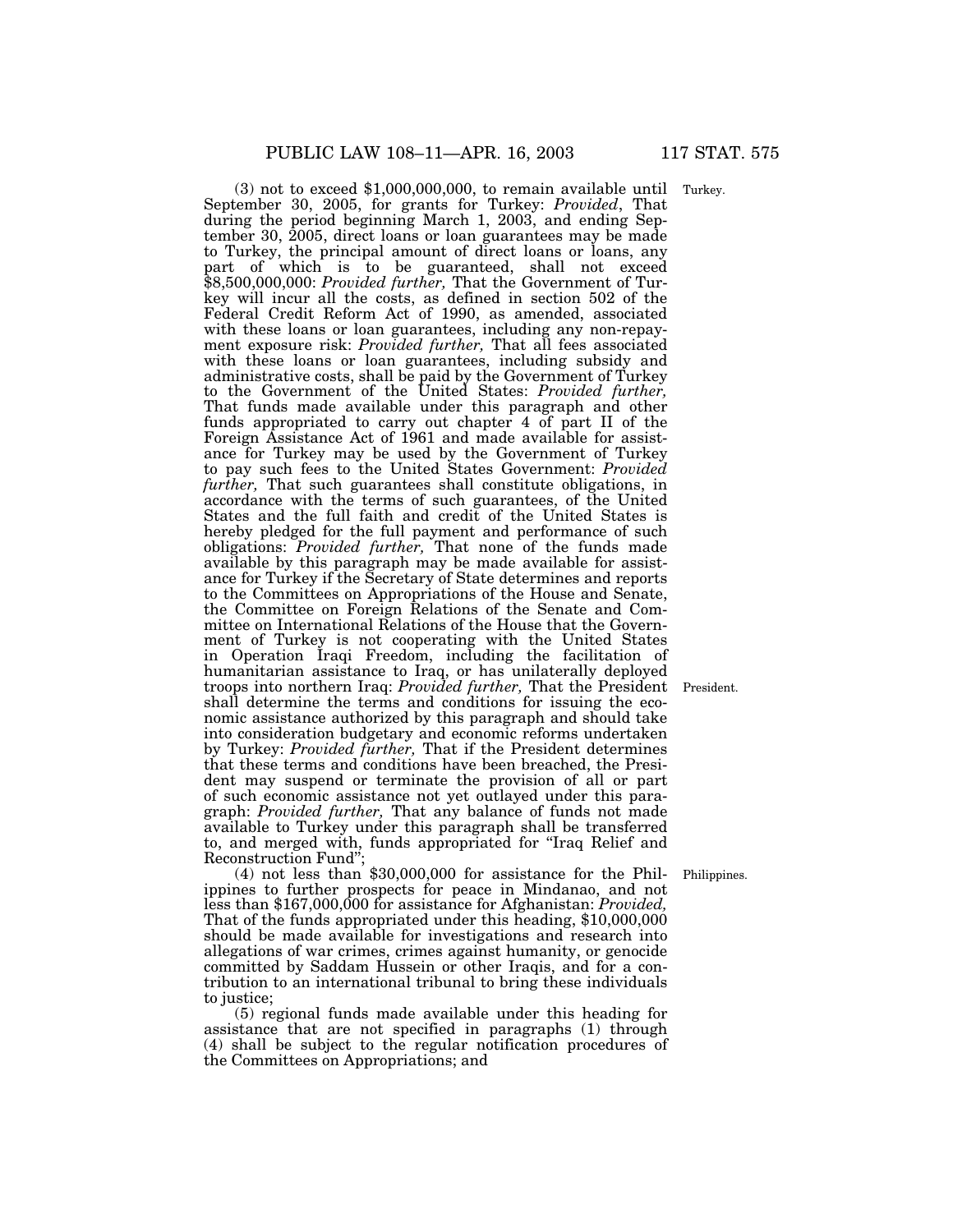(6) unless otherwise specified herein, funds appropriated under this heading shall remain available until September 30, 2004.

### LOAN GUARANTEES TO ISRAEL

During the period beginning March 1, 2003, and ending September 30, 2005, loan guarantees may be made available to Israel, guaranteeing 100 percent of the principal and interest on such loans, the principal amount, any part of which is to be guaranteed, not to exceed \$9,000,000,000, of which up to \$3,000,000,000 may be issued prior to October 1, 2003, or thereafter and of which \$3,000,000,000 may be issued subsequent to September 30, 2004: *Provided*, That such guarantees shall constitute obligations, in accordance with the terms of such guarantees, of the United States and the full faith and credit of the United States is hereby pledged for the full payment and performance of such obligations: *Provided further,* That if less than the full amount of guarantees authorized to be made available is issued prior to September 30, 2005, the authority to issue the balance of such guarantees shall extend to the subsequent fiscal year: *Provided further,* That guarantees may be issued under this section only to support activities in the geographic areas which were subject to the administration of the Government of Israel before June 5, 1967: *Provided further,* That the amount of guarantees that may be issued shall be reduced by an amount equal to the amount extended or estimated to have been extended by the Government of Israel during the period from March 1, 2003, to the date of issue of the guarantee, for activities which the President determines are inconsistent with the objectives and understandings reached between the United States and the Government of Israel regarding the implementation of the loan guarantee program: *Provided further,* That the President shall submit a report to Congress no later than September 30 of each fiscal year during the pendency of the program specifying the amount calculated under the preceding proviso and that will be deducted from the amount of guarantees authorized to be issued in the next fiscal year: *Provided further,* That the interest rate for loans guaranteed under this heading may include a reasonable fee to cover the costs and fees incurred by the borrower in connection with this program or financing under this heading in the event the borrower elects not to finance such costs or fees out of loan principal: *Provided further,* That no appropriations under this heading are available for the subsidy costs for these loan guarantees: *Provided further,* That the Government of Israel will pay the cost, as defined in section 502 of the Federal Credit Reform Act of 1990, as amended, including any non-payment exposure risk, associated with the loan guarantees issued in any fiscal year, on a pro rata basis as each guarantee is issued during that year: *Provided further,* That all fees (as defined in section 601(e) of Public Law 102–391) associated with the loan guarantees shall be paid by the Government of Israel to the Government of the United States: *Provided further,* That funds made available for assistance to Israel under chapter 4 of part II of the Foreign Assistance Act of 1961, as amended, may be utilized by the Government of Israel to pay such fees to the United States Government: *Provided further,* That the President shall determine the terms and conditions for issuing guarantees, taking into consideration

President. Reports. Deadline.

President.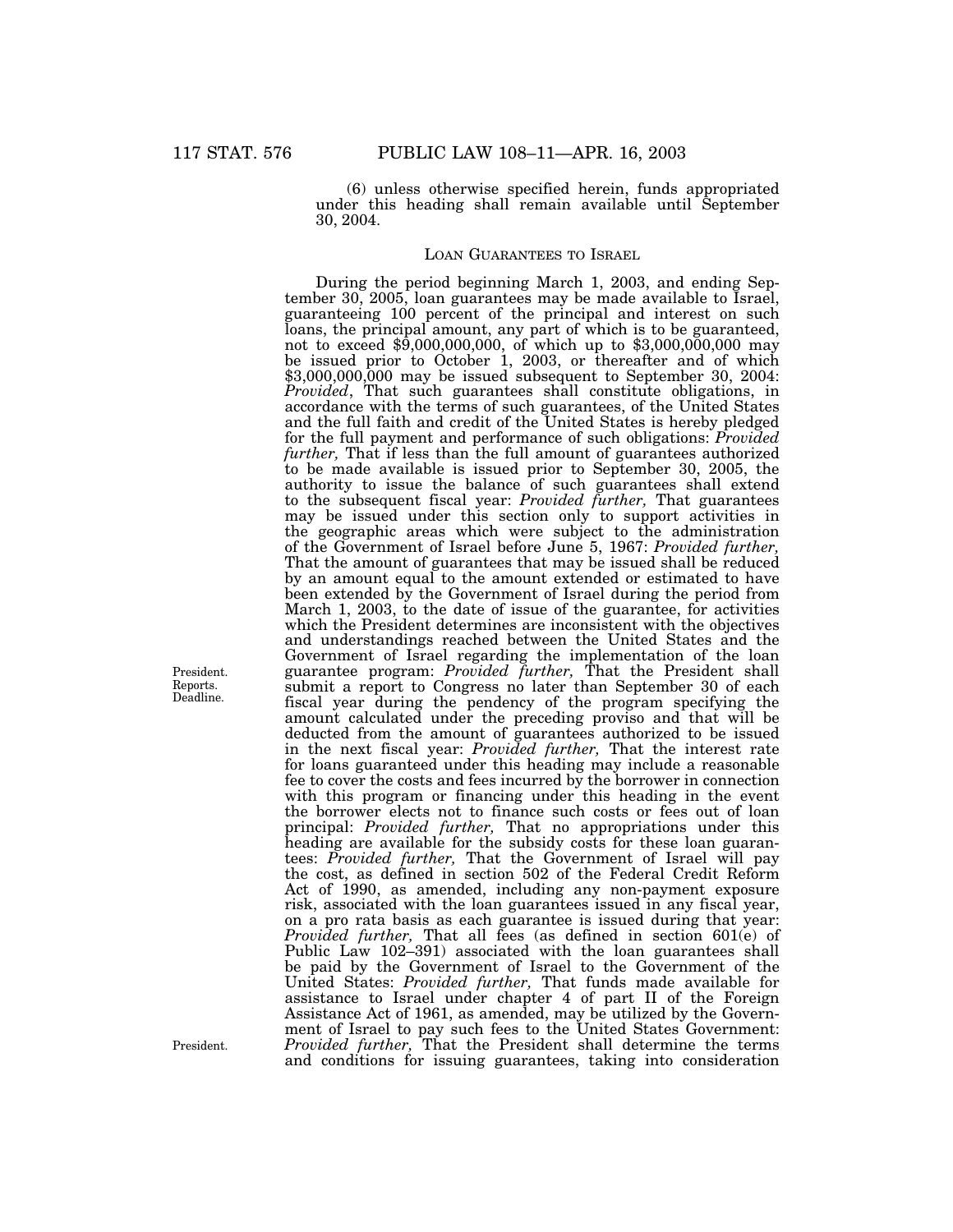the budgetary and economic reforms undertaken by Israel: *Provided further,* That if the President determines that these terms and conditions have been breached, the President may suspend or terminate the provision of all or part of the loan guarantees not yet issued under this heading.

### DEPARTMENT OF STATE

### INTERNATIONAL NARCOTICS CONTROL AND LAW ENFORCEMENT

For an additional amount for ''International Narcotics Control and Law Enforcement'', \$25,000,000, to remain available until September 30, 2004.

## ANDEAN COUNTERDRUG INITIATIVE

For an additional amount for the ''Andean Counterdrug Initiative'', \$34,000,000, to remain available until September 30, 2004: *Provided,* That of the funds appropriated under this heading that are made available for Colombia, not less than \$5,000,000 should be made available for programs and activities to assist persons who have been displaced as a result of armed conflict.

### UNITED STATES EMERGENCY REFUGEE AND MIGRATION ASSISTANCE FUND

For an additional amount for ''United States Emergency Refugee and Migration Assistance Fund'', \$80,000,000, to remain available until expended, notwithstanding section  $2(c)(2)$  of the Migration and Refugee Assistance Act of 1962, as amended (22 U.S.C.  $2601(c)(2)$ ).

### NONPROLIFERATION, ANTI-TERRORISM, DEMINING AND RELATED PROGRAMS

For an additional amount for ''Nonproliferation, Anti-Terrorism, Demining and Related Programs'', \$28,000,000: *Provided,* That funds appropriated by this paragraph shall be available notwithstanding section 10 of Public Law 91–672 and section 15 of the State Department Basic Authorities Act of 1956.

### MILITARY ASSISTANCE

## FUNDS APPROPRIATED TO THE PRESIDENT

### FOREIGN MILITARY FINANCING PROGRAM

For an additional amount for the ''Foreign Military Financing Program'', \$2,059,100,000: *Provided*, That funds appropriated by this paragraph shall be available notwithstanding section 10 of Public Law 91–672 and section 15 of the State Department Basic<br>Authorities Act of 1956: *Provided further*, That of the funds appropriated under this heading, not less than \$406,000,000 shall be made available for grants only for Jordan and not less than \$1,000,000,000 shall be available for grants only for Israel: *Provided further,* That the funds appropriated by this paragraph for Israel shall be disbursed within 30 days of the enactment of this Act: *Provided further,* That to the extent that the Government of Israel

Deadline.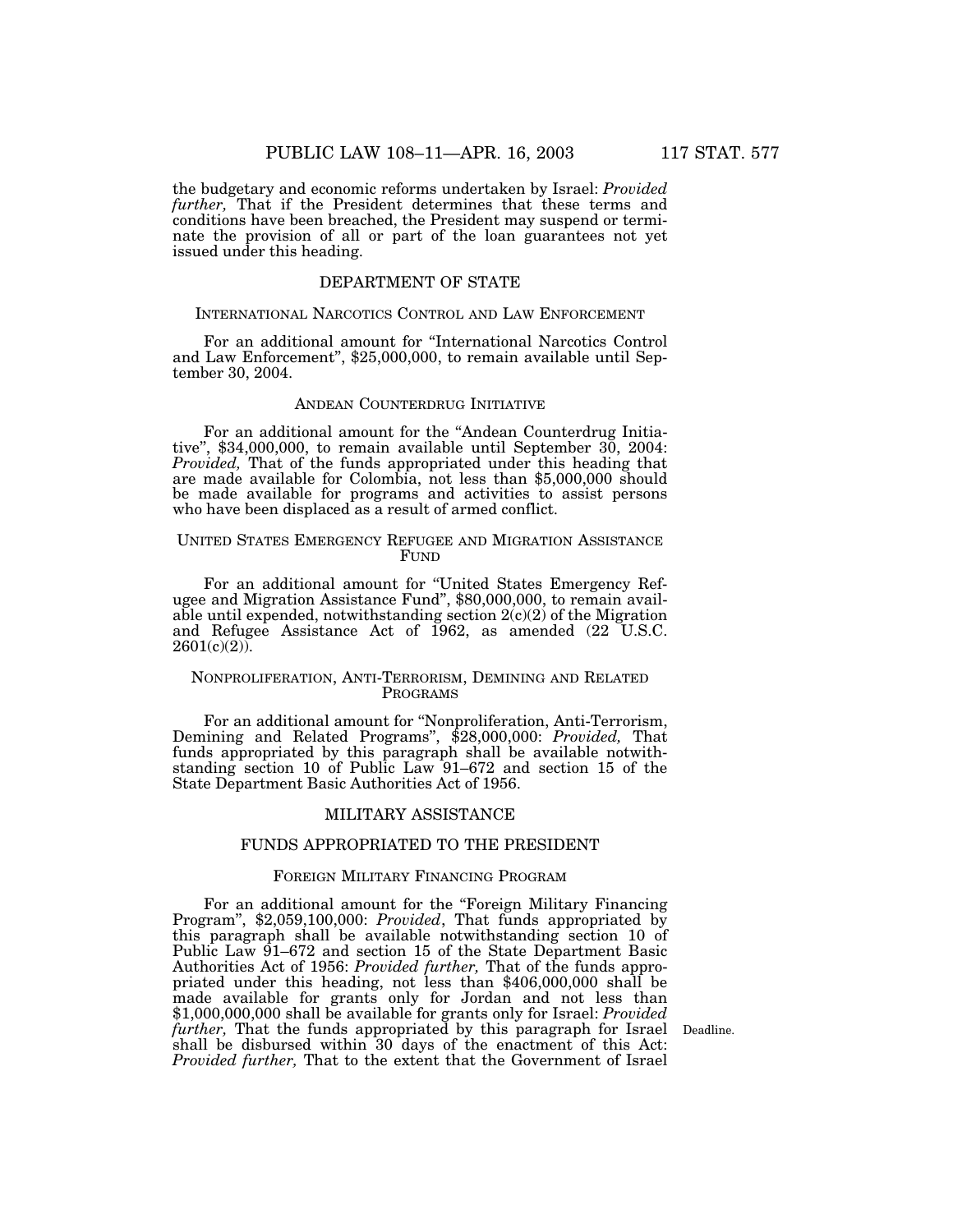requests that funds be used for such purposes, grants made available for Israel by this paragraph shall, as agreed to by the United States and Israel, be available for advanced weapons systems, of which not less than \$263,000,000 shall be available for the procurement in Israel of defense articles and defense services, including research and development: *Provided further,* That up to \$20,000,000 of the funds appropriated by this paragraph may be transferred to and merged with funds appropriated under the heading ''Andean Counterdrug Initiative'' for aircraft, training, and other assistance for the Colombian Armed Forces: *Provided further*, That, except for Israel and Jordan, funds appropriated under this heading shall be subject to the regular notification procedures of the Committees on Appropriations, except that notifications shall be transmitted at least 5 days in advance of the commitment of funds: *Provided further*, That such notification shall be in the form of a report (in classified or unclassified form) which contains each country receiving assistance from funds aggregated under this heading, other than Israel and Jordan, the amount of assistance to be provided and a description of the equipment and other assistance being financed from such funds.

### PEACEKEEPING OPERATIONS

For an additional amount for "Peacekeeping Operations", \$100,000,000, to remain available until September 30, 2004.

## GENERAL PROVISIONS, THIS CHAPTER

SEC. 1501. Any appropriation made available in this chapter under the headings ''International Disaster Assistance'', ''United States Emergency Refugee and Migration Assistance Fund'', ''Nonproliferation, Anti-Terrorism, Demining and Related Programs'', ''Peacekeeping Operations'', or ''Iraq Relief and Reconstruction Fund'' may be transferred between such appropriations for use for any of the purposes for which the funds in such receiving account may be used: *Provided,* That the total amount transferred from funds appropriated under these headings shall not exceed \$100,000,000: *Provided further,* That the Secretary of State shall consult with the Committees on Appropriations prior to exercising the authority contained in this section: *Provided further,* That funds made available pursuant to the authority of this section shall be subject to the regular notification procedures of the Committees on Appropriations, except that notification shall be transmitted at least 5 days in advance of the obligations of funds.

SEC. 1502. Assistance or other financing under this chapter may be provided for Iraq notwithstanding any other provision of law: *Provided*, That the authority contained in this section shall not apply to section 553 of Public Law 108–7: *Provided further*, That funds made available for Iraq pursuant to this authority shall be subject to the regular reprogramming procedures of the Committees on Appropriations and section 634A of the Foreign Assistance Act of 1961, except that notification shall be transmitted at least 5 days in advance of obligation: *Provided further,* That the notification requirements of this section may be waived if failure to do so would pose a substantial risk to human health or welfare: *Provided further,* That in case of any such waiver, notification to the appropriate congressional committees, shall be provided as early as practicable, but in no event later than 3 days after taking

Notification.

Reports.

Notification.

Notification.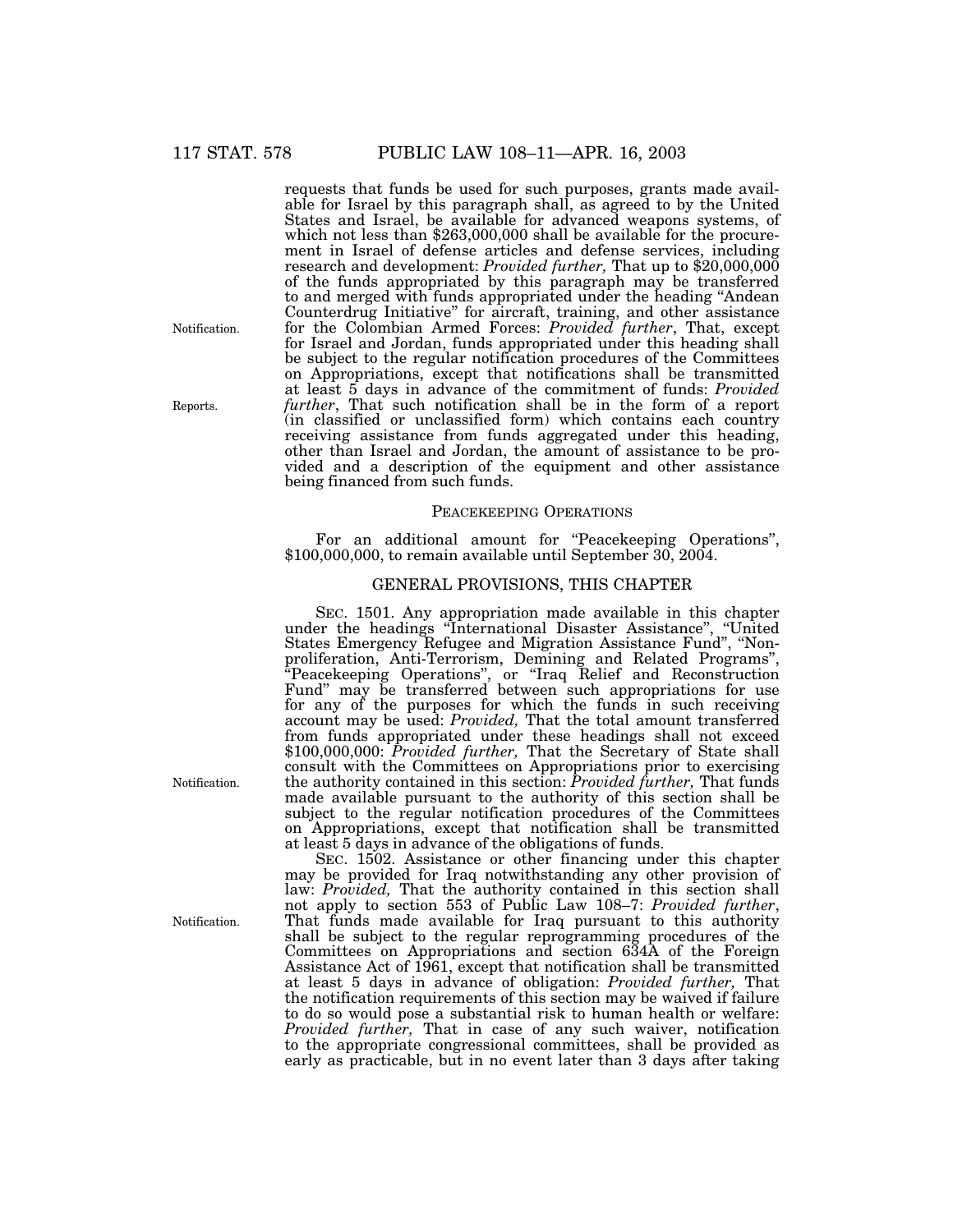the action to which such notification requirement was applicable, in the context of the circumstances necessitating such waiver: *Provided further,* That any notification provided pursuant to such a waiver shall contain an explanation of the emergency circumstances.

SEC. 1503. The President may suspend the application of any provision of the Iraq Sanctions Act of 1990: *Provided*, That nothing in this section shall affect the applicability of the Iran-Iraq Arms Non-Proliferation Act of 1992 (Public Law 102–484), except that such Act shall not apply to humanitarian assistance and supplies: *Provided further,* That the President may make inapplicable with respect to Iraq section 620A of the Foreign Assistance Act of 1961 or any other provision of law that applies to countries that have supported terrorism: *Provided further,* That military equipment, as defined by title XVI, section  $1608(1)(A)$  of Public Law  $102-$ 484, shall not be exported under the authority of this section: *Provided further,* That section 307 of the Foreign Assistance Act of 1961 shall not apply with respect to programs of international organizations for Iraq: *Provided further,* That provisions of law that direct the United States Government to vote against or oppose loans or other uses of funds, including for financial or technical assistance, in international financial institutions for Iraq shall not be construed as applying to Iraq: *Provided further*, That the President shall submit a notification 5 days prior to exercising any of the authorities described in this section to the Committee on Appropriations of each House of the Congress, the Committee on Foreign Relations of the Senate, and the Committee on International Relations of the House of Representatives: *Provided further,* That not more than 60 days after enactment of this Act and every 90 days thereafter the President shall submit a report to the Committee on Appropriations of each House of the Congress, the Committee on Foreign Relations of the Senate, and the Committee on International Relations of the House of Representatives containing a summary of all licenses approved for export to Iraq of any item on the Commerce Control List contained in the Export Administration Regulations, 15 CFR Part 774, Supplement 1, including identification of end users of such items: *Provided further,* That the authorities contained in this section shall expire on September 30, 2004, or on the date of enactment of a subsequent Act authorizing assistance for Iraq and that specifically amends, repeals or otherwise makes inapplicable the authorities of this section, whichever occurs first.

SEC. 1504. Notwithstanding any other provision of law, the President may authorize the export to Iraq of any nonlethal military equipment controlled under the International Trafficking in Arms Regulations on the United States Munitions List established pursuant to section 38 of the Arms Export Control Act (22 U.S.C. 2778), if the President determines and notifies within 5 days prior to export the Committee on Appropriations of each House of the Congress, the Committee on Foreign Relations of the Senate, and the Committee on International Relations of the House of Representatives that the export of such nonlethal military equipment is in the national interest of the United States: *Provided*, That the limitation regarding nonlethal military equipment shall not apply to military equipment designated by the Secretary of State for use by a reconstituted (or interim) Iraqi military or police

President. Notification.

Deadlines. President. Reports.

Expiration date.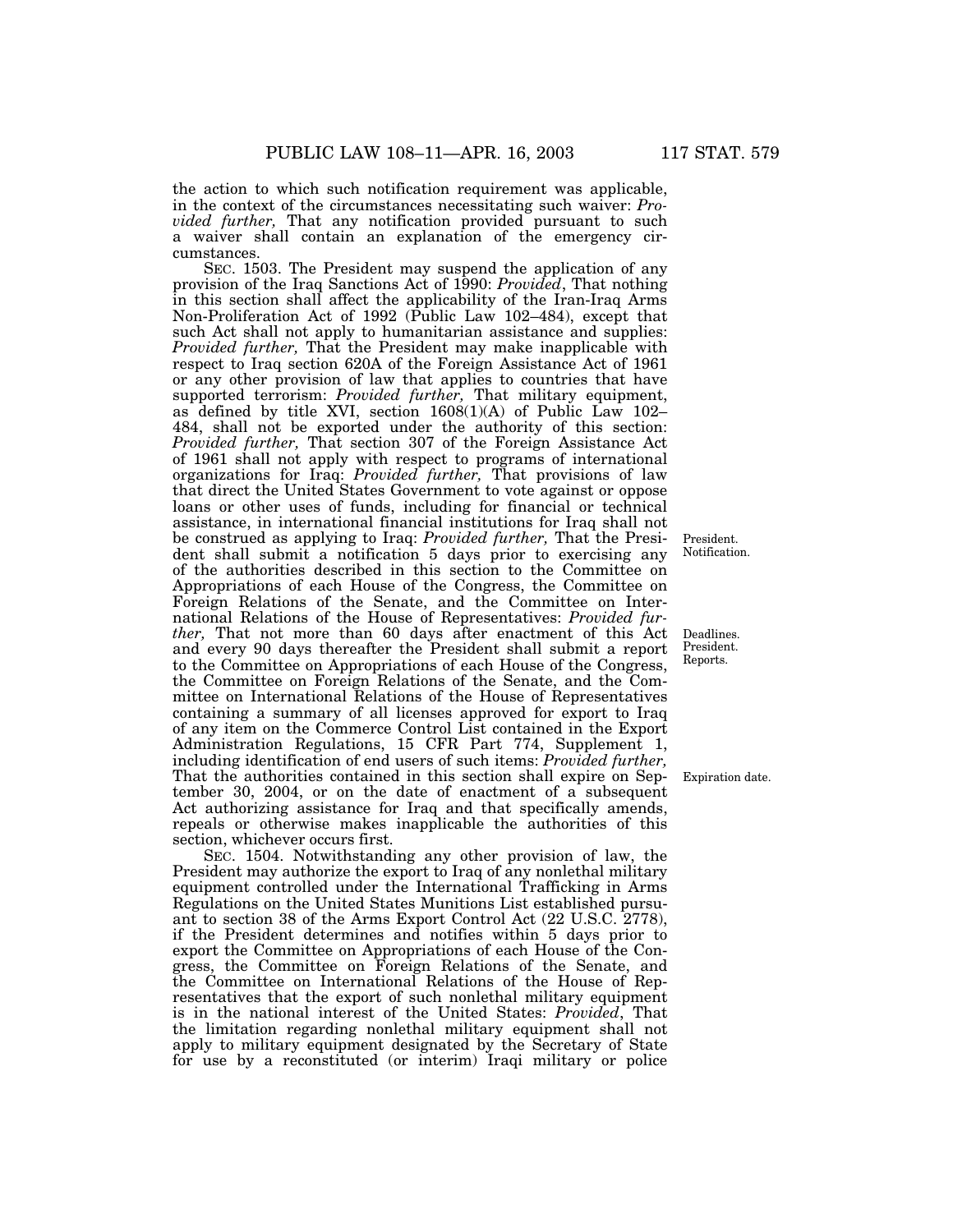Expiration date.

force: *Provided further*, That the authorities contained in this section shall expire on September 30, 2004, or on the date of enactment of a subsequent Act authorizing assistance for Iraq and that specifically amends, repeals or otherwise makes inapplicable the authorities of this section, whichever occurs first.

SEC. 1505. Division E of Public Law 108–7, under the heading ''Assistance for the Independent States of the Former Soviet Union'', is amended in subsection (f) by: (1) striking "assistance for the Government" and inserting "assistance for the central Government"; and (2) striking "unless" and inserting "if"; and striking "not facilitated'' and inserting ''facilitated''.

### **SEC. 1506. REPORTS ON UNITED STATES STRATEGY FOR RELIEF AND RECONSTRUCTION IN IRAQ.**

(a) INITIAL REPORT.—Not later than 45 days after the date of enactment of this Act, the President shall submit to the Committees on Appropriations a report on the United States strategy regarding activities related to post-conflict security, humanitarian assistance, governance, and reconstruction in Iraq that are undertaken as a result of Operation Iraqi Freedom. The report shall include the following:

(1) The distribution of duties and responsibilities regarding such activities among agencies of the United States Government, including the Department of State, the United States Agency for International Development, and the Department of Defense (to be provided within 30 days of enactment of this Act).

(2) A detailed plan describing the roles and responsibilities of foreign governments and international organizations including the United Nations, in carrying out activities related to post-conflict security, humanitarian assistance, governance, and reconstruction in Iraq.

(3) A strategy for coordinating such activities among the United States Government, foreign governments and international organizations, including the United Nations.

(4) An initial estimate of the costs expected to be associated with such activities.

(5) A strategy for distributing the responsibility for paying costs associated with reconstruction activities in Iraq among the United States, foreign governments, and international organizations, including the United Nations, and an estimate of the revenue expected to be generated by Iraqi oil production that could be used to pay such costs.

(b) SUBSEQUENT REPORTS.—Not later than 90 days after the date of enactment of this Act, and every 90 days thereafter until September 30, 2004, the President shall submit to the Committees on Appropriations a report that contains:

(1) A list of significant United States Government-funded activities related to reconstruction in Iraq that, during the 90-day period ending 15 days prior to the date the report is submitted to the Committees on Appropriations—

(A) were initiated; or

(B) were completed.

(2) A list of the significant activities related to reconstruction in Iraq that the President anticipates initiating during the 90-day period beginning on the date the report is submitted to the Committees on Appropriations, including:

Deadlines.

Deadline. President. 22 USC 2151 note.

*Ante,* p. 169.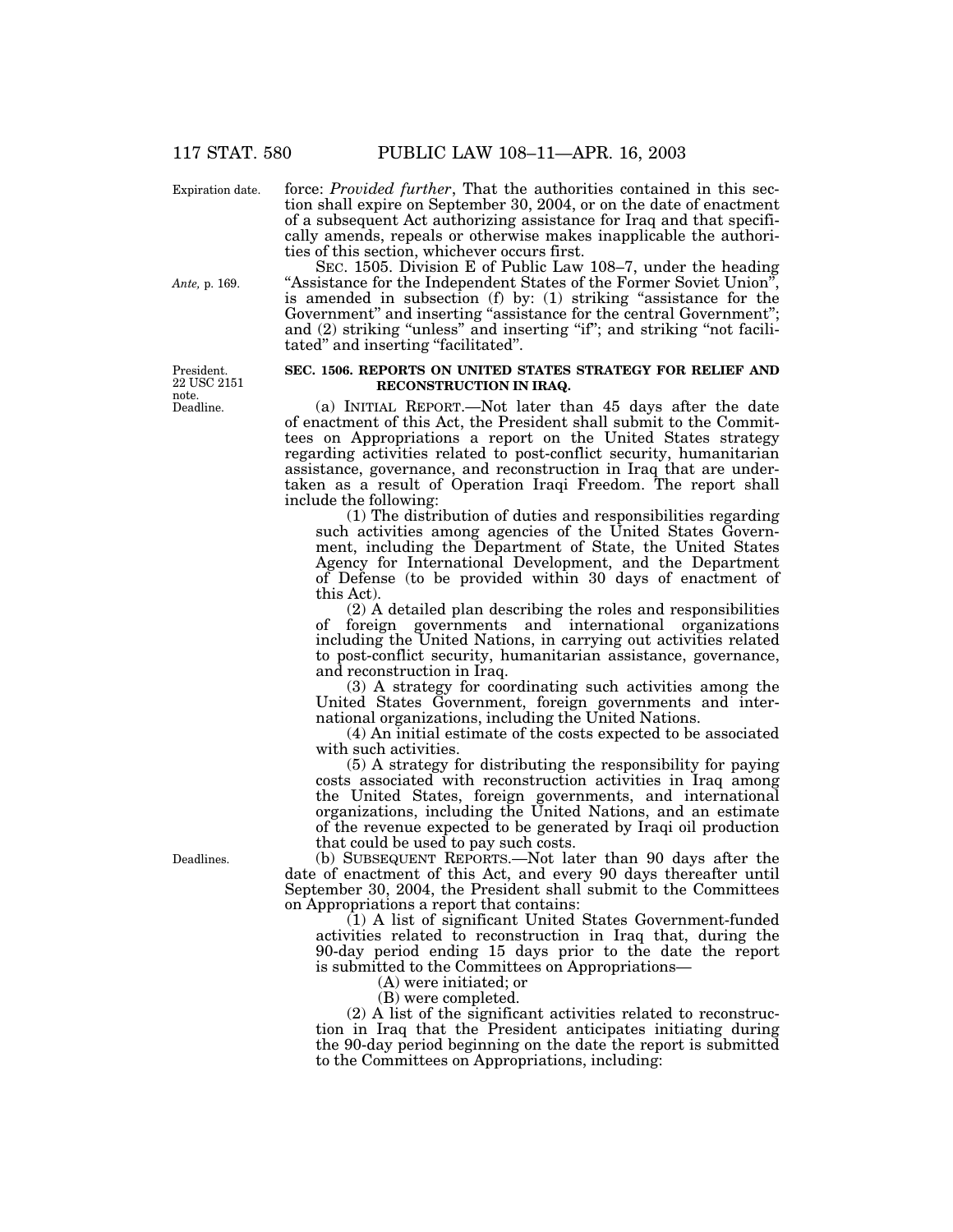(A) Cost estimates for carrying out the proposed activities.

(B) The source of the funds that will be used to pay such costs.

(3) Updated strategies, if changes are proposed regarding matters included in the reports required under subsection (a).

(4) An updated list of the financial pledges and contributions made by foreign governments or international organizations to fund activities related to humanitarian, governance, and reconstruction assistance in Iraq.

## CHAPTER 6

## DEPARTMENT OF HOMELAND SECURITY

### DEPARTMENTAL MANAGEMENT

### COUNTERTERRORISM FUND

For an additional amount for the ''Counterterrorism Fund'' for necessary expenses as determined by the Secretary of Homeland Security, \$150,000,000, to remain available until expended, to reimburse any Department of Homeland Security organization for the costs of providing support to prevent, counter, investigate, respond to, or prosecute unexpected threats or acts of terrorism: *Provided, That the Secretary shall notify the Committees on Appro*priations of the Senate and House of Representatives 15 days prior to the obligation of any amount of these funds in accordance with section 1601 of this Act.

### CITIZENSHIP AND IMMIGRATION SERVICES

### OPERATING EXPENSES

For necessary expenses for ''Operating Expenses'' related to conducting Operation Liberty Shield, \$3,000,000, to remain available until expended: *Provided,* That the Secretary shall notify the Committees on Appropriations of the Senate and House of Representatives 15 days prior to the obligation of any amount of these funds.

#### UNITED STATES SECRET SERVICE

### OPERATING EXPENSES

For an additional amount for "Operating Expenses" for necessary expenses related to conducting Operation Liberty Shield, \$30,000,000, to remain available until expended: *Provided,* That the Secretary shall notify the Committees on Appropriations of the Senate and House of Representatives 15 days prior to the obligation of any amount of these funds.

#### BORDER AND TRANSPORTATION SECURITY

### CUSTOMS AND BORDER PROTECTION

For necessary expenses for "Customs and Border Protection" related to conducting Operation Liberty Shield and for other purposes, \$333,000,000, to remain available until expended: *Provided,*

Notification. Deadline.

Notification. Deadline.

Notification. Deadline.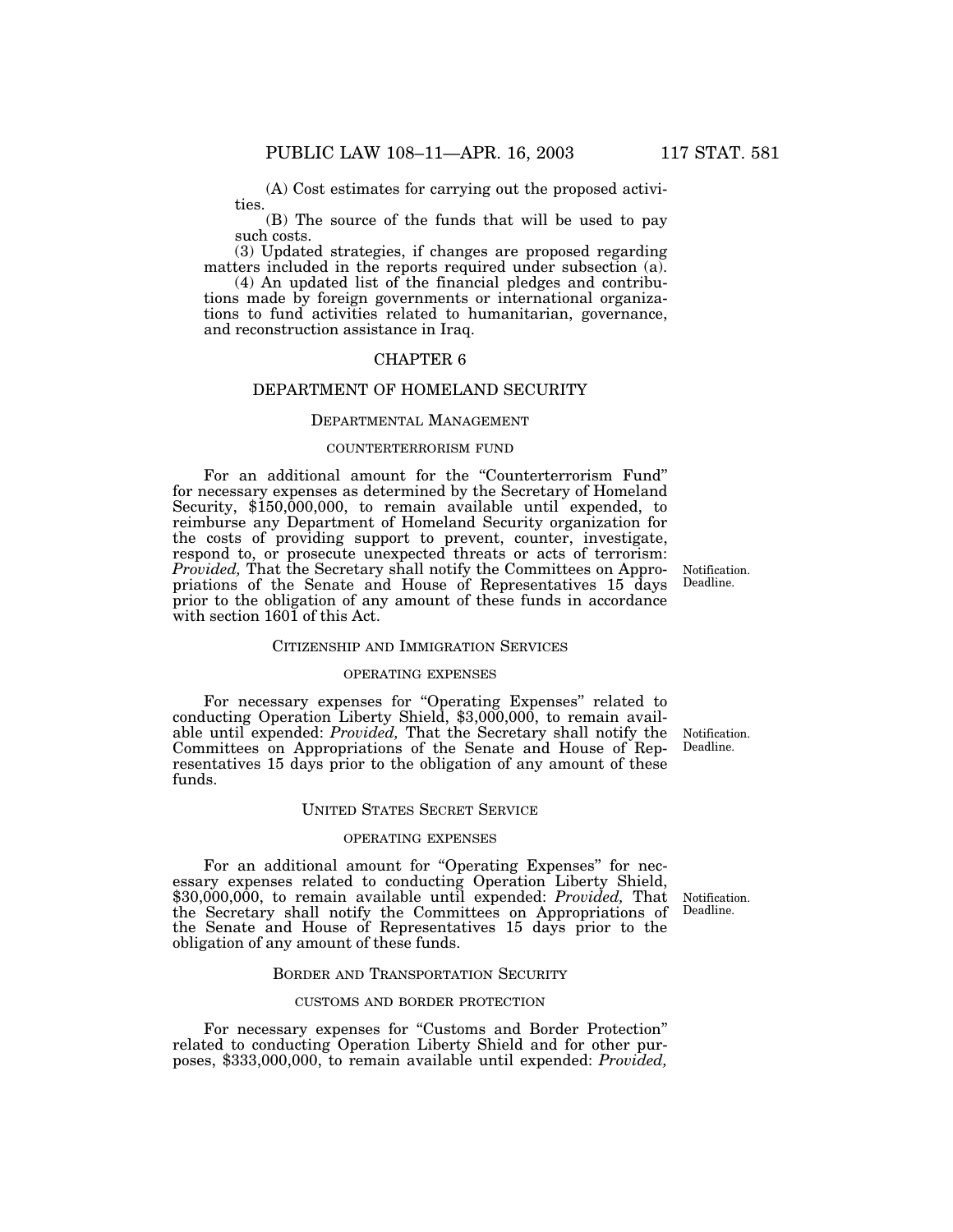117 STAT. 582 PUBLIC LAW 108–11—APR. 16, 2003

Notification. Deadline.

That the Secretary shall notify the Committees on Appropriations of the Senate and House of Representatives 15 days prior to the obligation of any amount of these funds.

#### IMMIGRATION AND CUSTOMS ENFORCEMENT

For necessary expenses for "Immigration and Customs Enforcement'' related to conducting Operation Liberty Shield and for other purposes, \$170,000,000, to remain available until expended: *Provided,* That the Secretary shall notify the Committees on Appropriations of the Senate and House of Representatives 15 days prior to the obligation of any amount of these funds.

### TRANSPORTATION SECURITY ADMINISTRATION

For necessary expenses for ''Transportation Security Adminis- tration'', \$665,000,000, to remain available until expended: *Provided*, That \$130,000,000 of this amount shall not be made available until September 30, 2003: *Provided further*, That of the total amount provided, the following amounts are made available solely for the purposes specified below:

(1) physical modification of commercial service airports for the purposes of installing checked baggage explosive detection systems into airport baggage systems, \$235,000,000; systems into airport baggage systems, \$235,000,000; (2) port security grants, \$20,000,000; and

(3) passenger screener hiring, training and related costs, \$280,000,000, which shall not be obligated: (a) until the President transmits an official budget request for such amount to the Congress; and (b) until the Administrator of the Transportation Security Administration submits a fiscal year 2003 budget execution plan approved by the Office of Management and Budget detailing spending levels by budget line item, program, project and activity: *Provided,* That such plan shall fully fund all programs and activities specifically funded by Congress in Public Laws 107–206 and 108–7:

*Provided further,* That the Secretary shall notify the Committees on Appropriations of the Senate and House of Representatives 15 days prior to the obligation of any amount of these funds.

### FEDERAL LAW ENFORCEMENT TRAINING CENTER OPERATING **EXPENSES**

For an additional amount for "Operating Expenses" related to conducting Operation Liberty Shield, \$2,000,000, to remain available until expended: *Provided,* That the Secretary shall notify the Committees on Appropriations of the Senate and House of Representatives 15 days prior to the obligation of any amount of these funds.

### OFFICE FOR DOMESTIC PREPAREDNESS

For an additional amount for the "Office for Domestic Preparedness'', \$2,230,000,000, to remain available until December 31, 2003, as authorized by sections 403(5) and 430 of the Homeland Security Act of 2002 (Public Law 107–296) and section 1014 of the USA PATRIOT Act of 2001 (Public Law 107–56), for grants, contracts, cooperative agreements, and other activities, including grants to

Notification. Deadline.

Notification. Deadline.

Notification. Deadline.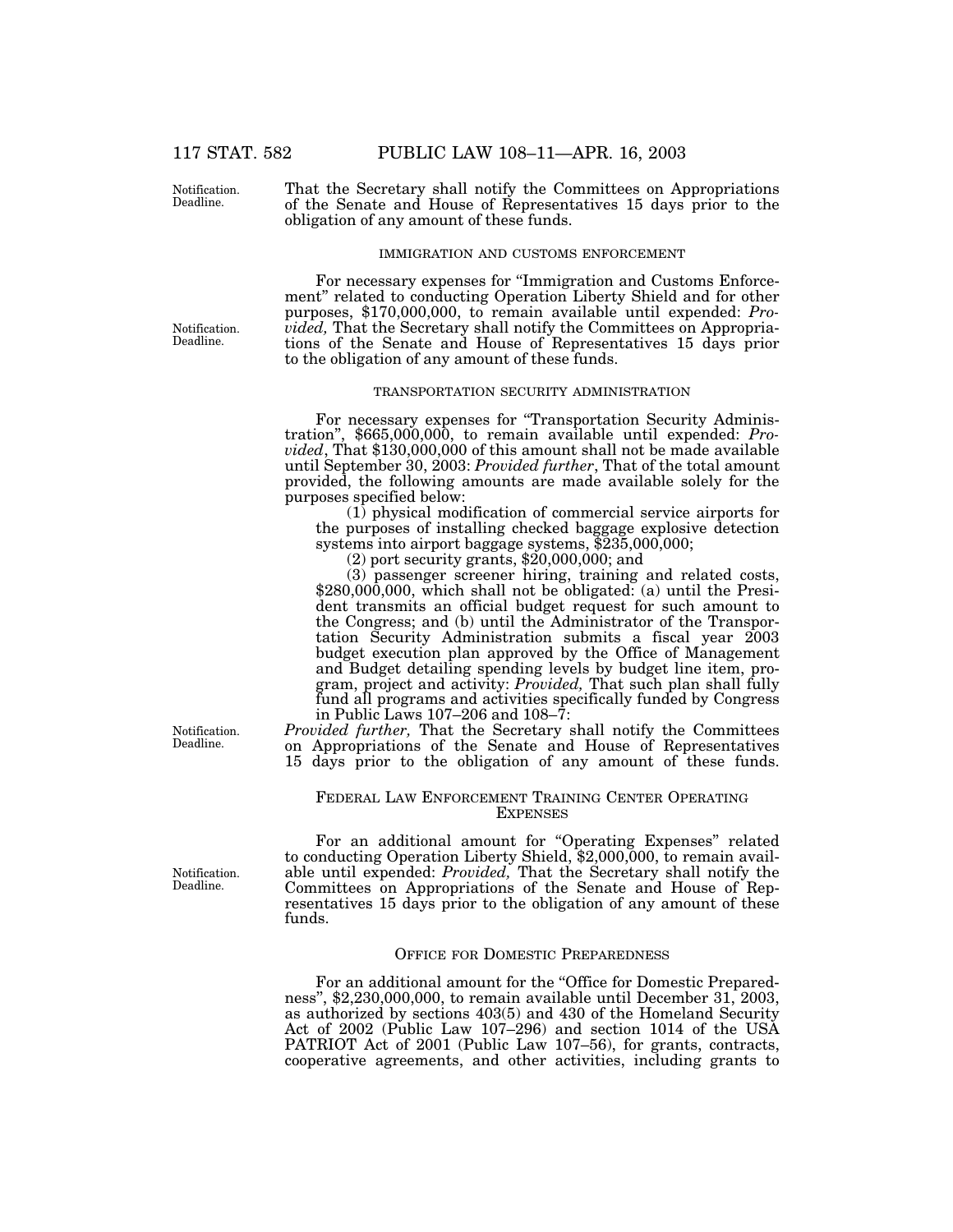Deadlines.

State and local governments for terrorism prevention activities, which shall be allocated as follows:

(1) \$1,300,000,000 for grants pursuant to section 1014 of Public Law 107–56: *Provided,* That the application for grants shall be made available to States within 15 days of enactment of this Act; that States shall submit applications within 30 days of the grant announcement; that the Office for Domestic Preparedness shall act on each application within 15 days of receipt; and that each State shall transfer no less than 80 percent of the total amount of the grant to local governments within 45 days of the grant award;

(2) \$30,000,000 for technical assistance;

(3) \$200,000,000 for formula-based grants for critical infrastructure protection, subject to section  $1014(c)(3)$  of Public Law 107–56: *Provided,* That the application for these grants shall be made available to States within 15 days of enactment of this Act; that States shall submit applications within 30 days of the grant announcement; that the Office for Domestic Preparedness shall act on each application within 15 days of receipt; and that each State shall transfer no less than 50 percent of the total amount of the grant to local governments within 45 days of the grant award; and

(4) \$700,000,000 for discretionary grants for use in highdensity urban areas, high-threat areas, and for protection of critical infrastructure, as determined by the Secretary of Homeland Security: *Provided*, That no less than 80 percent of any grant to a State shall be transferred by the State to local governments within 45 days of the receipt of funds: *Provided further*, That section 1014(c)(3) of Public Law 107–56 shall not apply to these grants:

*Provided,* That none of the funds appropriated under this heading shall be used for the construction or renovation of facilities: *Provided further,* That funds appropriated in subsections (3) and (4) under this heading shall be available for operational costs, to include personnel overtime as needed: *Provided further,* That the Secretary of Homeland Security shall notify the Committees on Appropriations of the Senate and House of Representatives 15 days prior to the obligation of any amount of the funds provided under this heading.

#### UNITED STATES COAST GUARD

### OPERATING EXPENSES

For an additional amount for "Operating Expenses" for expenses related to conducting Operation Liberty Shield and for other purposes, \$228,000,000, to remain available until expended: *Provided,* That the Secretary shall notify the Committees on Appropriations of the Senate and House of Representatives 15 days prior to the obligation of any amount of these funds.

#### EMERGENCY PREPAREDNESS AND RESPONSE

### OPERATING EXPENSES

For necessary expenses for "Operating Expenses" related to conducting Operation Liberty Shield, \$45,000,000, to remain available until expended: Provided, That the Secretary shall notify the Notification.

Notification. Deadline.

Deadlines.

Notification. Deadline.

Deadline.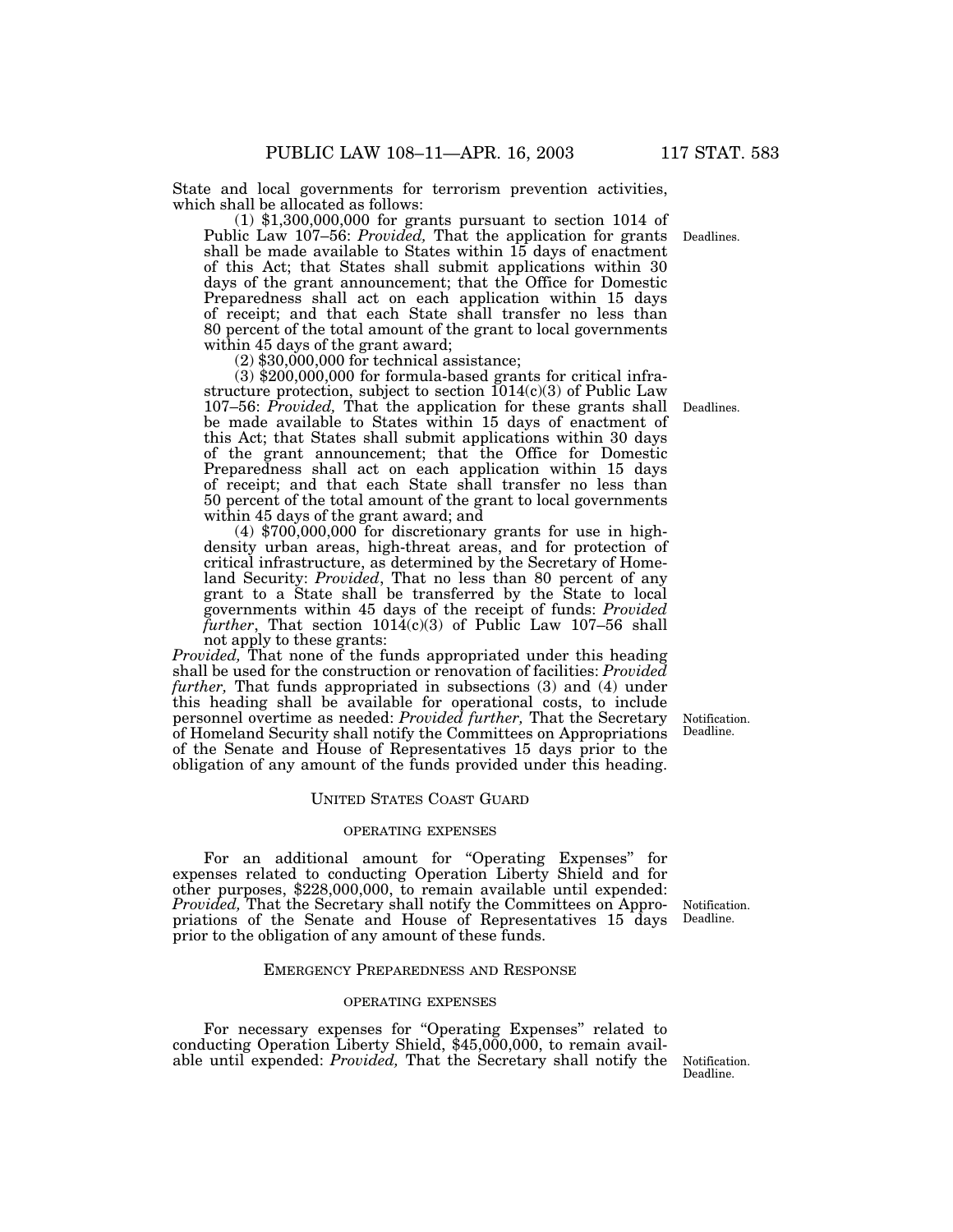Committees on Appropriations of the Senate and House of Representatives 15 days prior to the obligation of any amount of these funds.

### EMERGENCY MANAGEMENT PLANNING AND ASSISTANCE

Notification. Deadline.

For an additional amount for "Emergency Management Plan-<br>ning and Assistance", \$54,750,000, for grants for interoperable communications equipment: *Provided,* That the Secretary shall notify the Committees on Appropriations of the Senate and House of Representatives 15 days prior to the obligation of any amount of these funds.

### GENERAL PROVISIONS, THIS CHAPTER

SEC. 1601. (a) None of the funds provided by this Act, or provided by previous appropriations Acts to the agencies in or transferred to the Department of Homeland Security that remain available for obligation or expenditure in fiscal year 2003, or provided from any accounts in the Treasury of the United States derived by the collection of fees available to the agencies funded by this Act shall be available for obligation or expenditure through a reprogramming of funds which: (1) creates a new program; (2) eliminates a program, project, or activity; (3) increases funds for any program, project, or activity for which funds have been denied or restricted by Congress; or (4) proposes to use funds directed for a specific activity by either the House or Senate Committees on Appropriations for a different purpose, unless the Committees on Appropriations of both Houses of Congress are notified 15 days in advance of such reprogramming of funds.

(b) None of the funds provided by this Act, or provided by previous appropriations Acts to the agencies in or transferred to the Department of Homeland Security that remain available for obligation or expenditure in fiscal year 2003, or provided from any accounts in the Treasury of the United States derived by the collection of fees available to the agencies funded by this Act, shall be available for obligation or expenditure for programs, projects, or activities through a reprogramming of funds in excess of  $$5,000,000$  or 10 percent, whichever is less, that: (1) augments existing programs, projects, or activities; (2) reduces by 10 percent funding for any existing program, project, or activity, or numbers of personnel by 10 percent as approved by Congress; or (3) results from any general savings from a reduction in personnel which would result in a change in existing programs, projects or activities, as approved by Congress; unless the Committees on Appropriations of both Houses of Congress are notified 15 days in advance of such reprogramming of funds.

SEC. 1602. (a) The Under Secretary of Homeland Security for Border and Transportation Security may issue letters of intent to airports to provide assistance for the installation of explosive detection systems by the date prescribed by section  $44901(d)(2)(i)$ of title 49, United States Code.

(b) Beginning 30 days after the date of enactment of this Act, and every 60 days thereafter in calendar year 2003, the Under Secretary shall transmit a classified report to the House of Representatives Committee on Appropriations, the Senate Committee on Appropriations, the House of Representatives Committee on Transportation and Infrastructure, and the Senate Committee on

Deadline. Reports.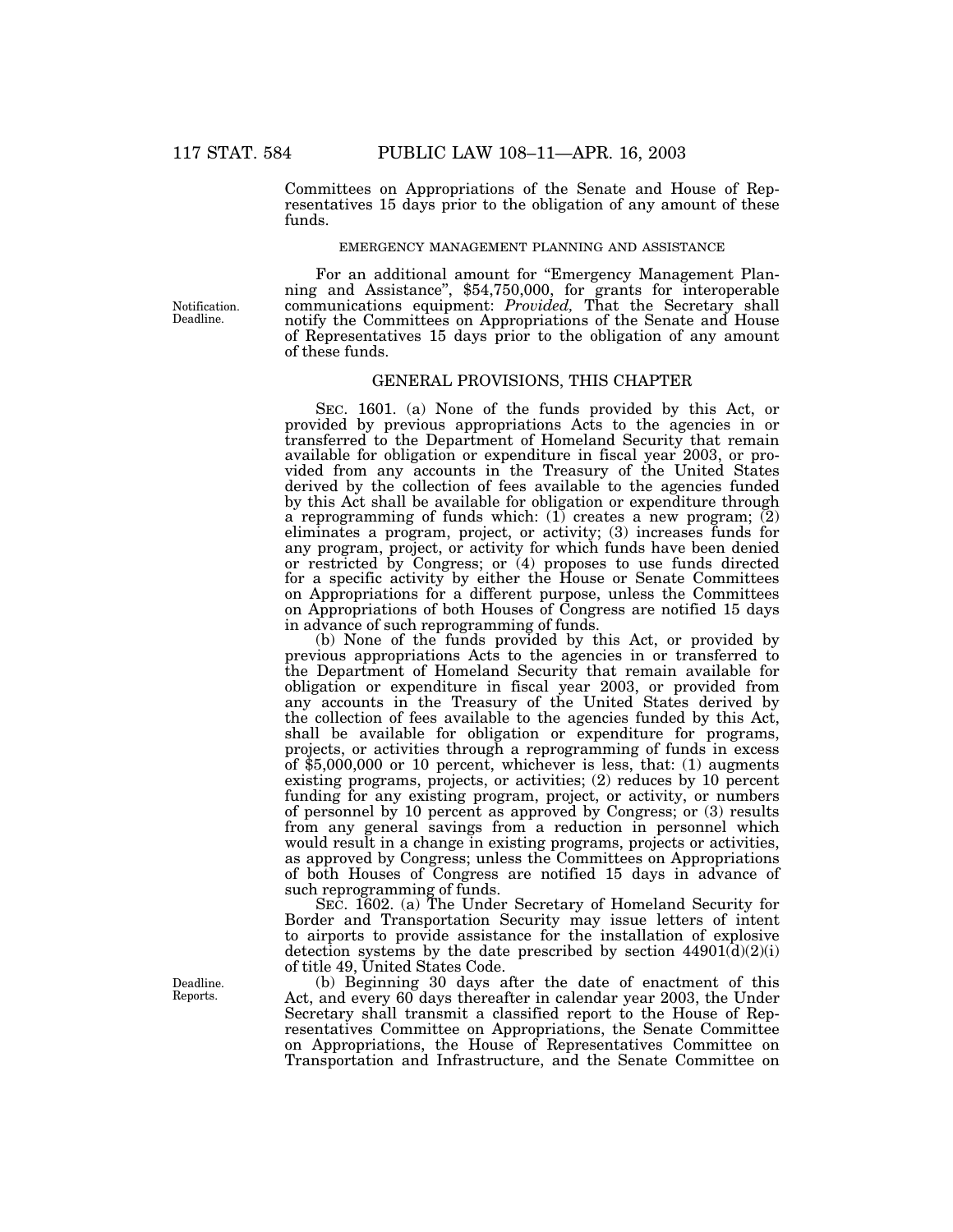Commerce, Science, and Transportation describing each letter of intent issued by the Under Secretary under subsection (a).

SEC. 1603. In accordance with section 873(b) of the Homeland Security Act of 2002 (6 U.S.C. 453(b)), the Bureau of Customs and Border Protection may accept donations of body armor for United States Border Patrol agents and United States Border Patrol canines if such donations would further the mission of protecting our Nation's borders and ports of entry as determined by the Under Secretary for Border and Transportation Security.

## CHAPTER 7

## DEPARTMENT OF HEALTH AND HUMAN SERVICES

## CENTERS FOR DISEASE CONTROL AND PREVENTION

### DISEASE CONTROL, RESEARCH, AND TRAINING

For an additional amount for "Centers for Disease Control and Prevention, Disease Control, Research, and Training" \$16,000,000 for costs associated with the prevention and control of Severe Acute Respiratory Syndrome (SARS).

## OFFICE OF THE SECRETARY

### PUBLIC HEALTH AND SOCIAL SERVICES EMERGENCY FUND

For an additional amount for ''Public Health and Social Services Emergency Fund'', for the Centers for Disease Control and Prevention, \$100,000,000, to remain available until expended.

For an additional amount for the "Public Health and Social Services Emergency Fund'', \$42,000,000, to remain available until expended, for costs associated with compensating individuals with injuries resulting from smallpox vaccinations and countermeasures: *Provided,* That such funds shall become available only upon the enactment of legislation authorizing a smallpox vaccination compensation program.

## GENERAL PROVISION

#### REPATRIATION

SEC. 1701. Section 1113(d) of the Social Security Act (42 U.S.C.  $1313(d)$ , is amended by striking "1991" and inserting "2003".

### CHAPTER 8

### LEGISLATIVE BRANCH

### HOUSE OF REPRESENTATIVES

### SALARIES AND EXPENSES

For an additional amount for salaries and expenses of the House of Representatives, \$11,000,000, as follows: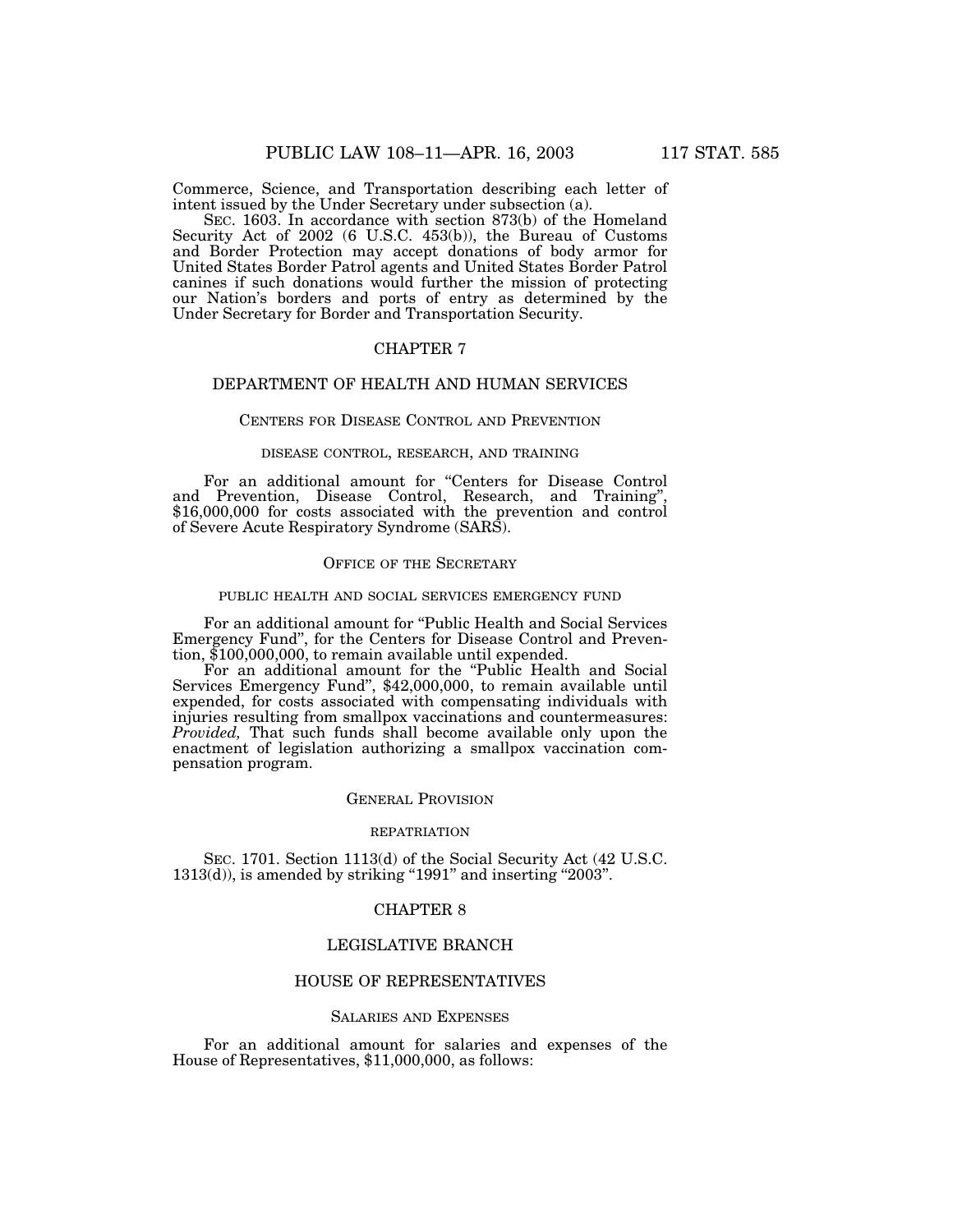## COMMITTEE EMPLOYEES

#### STANDING COMMITTEES, SPECIAL AND SELECT

For an additional amount for salaries and expenses of standing committees, special and select, authorized by House resolutions, \$11,000,000: *Provided*, That such amount shall remain available for such salaries and expenses until December 31, 2004.

## CAPITOL POLICE

## GENERAL EXPENSES

For an additional amount for "General expenses", \$37,758,000, to remain available until expended.

## OFFICE OF COMPLIANCE

## SALARIES AND EXPENSES

For an additional amount for "Salaries and expenses", \$111,000.

## ARCHITECT OF THE CAPITOL

### CAPITOL BUILDING

For an additional amount for "Capitol building", \$1,100,000.

### CAPITOL POWER PLANT

For an additional amount for "Capitol power plant", \$22,679,000, which shall remain available until September 30, 2007.

## CAPITOL POLICE BUILDINGS AND GROUNDS

For an additional amount for "Capitol police buildings and grounds'', \$40,140,000, to remain available until September 30, 2007.

## LIBRARY OF CONGRESS

### SALARIES AND EXPENSES

For an additional amount for "Salaries and expenses", \$5,500,000 to remain available until September 30, 2007.

### CONGRESSIONAL RESEARCH SERVICE

### SALARIES AND EXPENSES

For an additional amount for "Salaries and expenses", \$1,863,000, to remain available until September 30, 2004.

## GENERAL ACCOUNTING OFFICE

## SALARIES AND EXPENSES

For an additional amount for "Salaries and expenses", \$4,849,000.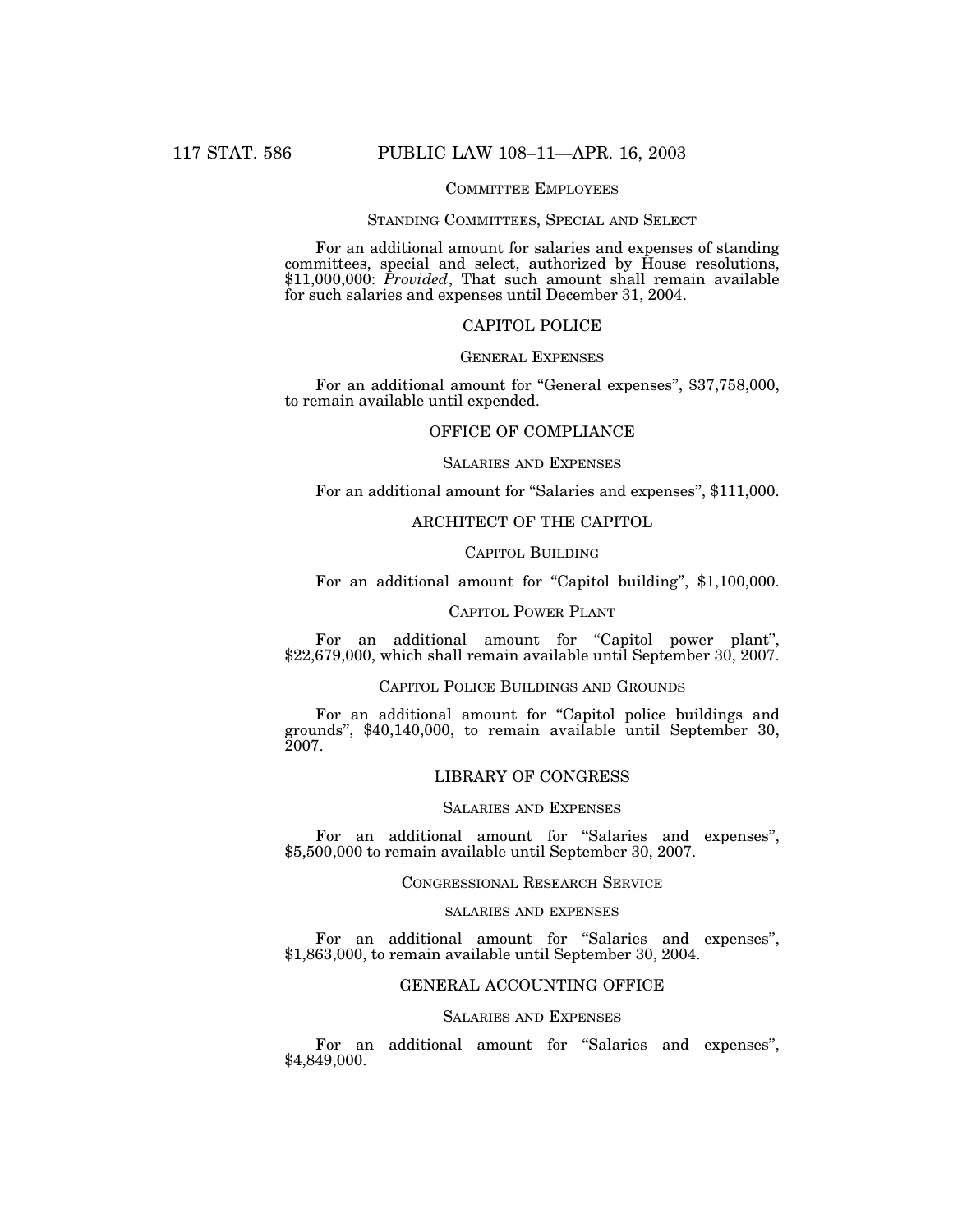## GENERAL PROVISONS, THIS CHAPTER

SEC. 1801. POSTAL PATRON POSTCARDS. The matter under the subheading "MISCELLANEOUS ITEMS" under the heading "CONTIN-GENT EXPENSES OF THE SENATE'' under title I of the Legislative Branch Appropriations Act, 2003 (Public Law 108–7) is amended Ante, p. 348. by striking ''with a population of less than 250,000''.

## CHAPTER 9

## DEPARTMENT OF DEFENSE

## MILITARY CONSTRUCTION

## MILITARY CONSTRUCTION, NAVY

For an additional amount for ''Military Construction, Navy'', \$48,100,000, to remain available until September 30, 2007: *Provided*, That notwithstanding any other provision of law, such funds may be obligated or expended to carry out military construction projects not otherwise authorized by law.

### MILITARY CONSTRUCTION, AIR FORCE

For an additional amount for ''Military Construction, Air Force'', \$152,900,000, to remain available until September 30, 2007: *Provided*, That notwithstanding any other provision of law, such funds may be obligated or expended to carry out planning and design and military construction projects not otherwise authorized by law.

#### FAMILY HOUSING OPERATION AND MAINTENANCE, AIR FORCE

For an additional amount for "Family Housing Operation and Maintenance, Air Force'', \$1,800,000.

## GENERAL PROVISIONS, THIS CHAPTER

SEC. 1901. (a) TRANSFER AUTHORITY.—Subject to subsection (b), the Secretary of Defense may transfer not more than \$150,000,000 of the funds appropriated or otherwise made available to the Department of Defense in this Act to the contingency construction account, authorized under section 2804 of title 10, United States Code, for the purpose of carrying out military construction projects not otherwise authorized by law. The transfer authority under this section is in addition to any other transfer authority available to the Department of Defense.

(b) CONDITIONS ON TRANSFER.—A transfer of funds under subsection (a) may not be made until the end of the 7-day period beginning on the date the Secretary of Defense submits written notice to the appropriate committees of Congress certifying that the transfer is necessary to respond to, or protect against, acts or threatened acts of terrorism or to support Department of Defense operations in Iraq, and specifying the amounts and purposes of the transfer, including a list of proposed projects and their estimated costs.

(c) NOTICE OF OBLIGATIONS.—Notwithstanding section 2804(b) of title 10, United States Code, when a decision is made to carry out a military construction project using funds transferred to the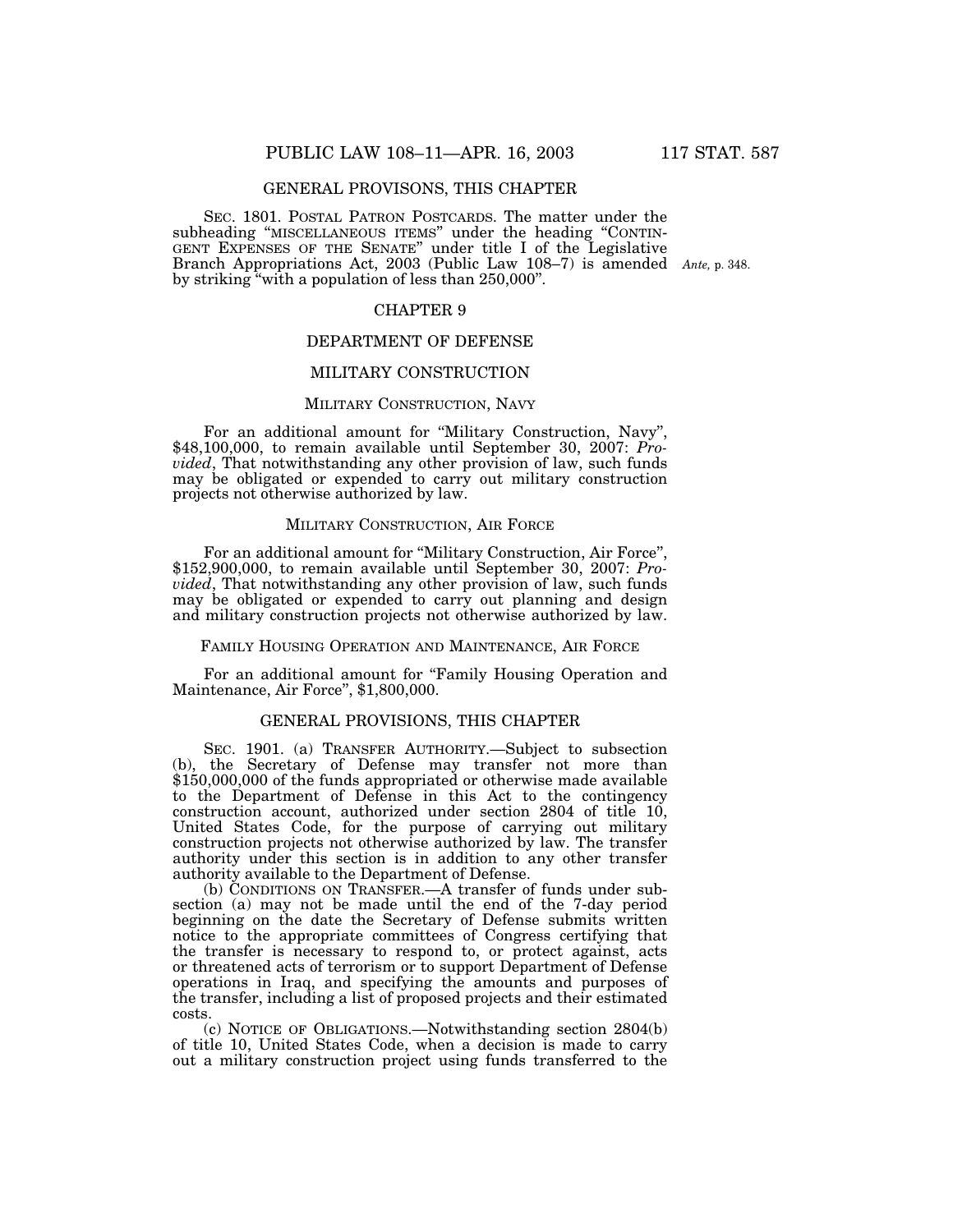contingency construction account under subsection (a), the Secretary of Defense shall submit written notice to the appropriate committees of Congress no later than 15 days after the obligation of the funds for the project, specifying the estimated cost of the project and including form 1391.

(d) DEFINITIONS.—For purposes of this section, the terms "appropriate committees of Congress", "military construction", and "military installation" have the meanings given such terms in section 2801 of title 10, United States Code, except that, with respect to military construction in a foreign country, the term ''military installation'' includes, not only buildings, structures, and other improvements to real property under the operational control of the Secretary of a military department or the Secretary of Defense, but also any building, structure, or other improvement to real property to be used by the Armed Forces, regardless of whether such use is anticipated to be temporary or of longer duration.

SEC. 1902. (a) The Secretary of the Army may accept funds from the State of Utah, and credit them to the appropriate Department of the Army accounts for the purpose of funding the costs associated with extending the runway at Michael Army Airfield, Dugway Proving Ground, Utah, as part of a previously authorized military construction project.

(b) The Secretary may use the funds accepted for the refurbishment, in addition to funds authorized and appropriated for the project. The authority to accept a contribution under this section does not authorize the Secretary of the Army to reduce expenditures of amounts appropriated for the refurbishment project. The funds accepted shall remain available until expended.

Effective date.

(c) The authority provided in this section shall be effective upon the date of the enactment of this Act.

## CHAPTER 10

### DEPARTMENT OF TRANSPORTATION

#### MARITIME ADMINISTRATION

### MARITIME GUARANTEED LOAN (TITLE XI) PROGRAM ACCOUNT

For the cost of guaranteed loans, as authorized, \$25,000,000, to remain available until September 30, 2005: *Provided*, That such costs, including the cost of modifying such loans, shall be as defined in section 502 of the Congressional Budget Act of 1974, as amended: *Provided further,* That none of the funds under this heading may be obligated or expended until the Department of Transportation Inspector General certifies to the House and Senate Committees on Appropriations that the recommendations of report CR–2003– 031 have been implemented to his satisfaction.

Certification.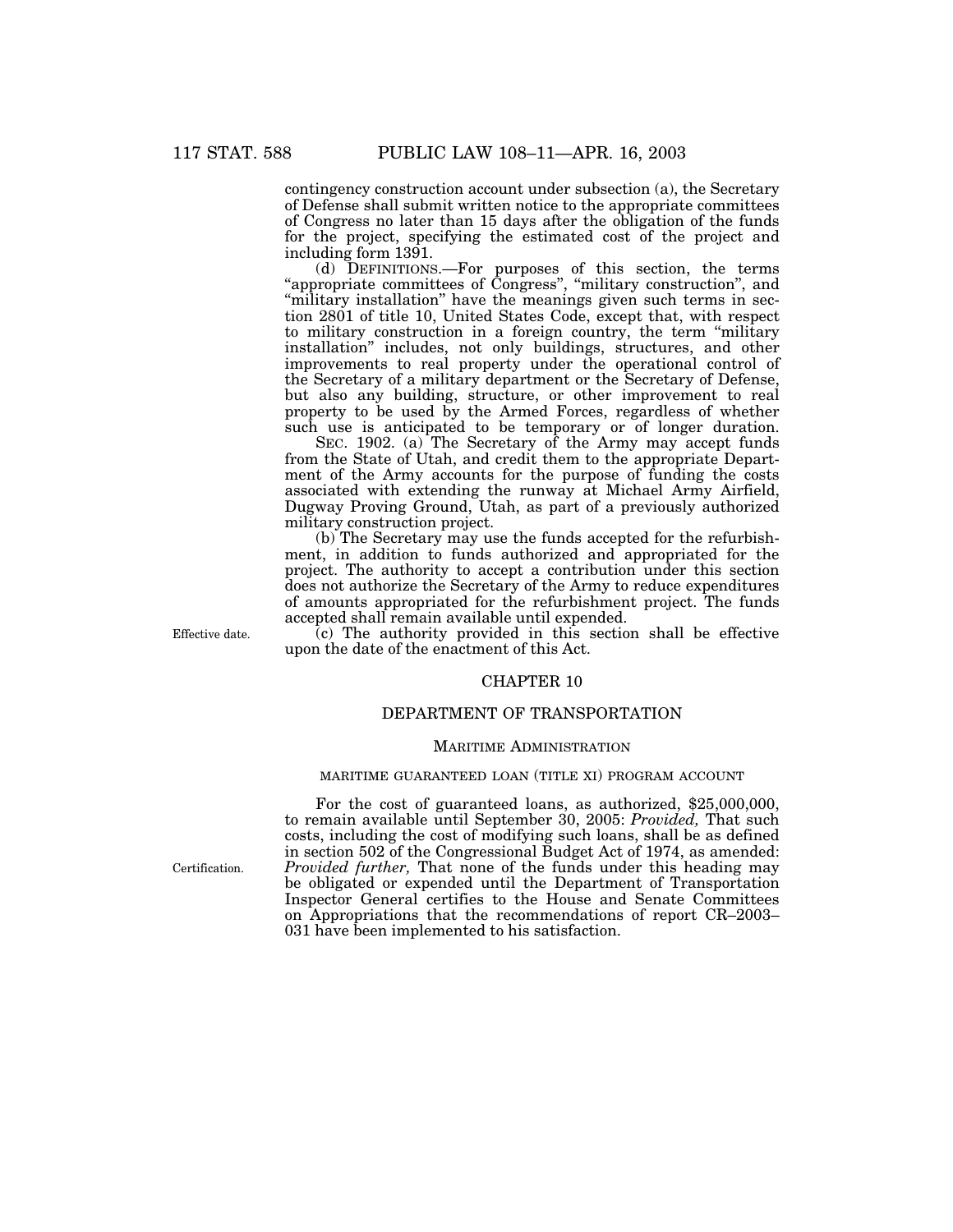### TITLE II—MISCELLANEOUS AND TECHNICAL APPROPRIATIONS

## CHAPTER 1

## SUBCOMMITTEE ON AGRICULTURE, RURAL DEVELOPMENT, AND RELATED AGENCIES

## GENERAL PROVISIONS

SEC. 2101. (a) Section 756 in division A of Public Law 108– 7 is amended by striking ''section 7404'' and inserting in lieu thereof "sections  $7404(a)(1)$  and  $7404(c)(1)$ ".

(b) Section  $7404(e)$  of Public Law  $107-171$  is amended by  $7 \text{ USC } 3101 \text{ note.}$ striking "0.1 percent of the amount of appropriations available to the Agricultural Research Service'' and inserting in lieu thereof ''\$499,000 of the amount of appropriations available to the Department of Agriculture''.

SEC. 2102. Section 210 of the Agricultural Assistance Act of 2003, ''Assistance to Agricultural Producers Located in New Mexico for Tebuthiuron Application Losses'', is amended in subsection (a)—

 $(1)$  by inserting "all" before "losses";

(2) by inserting after ''losses'' the following: ''to crops, livestock, and trees, and interest and loss of income, and related expenses'';

(3) by striking ''during calendar years 2002 and 2003''; and

(4) by striking ''August'' and inserting in lieu thereof ''July''. SEC. 2103. LIVESTOCK COMPENSATION PROGRAM. Section 203(a) of the Agricultural Assistance Act of 2003 (title II of division N of Public Law 108–7) is amended by adding at the end the following: *Ante,* p. 539.

''(3) GRANTS.—

"(A) IN GENERAL.—To provide assistance to eligible applicants under paragraph  $(2)(B)$ , the Secretary shall provide grants to appropriate State departments of agriculture (or other appropriate State agencies) that agree to provide assistance to eligible applicants.

''(B) AMOUNT.—The total amount of grants provided under subparagraph (A) shall be equal to the total amount of assistance that the Secretary determines all eligible applicants are eligible to receive under paragraph (2)(B).''.

SEC. 2104. USE OF ORGANICALLY PRODUCED FEED FOR CERTIFI-CATION AS ORGANIC FARM. Section 771 of the Agriculture, Rural Development, Food and Drug Administration, and Related Agencies Appropriations Act, 2003 (division A of Public Law 108–7) is *Ante,* p. 49. repealed.

SEC. 2105. WILD SEAFOOD. Section 2107 of the Organic Foods Production Act of 1990 (7 U.S.C. 6503) is amended—

(1) by redesignating subsections (c) and (d) as subsections (d) and (e), respectively; and

(2) by inserting after subsection (b) the following:

"(c) WILD SEAFOOD.

" $(1)$  In GENERAL.—Notwithstanding the requirement of section  $2107(a)(1)(A)$  requiring products be produced only on certified organic farms, the Secretary shall allow, through regulations promulgated after public notice and opportunity for comment, wild seafood to be certified or labeled as organic.

Regulations.

7 USC 6506.

Public information.

*Ante,* p. 45.

*Ante,* p. 544.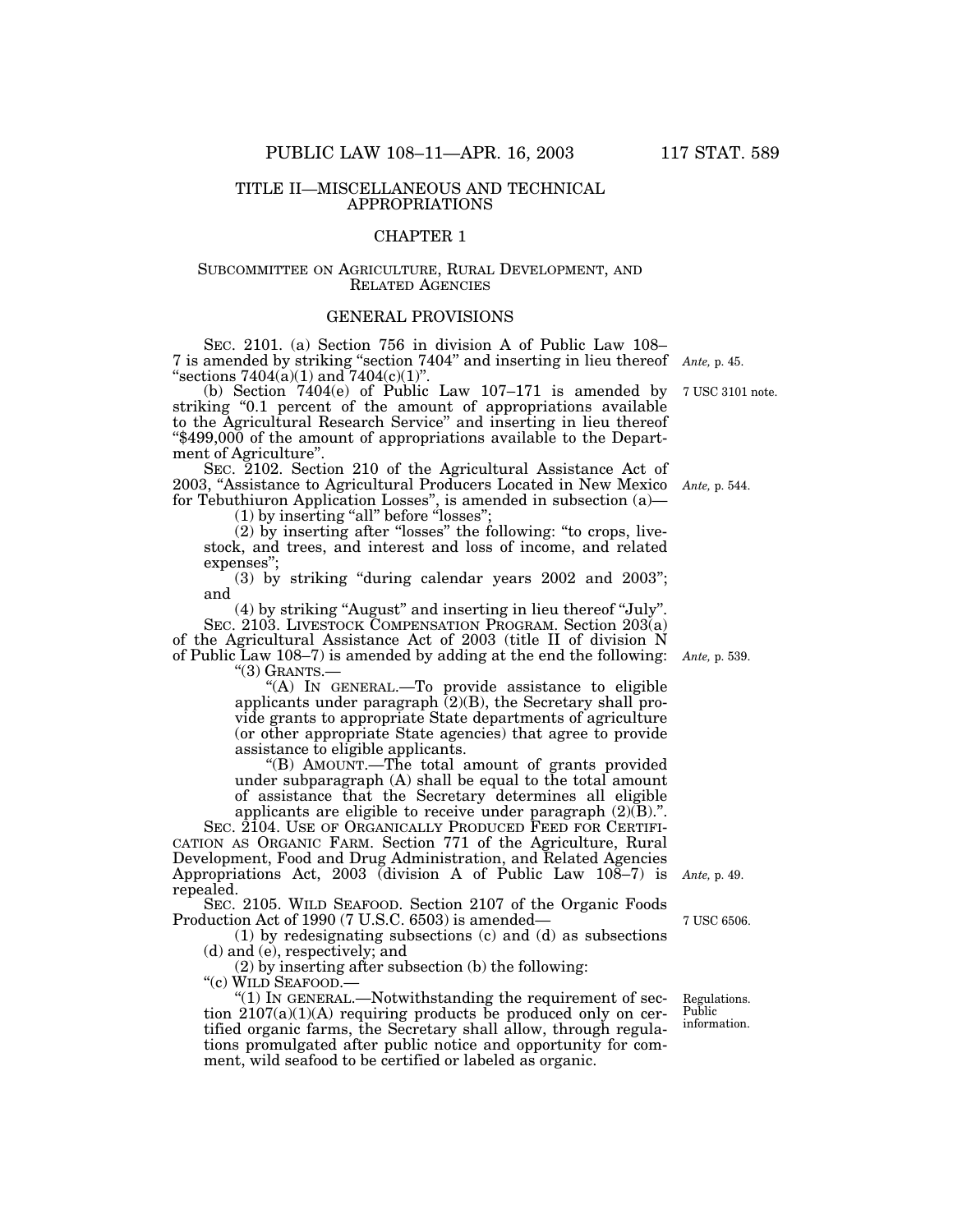''(2) CONSULTATION AND ACCOMMODATION.—In carrying out paragraph (1), the Secretary shall—

''(A) consult with—

''(i) the Secretary of Commerce;

"(ii) the National Organic Standards Board established under section 2119;

''(iii) producers, processors, and sellers; and

"(iv) other interested members of the public; and

''(B) to the maximum extent practicable, accommodate the unique characteristics of the industries in the United

States that harvest and process wild seafood.".<br>SEC. 2106. TECHNICAL ASSISTANCE FOR CONSERVATION PRO-GRAMS. (a) IN GENERAL. - Section 1241 of the Food Security Act of 1985 (16 U.S.C. 3841) is amended by striking subsection (b) and inserting the following:<br>"(b) TECHNICAL ASSISTANCE.—

Effective date.

"(1) IN GENERAL.—Effective beginning on the date of enactment of the Agricultural Assistance Act of 2003, subject to paragraph (2), Commodity Credit Corporation funds made available under paragraphs (4) through (7) of subsection (a) shall be available for the provision of technical assistance (subject to section 1242) for the conservation programs specified in subsection (a).

"(2) CONSERVATION SECURITY PROGRAM.—Effective for fiscal year 2004 and subsequent fiscal years, Commodity Credit Corporation funds made available to carry out the conservation security program under subsection (a)(3)—

 $(A)$  shall be available for the provision of technical assistance for the conservation security program; and

''(B) shall not be available for the provision of technical assistance for conservation programs specified in subsection (a) other than the conservation security program.''.

(b) EFFECTIVE DATE.—The amendment made by subsection (a) takes effect on February 20, 2003.

## CHAPTER 2

## DEPARTMENT OF COMMERCE AND RELATED AGENCIES

## RELATED AGENCIES

### OFFICE OF THE UNITED STATES TRADE REPRESENTATIVE

EUROPEAN COMMUNITIES MUSIC LICENSING DISPUTE

For the payment to the European Communities with regard to the European Communities music licensing dispute, \$3,300,000.

#### DEPARTMENT OF COMMERCE

#### NATIONAL OCEANIC AND ATMOSPHERIC ADMINISTRATION

### PROCUREMENT, ACQUISITION AND CONSTRUCTION

For an additional amount for "Procurement, Acquisition and Construction" for satellite programs, \$65,000,000, to remain available until September 30, 2004: *Provided,* That funds provided under

16 USC 3841 note.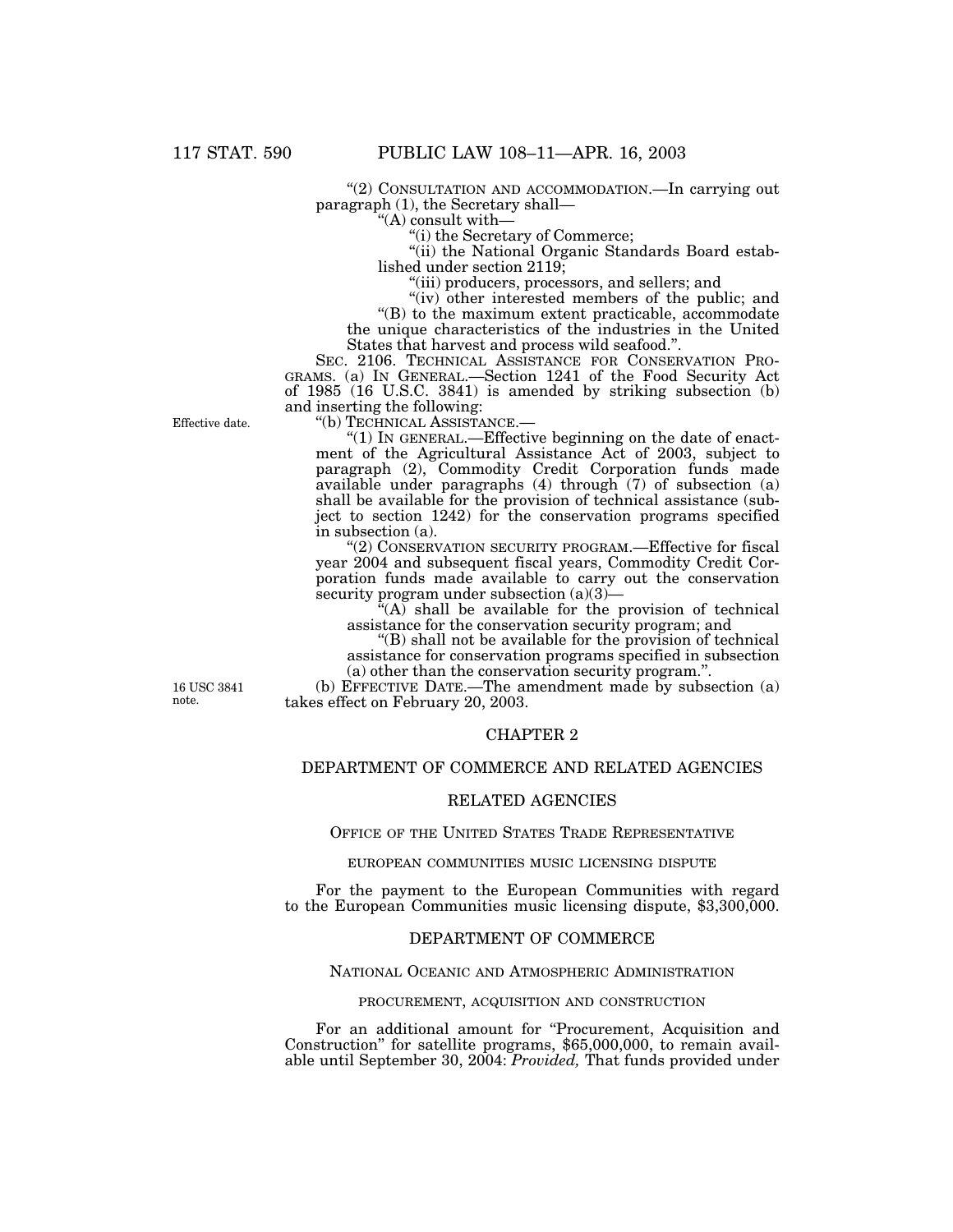this heading for the National Polar-orbiting Operational Environmental Satellite System shall only be made available on a dollar for dollar matching basis with funds provided for the same purpose by the Department of Defense.

## RELATED AGENCIES

### EQUAL EMPLOYMENT OPPORTUNITY COMMISSION

### SALARIES AND EXPENSES

For an additional amount for "Equal Employment Opportunity" Commission, Salaries and Expenses'', \$15,000,000.

### NATIONAL COMMISSION ON TERRORIST ATTACKS UPON THE UNITED **STATES**

#### SALARIES AND EXPENSES

For an additional amount for ''National Commission on Terrorist Attacks Upon the United States, Salaries and Expenses'', \$11,000,000, to remain available until September 30, 2004.

## GENERAL PROVISION, THIS CHAPTER

SEC. 2201. Section 501(b) of title V of division N of the Consolidated Appropriations Resolution, 2003 is amended—

*Ante,* p. 549.

(1) by striking ''program authorized for the fishery in Sec. 211'' and inserting ''programs authorized for the fisheries in sections 211 and 212''; and

(2) by striking ''program in section 211'' and inserting ''programs in sections 211 and 212''.

## CHAPTER 3

### SUBCOMMITTEE ON DISTRICT OF COLUMBIA

### DISTRICT OF COLUMBIA FUNDS

## OPERATING EXPENSES

### DIVISION OF EXPENSES

## GOVERNMENTAL DIRECTION AND SUPPORT

### (INCLUDING RESCISSIONS)

Of the funds appropriated under this heading in the District of Columbia Appropriations Act, 2003, \$8,752,000 are rescinded (including \$8,655,000 from local funds and \$97,000 from other funds).

## ECONOMIC DEVELOPMENT AND REGULATION

### (INCLUDING RESCISSION)

For an additional amount for "Economic Development and Regulation",  $$13,428,000$  (including a rescission of  $$1,282,000$  from local funds appropriated under this heading in the District of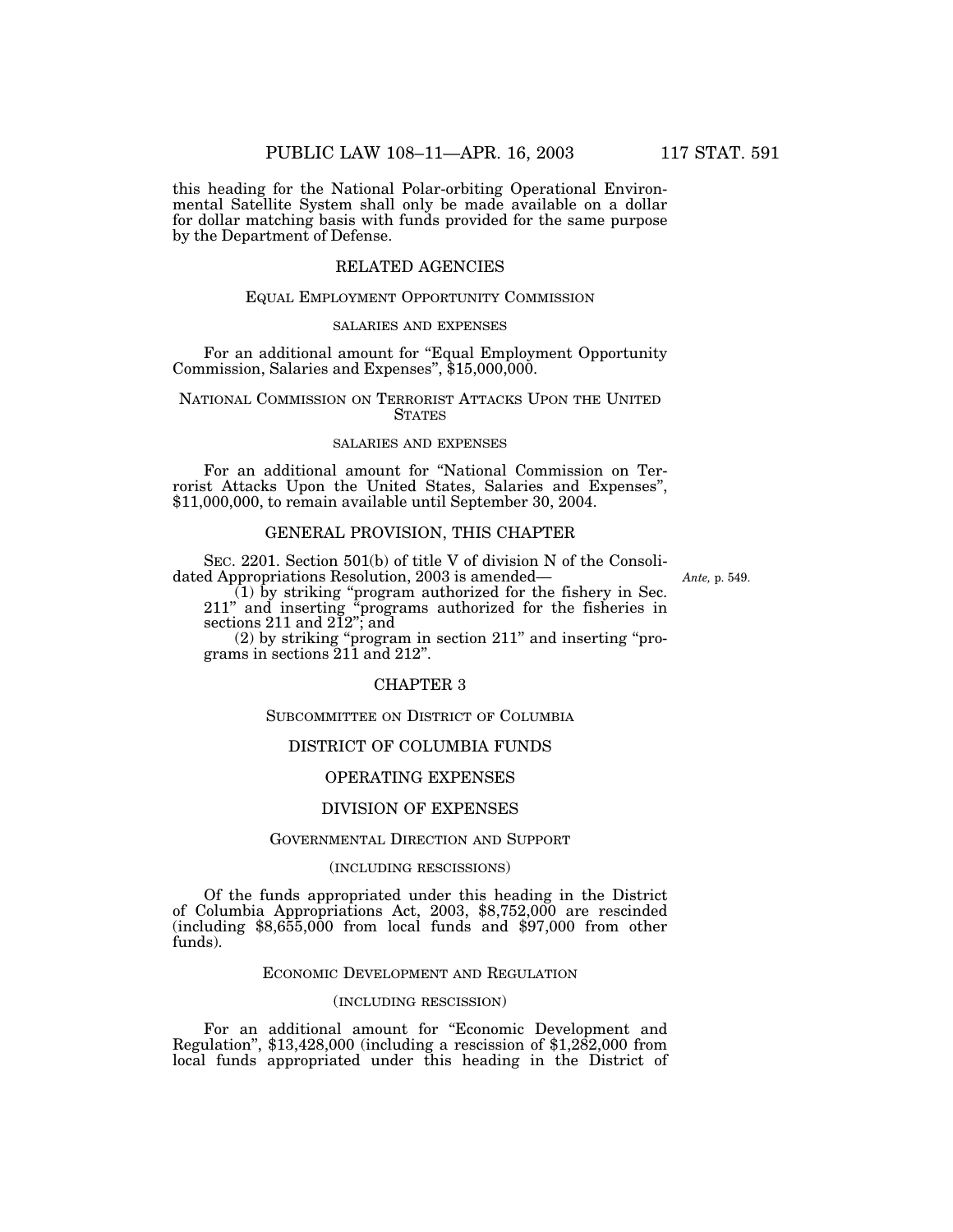Columbia Appropriations Act, 2003, and an additional amount of \$14,710,000 from other funds).

### PUBLIC SAFETY AND JUSTICE

For an additional amount for "Public Safety and Justice",  $$11,462,000$  from local funds.

## PUBLIC EDUCATION SYSTEM

## (INCLUDING RESCISSIONS)

Of the funds appropriated under this heading in the District of Columbia Appropriations Act, 2003, \$11,435,000 are rescinded (including a rescission of \$13,546,000 from local funds and an additional amount of \$2,111,000 from other funds), to be allocated as follows:

(1) DISTRICT OF COLUMBIA PUBLIC SCHOOLS.—An increase of \$2,029,000 (including a rescission of \$29,000 from local funds and an additional amount of \$2,058,000 from other funds).

(2) STATE EDUCATION OFFICE.—A rescission of \$181,000

from local funds.<br>(3) PUBLIC CHARTER SCHOOLS.—Notwithstanding any other provision of law, a rescission of  $$12,000,000$  from local funds.

(4) UNIVERSITY OF THE DISTRICT OF COLUMBIA.—A rescission of \$1,040,000 from local funds.

(5) DISTRICT OF COLUMBIA PUBLIC LIBRARIES.—A rescission of \$237,000 (including a rescission of \$290,000 from local funds and an additional amount of \$53,000 from other funds).

(6) COMMISSION ON THE ARTS AND HUMANITIES.—A rescission of \$6,000 from local funds.

## HUMAN SUPPORT SERVICES

### (INCLUDING RESCISSION)

For an additional amount for ''Human Support Services'', \$30,258,000 (including an additional amount of \$34,292,000 from local funds and a rescission of \$4,034,000 from other funds appropriated under this heading in the District of Columbia Appropriations Act, 2003.

In addition, this heading in the District of Columbia Appropriations Act, 2003, is amended by striking the following proviso '': *Provided further*, That \$37,500,000 in local funds, to remain available until expended, shall be deposited in the Medicaid and Special Education Reform Fund.'' and inserting the following proviso '': *Provided further,* That \$74,500,000 in local funds may be deposited in the Medicaid and Special Education Reform Fund and shall then remain available until expended.''.

### PUBLIC WORKS

#### (INCLUDING RESCISSION)

For an additional amount for "Public Works", \$2,420,000 (including a rescission of \$8,998,000 from local funds appropriated under this heading in the District of Columbia Appropriations Act, 2003, and an additional amount of \$11,418,000 from other funds):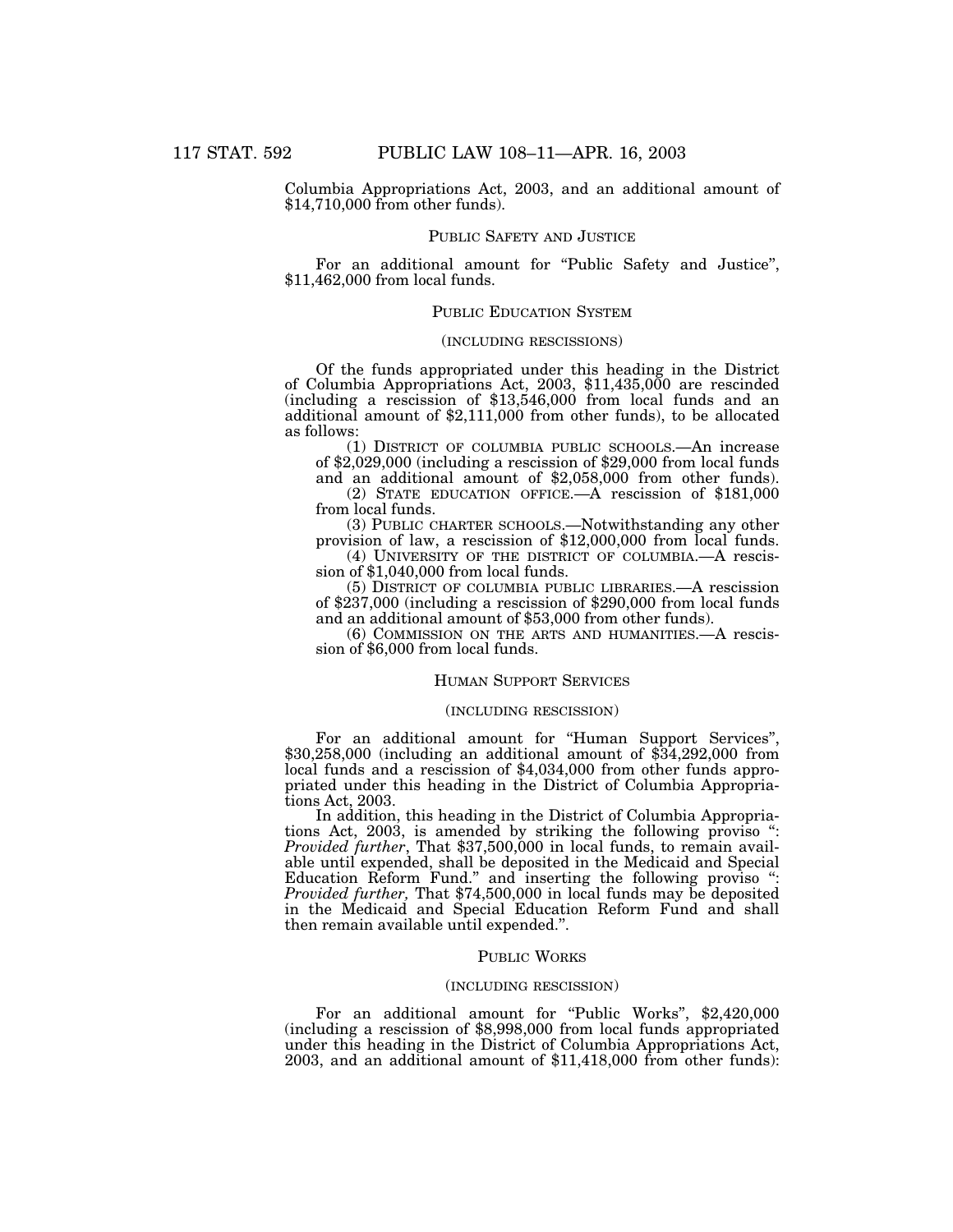*Provided,* That \$512,000 from other funds shall remain available until expended for the taxicab revolving loan fund.

### REPAYMENT OF LOANS AND INTEREST

#### (INCLUDING RESCISSION)

Of the funds appropriated under this heading in the District of Columbia Appropriations Act, 2003, \$2,466,000 are rescinded.

### WILSON BUILDING

### (INCLUDING RESCISSION)

Of the funds appropriated under this heading in the District of Columbia Appropriations Act, 2003, \$700,000 are rescinded.

### WORKFORCE INVESTMENTS

### (INCLUDING RESCISSION)

Of the funds appropriated under this heading in the District of Columbia Appropriations Act, 2003, \$2,000,000 are rescinded.

### NON-DEPARTMENTAL AGENCY

#### (INCLUDING RESCISSION)

Of the funds appropriated under this heading in the District of Columbia Appropriations Act, 2003, \$5,799,000 are rescinded.

## GENERAL PROVISIONS, THIS CHAPTER

SEC. 2301. The District of Columbia is hereby authorized to transfer an amount not to exceed \$12,081,000, to remain available until expended, from funds identified in the fiscal year 2002 comprehensive annual financial report as the District of Columbia's undesignated, unreserved fund balance to the local general fund to cover revenue shortfalls: *Provided,* That nothing in this provision shall be deemed as granting the District additional authority to expend funds from the emergency or contingency reserves established under section 450A of the District of Columbia Home Rule Act (D.C. Official Code, sec. 1–204.50a(b)).

SEC. 2302. The authority which the Chief Financial Officer of the District of Columbia exercised with respect to personnel, procurement, and the preparation of fiscal impact statements during a control period (as defined in Public Law 104–8) shall remain in effect through September 30, 2004.

SEC. 2303. In the statement of the managers of the committee of conference accompanying H.J. Res. 2 (Public Law 108–7; House Report 108–10), in the matter in title I of division C, under the heading ''Federal Payment to the Chief Financial Officer of the District of Columbia'' the provision specifying \$100,000 to Friends of Fort Dupont to restore and upgrade unused Fort Dupont baseball fields shall be deemed to read as follows: "\$100,000 to Friends" of Fort Dupont to restore and upgrade unused Fort Dupont baseball fields and to support the Fort Dupont's Kids on Ice program''.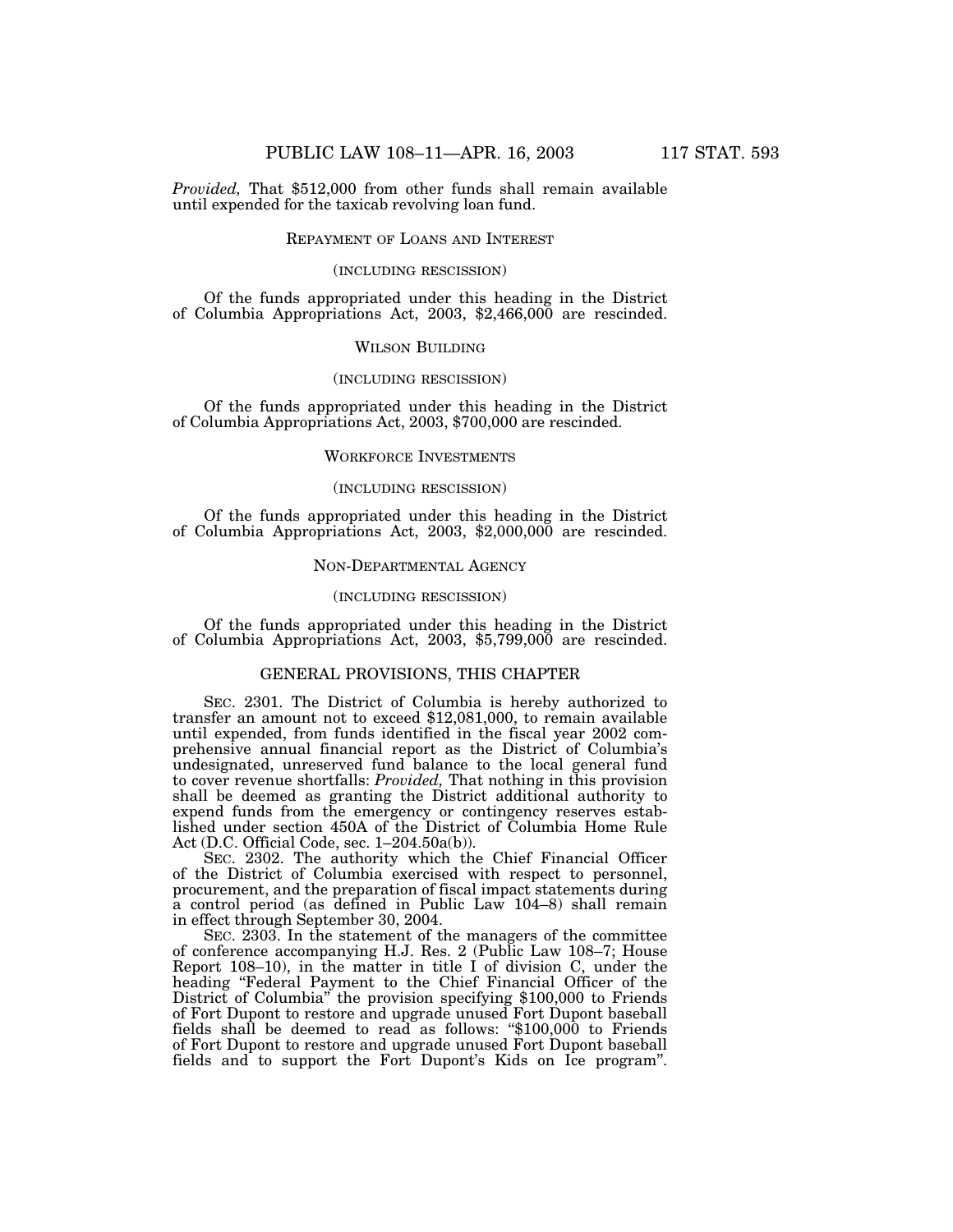## CHAPTER 4

## SUBCOMMITTEE ON INTERIOR AND RELATED AGENCIES

### DEPARTMENT OF THE INTERIOR

## UNITED STATES FISH AND WILDLIFE SERVICE

### STATE AND TRIBAL WILDLIFE GRANTS

Division F of Public Law 108–7 is hereby amended under the heading ''United States Fish and Wildlife Service, State and Tribal Wildlife Grants'' by striking ''\$3,000,000'' and inserting ''\$5,000,000''.

### NATIONAL PARK SERVICE

#### OPERATION OF THE NATIONAL PARK SYSTEM

Division F of Public Law 108–7 is hereby amended under the heading ''National Park Service, Operation of the National Park System'' by striking ''\$1,565,565,000'' and inserting ''\$1,574,565,000''.

## BUREAU OF INDIAN AFFAIRS

### **CONSTRUCTION**

Within 30 days of enactment of this Act, the Secretary of the Interior shall make available for obligation funds previously appropriated in Public Law 107–63 for construction of the Ojibwa Indian School.

#### GENERAL PROVISION, THIS CHAPTER

*Ante,* p. 276.

SEC. 2401. Section 328 of division F, Public Law 108–7 is amended by striking the phrase ''under the authority of Section 504 of the Rescissions Act of 1995 (Public Law 104–19)'' in the proviso.

## CHAPTER 5

SUBCOMMITTEE ON LABOR, HEALTH AND HUMAN SERVICES, AND EDUCATION, AND RELATED AGENCIES

## DEPARTMENT OF HEALTH AND HUMAN SERVICES

#### HEALTH RESOURCES AND SERVICES ADMINISTRATION

### HEALTH RESOURCES AND SERVICES

The matter under the heading ''Department of Health and Human Services, Health Resources and Services Administration, Health Resources and Services'', in Public Law 108–7 is amended—

(1) by striking ''Heart Beat, New Bloomfield, PA,'' and inserting ''Heart Beat, Millerstown, PA,'' in lieu thereof;

(2) by striking ''Tressler Lutheran Services, Harrisburg, PA, for abstinence education and related services" and inserting ''DIAKON Lutheran Social Ministries, Allentown, PA, for

*Ante,* p. 307.

*Ante,* p. 224.

*Ante,* p. 223.

Deadline.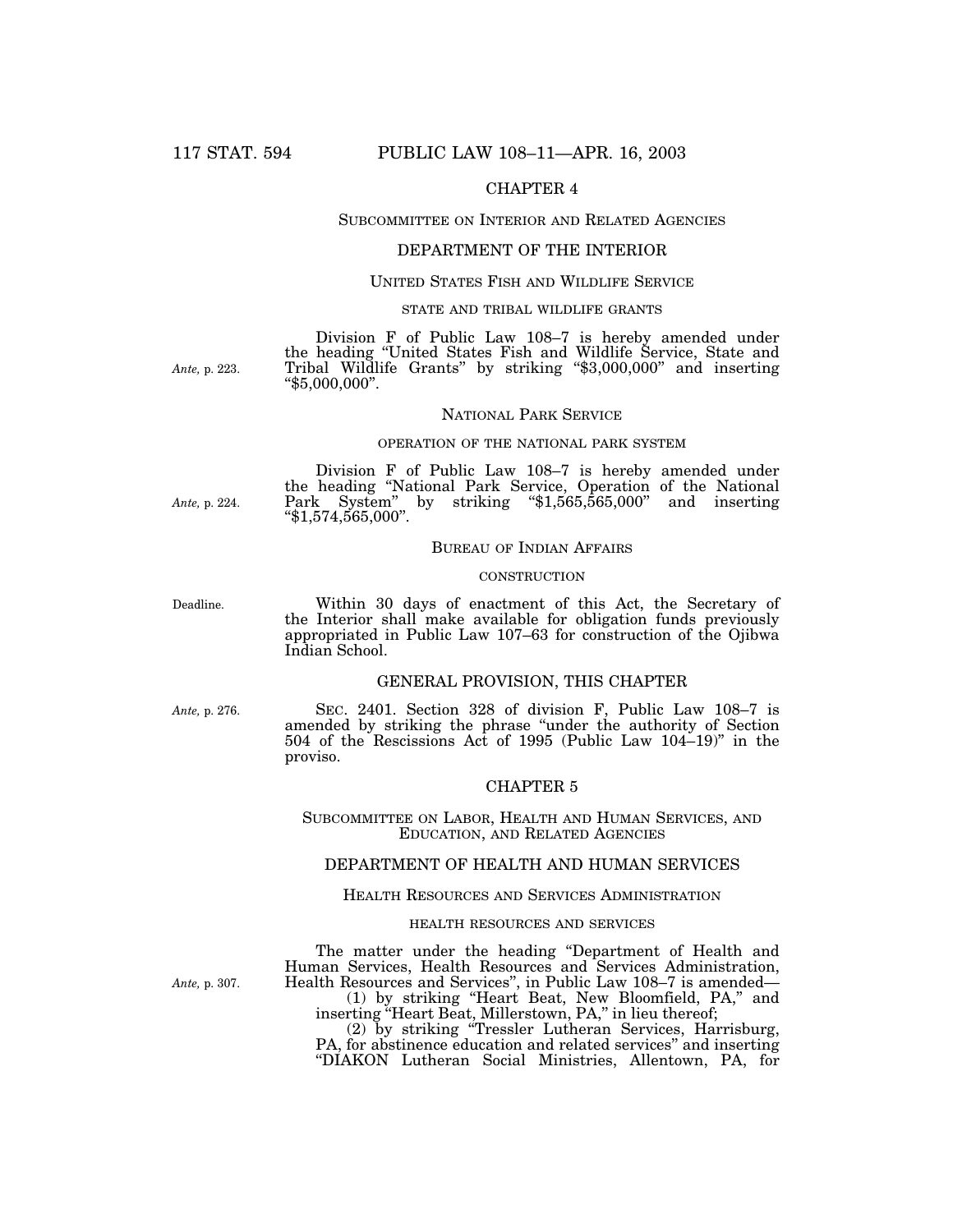abstinence education and related services in Cumberland and Dauphin counties'' in lieu thereof;

(3) by striking ''Community Ministries of the Lutheran Home at Topton, Reading, PA, for abstinence education and related services'' and inserting ''DIAKON Lutheran Social Ministries of Allentown, PA, for abstinence education and related services in Berks county" in lieu thereof;

(4) by striking ''\$298,153,000'' and inserting ''\$296,638,000'' in the first proviso; and

(5) by inserting after "a study regarding delivery of pediatric health care in northeastern Oklahoma,'' the following: ''\$225,000 is available for the Mental Health Association of Tarrant County, Ft. Worth, Texas, to provide school-based mental health education to schools in Tarrant County, \$200,000 is available for the AIDS Research Institute at the University of California, San Francisco for a Developing Country Medical Program to facilitate clinician exchange between the United States and developing countries, \$1,000,000 is available for the Geisinger Health System, Harrisburg, PA, to establish centers of excellence for the treatment of autism''.

#### OFFICE OF THE SECRETARY

#### PUBLIC HEALTH AND SOCIAL SERVICES EMERGENCY FUND

The matter under the heading "Office of the Secretary, Public Health and Social Services Emergency Fund'', in Public Law 108– 7 is amended by striking '', to remain available until expended'' *Ante,* p. 322. after ''\$5,000,000''.

### GENERAL PROVISIONS

#### (TRANSFER AUTHORITY)

SEC. 2501. Section 207 of the Departments of Labor, Health and Human Services, and Education, and Related Agencies Appropriations Act, 2003 (Public Law 108–7; division G) is amended *Ante,* p. 323. by striking "or any other".

### INTERNATIONAL HEALTH ACTIVITIES

SEC. 2502. (a) In addition to the authority provided in section 215 of the Departments of Labor, Health and Human Services, and Education, and Related Agencies Appropriations Act, 2003 (Public Law 108–7, division G), in order for the Centers for Disease Control and Prevention to carry out international health activities, including HIV/AIDS and other infectious disease, chronic and environmental disease, and other health activities abroad during fiscal year 2003, the Secretary of Health and Human Services may exercise authority equivalent to that available to the Secretary of State in section 2(c) of the State Department Basic Authorities Act of 1956 (22 U.S.C. 2669(c)).

(b) The Secretary of Health and Human Services shall consult with the Secretary of State and relevant Chief of Mission to ensure that the authority provided in this section is exercised in a manner consistent with section 207 of the Foreign Service Act of 1980 (22 U.S.C. 3927) and other applicable statutes administered by the Department of State.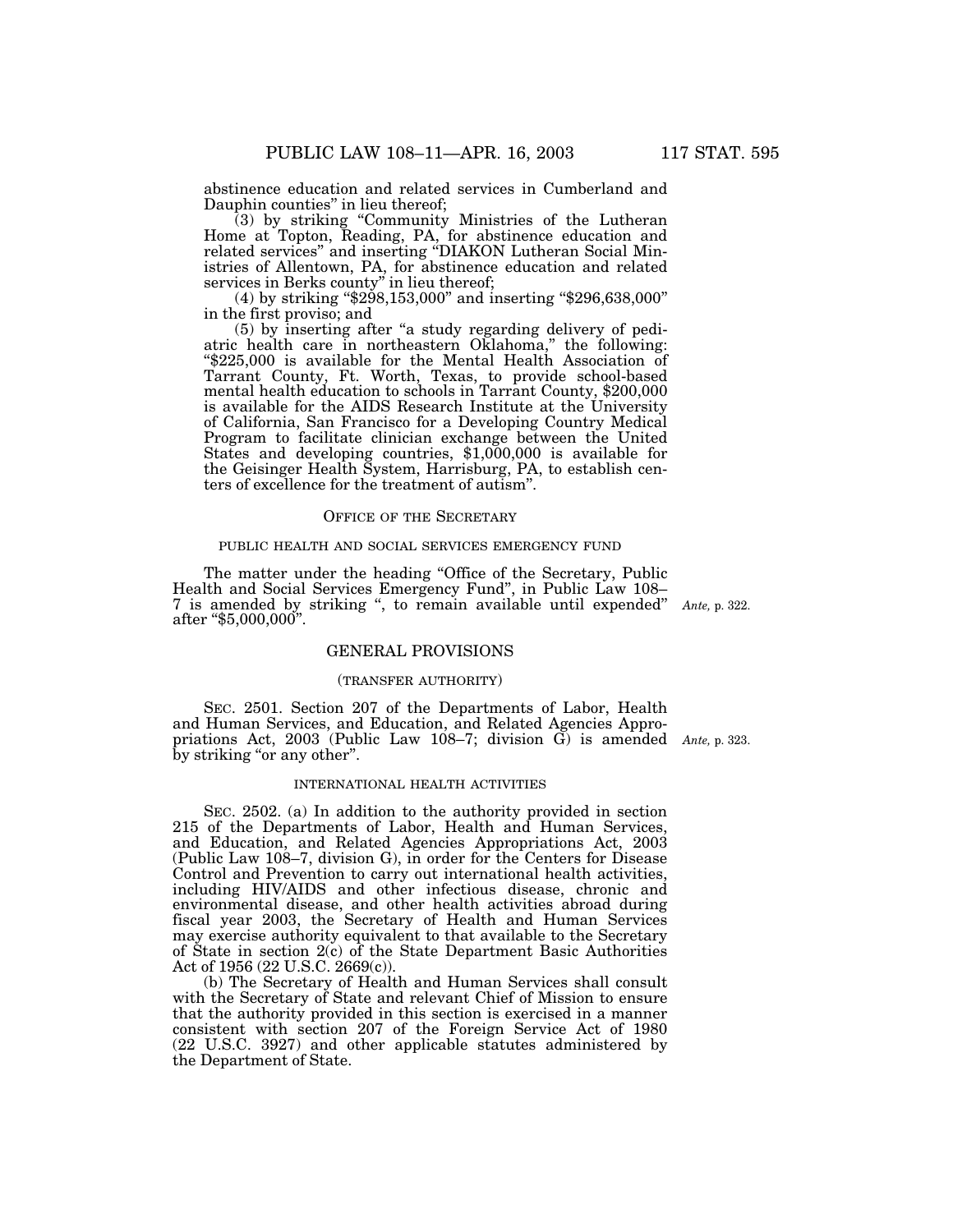## DEPARTMENT OF EDUCATION

### SCHOOL IMPROVEMENT PROGRAMS

*Ante,* p. 327.

The matter under the heading ''Department of Education, School Improvement Programs'', in Public Law 108–7 is amended— (1) by striking ''\$8,052,957,000'' and inserting

''\$8,053,507,000'';

(2) by striking "\$508,100,000" and inserting "\$537,100,000";<br>(3) by striking "\$4,132,167,000" and inserting (3) by striking ''\$4,132,167,000'' and inserting

''\$4,233,167,000''; (4) by striking ''\$814,660,000'' and inserting ''\$815,210,000'';

and  $(5)$  by striking "\$212,160,000" and inserting "\$212,710,000". In the statement of the managers of the committee of conference

accompanying H.J. Res. 2 (Public Law 108–7; House Report 108– 10), in the matter in title III of division G, relating to the Fund for the Improvement of Education under the heading ''School Improvement Programs''—

(1) the provision specifying \$150,000 for Illinois State Board of Education, Springfield, Illinois, for computers, hardware and software for the implementation of Fast ForWord reading program to the Pleasant Plains Community Unit District #8 and Pleasant Plain Illinois District #18 shall be deemed to read as follows: ''Illinois State Board of Education, Springfield, Illinois, for implementation of Fast ForWord reading program to the Pleasant Plains Community Unit District #8 and for improving mathematics achievement in Peoria School District #150 and Jacksonville School District #117, \$150,000'';

(2) the provision specifying \$2,000,000 for Pinellas County Florida School District, St. Petersburg, Florida, for technology for Title I schools shall be deemed to read as follows: ''St. Petersburg College, St. Petersburg, Florida, for the Pinellas County EpiCenter, \$2,000,000'';

(3) the provision specifying \$500,000 for the St. Louis Children's Museum, MO, for a collaborative project with the St. Louis Public Library to create interactive exhibits and educational programs shall be deleted;

(4) the provision specifying \$200,000 for the Harford County Board of Education in Aberdeen, MD, for a collaboration between a science and technology high school and the Aberdeen Proving Ground shall be deemed to read as follows: ''Harford County Board of Education in Aberdeen, MD, for a collaboration between a science and technology high school and the Aberdeen Proving Ground, \$700,000'';

(5) the provision specifying \$25,000 for the Boys and Girls Club of El Dorado, Arkansas, for drug prevention and after school programs shall be deemed to read as follows: ''Boys and Girls Club, Southeast Unit, El Dorado, Arkansas, for drug prevention and after school programs, \$25,000'';

(6) the provision specifying \$100,000 for the American Academy of Liberal Education, Washington, D.C., to develop projects and survey best practices in the study of American democracy and principles of free government at colleges and universities shall be deleted;

(7) the provision specifying \$400,000 for the Milwaukee Public Schools, Wisconsin, to expand before- and after-school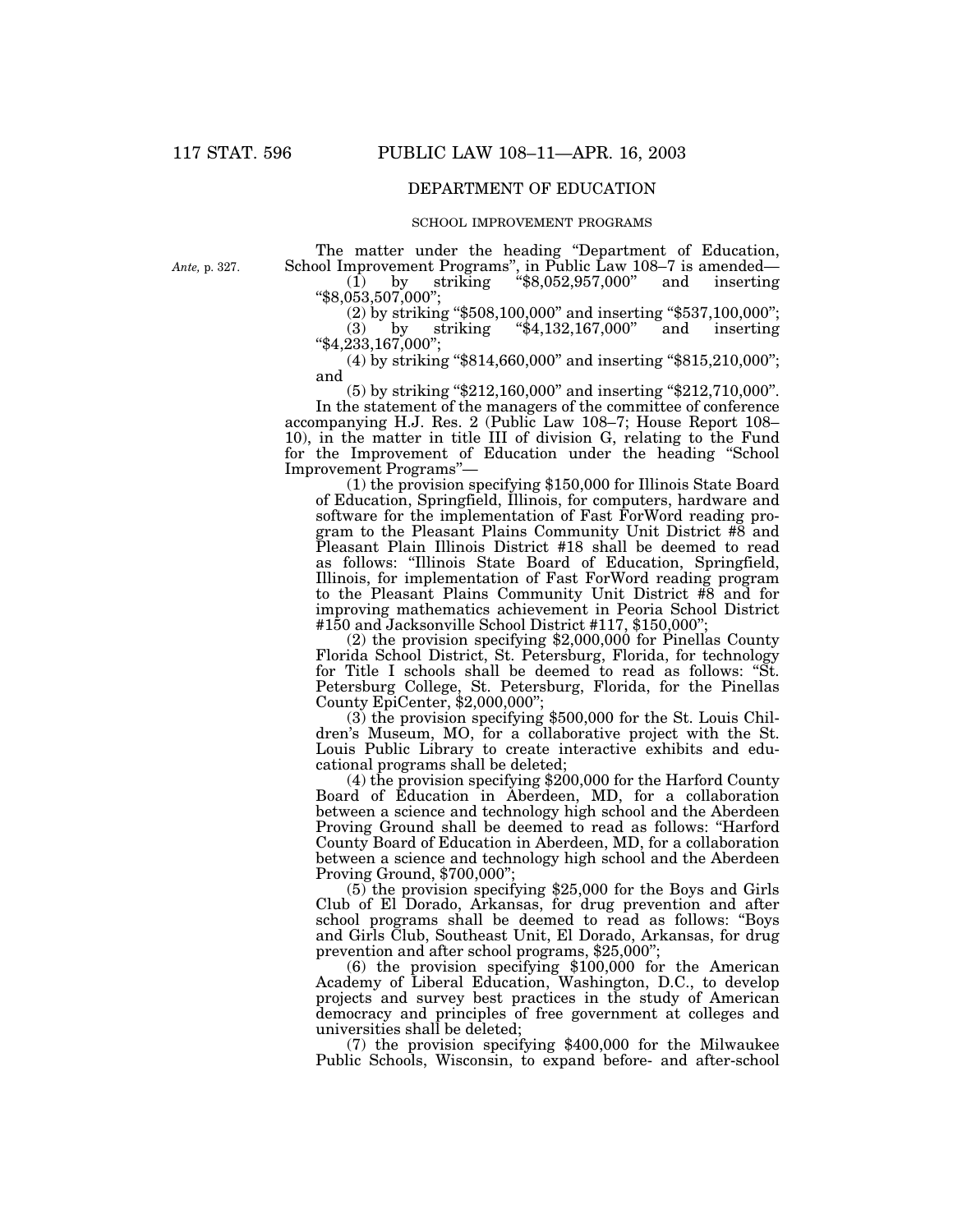programs shall be deemed to read: ''Milwaukee Public Schools, WI, for before- and after-school programs, \$400,000''; (8) the provision specifying \$200,000 for Tensas Reunion,

Inc., Newellton, LA, for instructional technology training, and after school programs at the Tensas Charter School shall be deemed to read: ''Tensas Reunion, Inc., Newellton, LA, for the TREES Project in Tensas Parish, including activities such as the purchase of computers and educational software, tutoring, and workshops to promote parental involvement,  $$200,000$ ";

(9) the provision specifying \$250,000 for Community School District 8, Flushing, NY, for after-school programs shall be deemed to read: "Community School District 8, Bronx, NY, for after-school programs,  $$250,000"$ 

(10) the provision specifying \$20,000 for Westside High School, Bakersfield, California, for equipment shall be deemed to read: ''West High School, Bakersfield, California, for equipment, \$20,000'';

(11) the provision specifying \$1,000,000 for the National Science Center Foundation, Atlanta, Georgia, for educational technology and other purposes shall be deemed to read: ''National Science Center Foundation, Augusta, Georgia, for educational technology and other purposes,  $$1,000,000"$ ;

(12) the provision specifying \$200,000 for the Golden Gate National Parks Association, San Francisco, CA, for environmental education programs at the Crissy Field Center shall be deemed to read: "Golden Gate National Parks Conservancy, San Francisco, CA, for environmental education programs at the Crissy Field Center, \$200,000'' and a provision shall be added that reads: ''Beresford Community Education in Beresford, SD, to expand community education programs,  $$150,000'$ 

(13) the provision specifying \$100,000 for the University of South Florida, Tampa, FL, for the Tampa Bay Consortium for the Development of Educational Leaders and the Preparation and Recruitment of Teachers shall be deemed to read: ''University of South Florida, Tampa, FL, for the Tampa Bay Consortium for the Development of Educational Leaders, \$100,000'';

(14) the provision specifying \$25,000 for the Meredith-Dunn Learning Disabilities Center, Inc., Louisville, Kentucky, for technology shall be deemed to read as follows: ''Meredith-Dunn Learning Disabilities Center, Inc., Louisville, Kentucky, for school counseling services, \$25,000'';

(15) the provision specifying \$40,000 for the Father Maloney's Boys Haven, Louisville, Kentucky, for technology shall be deemed to read as follows: "Father Maloney's Boys Haven, Louisville, Kentucky, for an educational program,  $$40,000"$ 

(16) the provision specifying \$50,000 for the Joel II Restoration Ministries for education programs shall be deemed to read as follows: ''Joel II Restoration Outreach, Inc., for education programs, \$50,000''; and

(17) the provision specifying \$1,500,000 for the City of Upland, California, for after school programs shall be deemed to read as follows: ''YMCA of the City of Upland, California, for after-school activities, \$1,500,000''.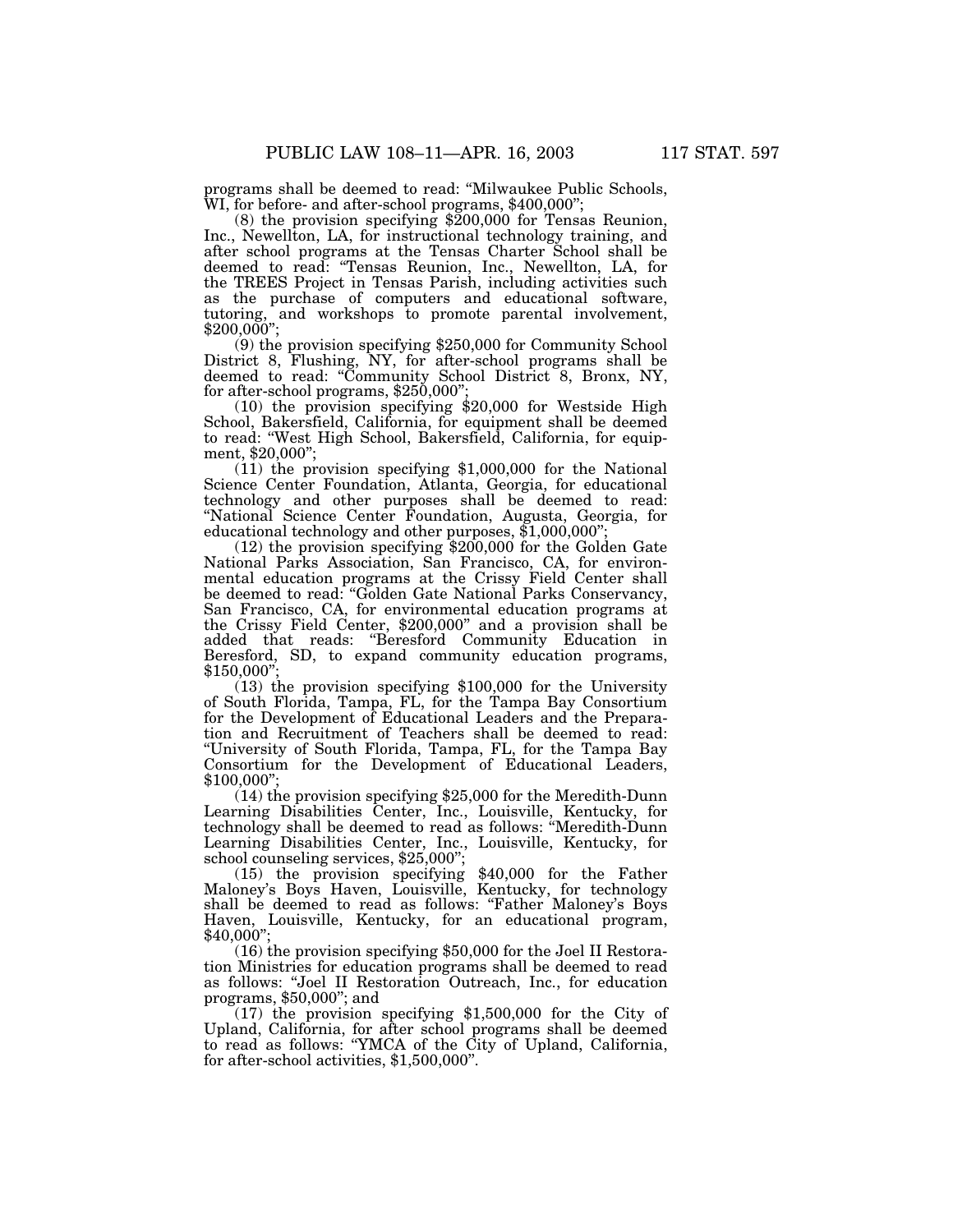## HIGHER EDUCATION

*Ante,* p. 330.

The matter under the heading "Higher Education", in Public Law 108–7 is amended—

(1) by striking ''\$2,100,701,000'' and inserting ''\$2,100,151,000''; and

(2) by striking ''\$140,599,000'' and inserting ''\$140,049,000''. In the statement of the managers of the committee of conference accompanying H.J. Res. 2 (Public Law 108–7; House Report 108– 10), in the matter in title III of division G, relating to the Fund for the Improvement of Postsecondary Education under the heading ''Higher Education''—

(1) the second reference to the provision specifying \$1,000,000 for the University of Massachusetts-Boston to purchase research equipment and technology infrastructure shall be deleted;

(2) the provision specifying \$500,000 for Harford County Public Schools, Bel Air, MD, for support of a math and science magnet school program at Aberdeen High School shall be deleted and a provision shall be added that reads: ''American Academy of Liberal Education, Washington, D.C., to develop projects and survey best practices in the study of American democracy and principles of free government at colleges and universities, \$100,000'';

(3) the provision specifying \$100,000 for Slippery Rock University, Slippery Rock, PA, for Knowledge Pointe at Cranberry Woods, as part of an initiative to provide life-long educational services to Pittsburgh's regional industry and community residents shall be deemed to read as follows: ''Regional Learning Alliance, Marshall Township in Allegheny County, PA, as part of an initiative to provide life-long educational services to Pittsburgh's regional industry and community residents, \$200,000'';

(4) the provision specifying \$150,000 for Beresford Community Education in Beresford, SD, to expand community education programs shall be deleted;

(5) the provision specifying \$100,000 for Slippery Rock University, Slippery Rock, Pennsylvania, for the North Hill Educational Alliance shall be deleted;

(6) the provision specifying \$400,000 for the University of Southern Maine, Portland, Maine, for telecommunications and technology upgrades to support science, engineering and advanced technology programs shall be deleted and the provision specifying \$600,000 for the University of Maine, School of Applied Science, Engineering & Technology for purchase of equipment and technology shall be deemed to read as follows: ''University of Southern Maine, School of Applied Science, Engineering & Technology for purchase of equipment and technology, \$1,000,000''; and

(7) the provision specifying \$250,000 to the National Aviary Conservation Education Technology Integration in Pittsburgh shall be deemed to read as follows: ''National Aviary Conservation Education Technology Integration in Pittsburgh, for the Remote Audio-Visual Engagement Network (RAVEN) project, \$250,000''.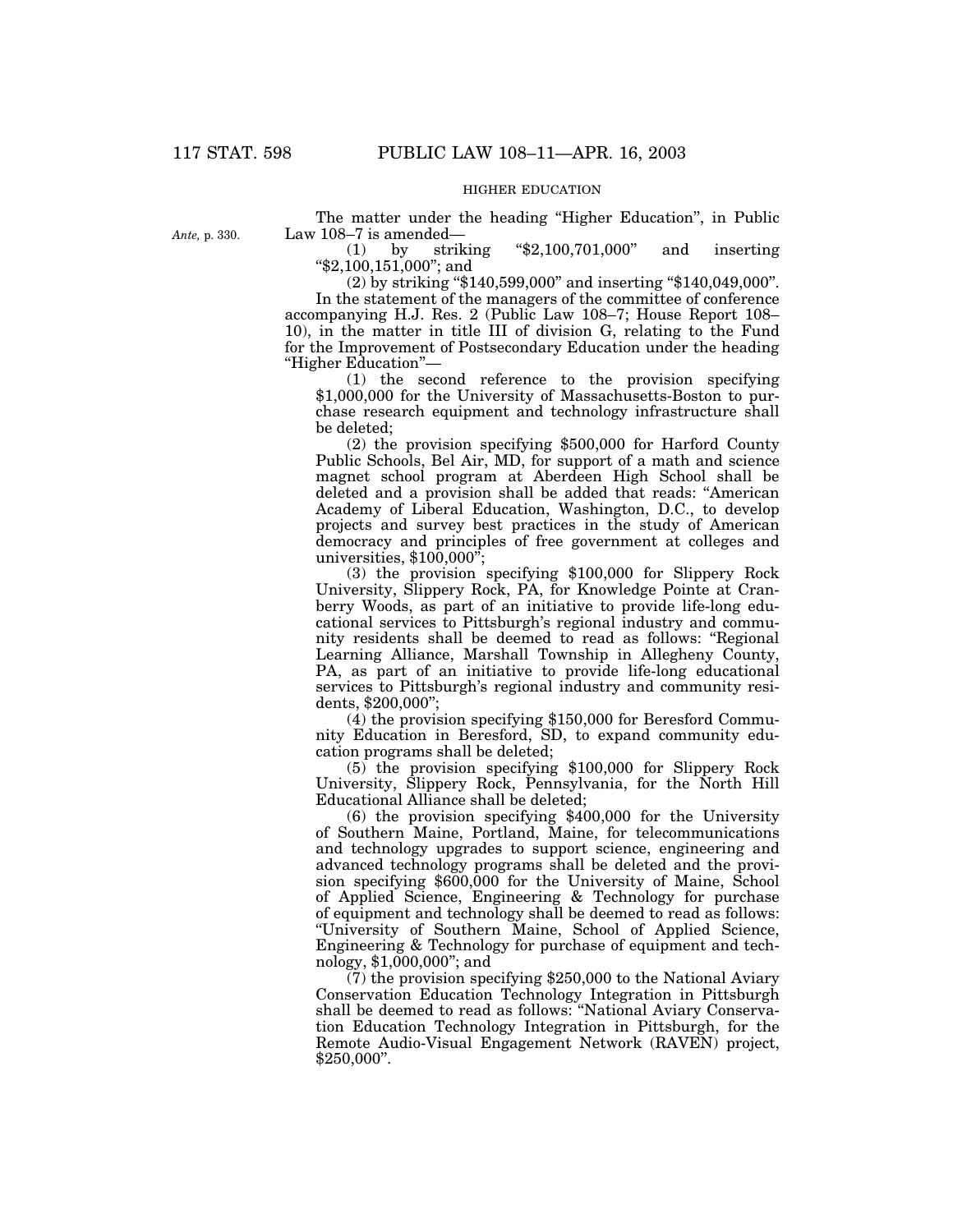### GENERAL PROVISIONS

SEC. 2503. Section 1707(3) of the Elementary and Secondary Education Act of 1965 (20 U.S.C. 6537(3)) is amended by striking " $17"$  and inserting " $19"$ .

SEC. 2504. Section 7304(a)(2)(P) of the Elementary and Secondary Education Act of 1965 is amended by striking ''such as'' and inserting in lieu thereof ''operated by''. 20 USC 7544.

### RELATED AGENCIES

### CORPORATION FOR NATIONAL AND COMMUNITY SERVICE

#### DOMESTIC VOLUNTEER SERVICE PROGRAMS, OPERATING EXPENSES

The matter under the heading "Corporation for National and Community Service, Domestic Volunteer Service Programs, Operating Expenses'', in Public Law 108–7 is amended by inserting after "in this Act" the following: "for activities authorized by section 122 of part C of title I and part E of title II of the Domestic Volunteer Service Act of 1973''.

## CHAPTER 6

## SUBCOMMITTEE ON LEGISLATIVE BRANCH

## ARCHITECT OF THE CAPITOL

SEC. 2601. (a) The third sentence of section 1203(a) of the Legislative Branch Appropriations Act, 2003 (Public Law 108–7, division H) is amended by striking ''not later than 90 days'' and *Ante,* p. 373. inserting ''not later than 180 days''.

(b) The amendment made by subsection (a) shall take effect as if included in the enactment of the Legislative Branch Appropriations Act, 2003.

SEC. 2602. Notwithstanding any other provision of law, the Architect of the Capitol may obligate and expend such amounts from the Capitol Preservation Fund established under section 803 of the Arizona-Idaho Conservation Act of 1988 (2 U.S.C. 2083, formerly 40 U.S.C. 188a–2) as approved by the Capitol Preservation Commission established under section 801 of such Act (2 U.S.C. 2081, formerly 40 U.S.C. 188a) for the purposes of planning, engineering, design or construction of the Capitol Visitor Center.

## LIBRARY OF CONGRESS

SEC. 2603. The Legislative Branch Appropriations Act, 2003 (Public Law 108–7, division H) is amended in the item relating to ''Library of Congress—Salaries and Expenses'' by striking the period at the end and inserting the following: '': *Provided further*, That of the amount transferred under this heading to the educational consortium formed to conduct the 'Joining Hands Across America: Local Community Initiative', not more than \$500,000 may be used for a math and science education pilot project.''.

SEC. 2604. The Legislative Branch Appropriations Act, 2003 (Public Law 108–7, division H) is amended in the item relating to "Library of Congress—Salaries and Expenses" by striking "North

Effective date. 2 USC 1805 note.

*Ante,* p. 333.

*Ante,* p. 376.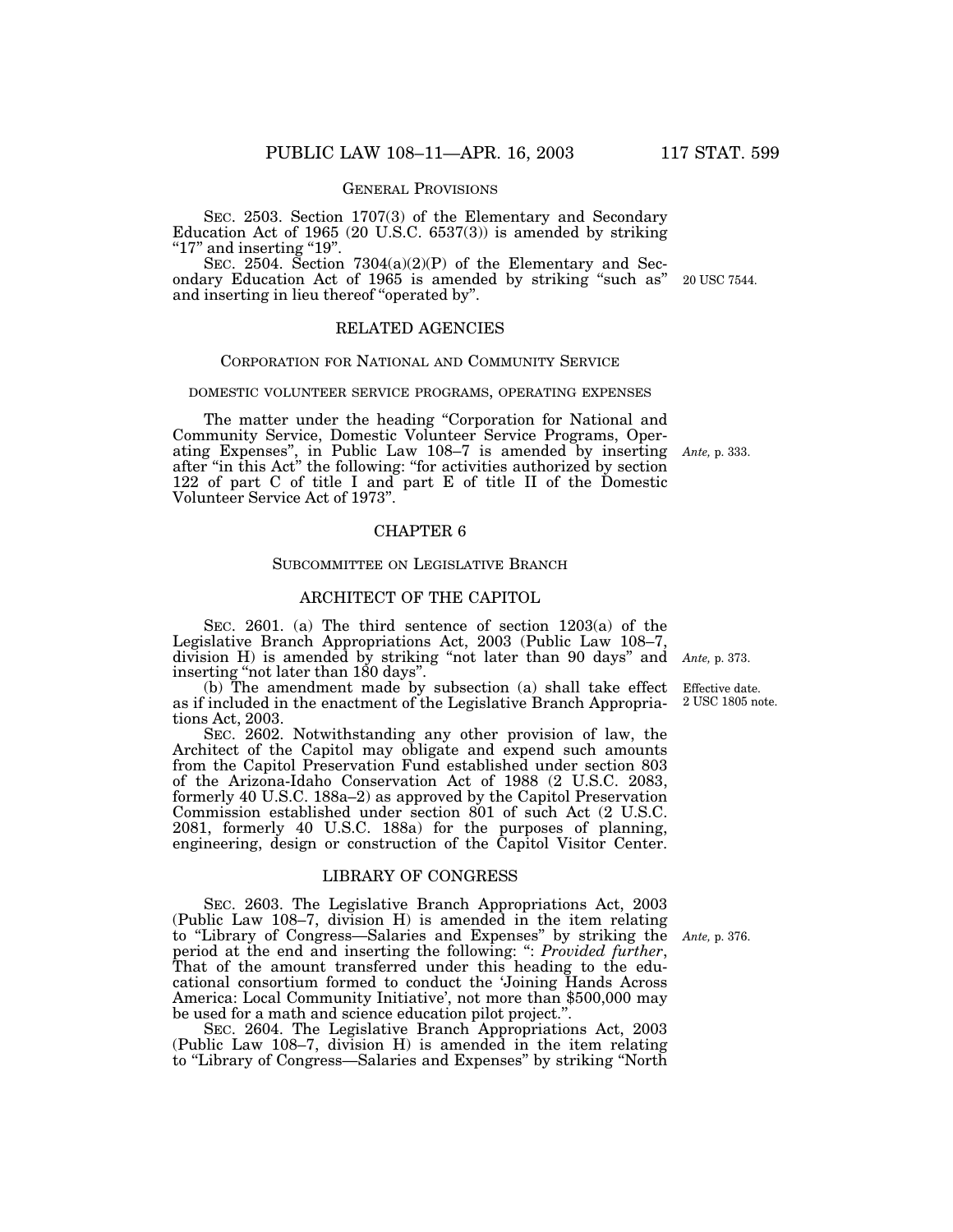Carolina'' and inserting the following: ''North Carolina, and for developing a high-capacity computer facility to serve that region''.

## CHAPTER 7

### SUBCOMMITTEE ON TRANSPORTATION, TREASURY AND GENERAL **GOVERNMENT**

### GENERAL PROVISIONS, THIS CHAPTER

*Ante,* p. 415.

SEC. 2701. Section 336 of division I of Public Law 108–7 is amended by striking ''Transportation Management'' and inserting in lieu thereof ''Urbanized''.

*Ante,* p. 411.

SEC. 2702. Section 321 of division I of Public Law 108–7 is amended by—

(1) inserting "or underneath" in subsection  $(q)(2)$  before "the Class B airspace";

(2) striking "has sufficient capacity and" in subsection  $(q)(3)$ after ''Title 49''; and

(3) inserting "passenger" in subsection  $(q)(3)$  before ''delays''.

SEC. 2703. Amounts made available to carry out sections 1212(k) and 5117(b)(6) of 112 Stat. 107 et seq. shall be used to carry out item number 1278 of the table contained in section 1602 of such Act (112 Stat. 263).

SEC. 2704. It is the sense of the Senate that—

(1) the asset acquisition of Trans World Airlines by American Airlines was a positive action that should be commended;

(2) although the acquisition was a positive action, the combination of the two airlines has resulted in a difficult seniority integration for the majority of the employee groups involved;

(3) airline layoffs from American Airlines should be conducted in a manner that maintains the maximum level of fairness and equitable treatment for all parties involved; and

(4) American Airlines should encourage its employee groups to integrate all employees in a manner that is fair and equitable for all parties involved.

SEC. 2705. No provision of this Act may be construed as altering or amending the force or effect of any of the following provisions of law as currently applied:

(1) Sections 2631 and 2631a of title 10, United States Code.

(2) Sections 901(b) and 901b of the Merchant Marine Act, 1936 (46 U.S.C. App. 1241(b), 1241f).

(3) Public Resolution Numbered 17, Seventy-third Congress (48 Stat. 500).

(4) Any other similar provision of law requiring the use of privately owned United States flag commercial vessels for certain transportation purposes of the United States.

SEC. 2706. (a) Notwithstanding any other provision of law, projects and activities designated on pages 1267 through 1278 of the Joint Explanatory Statement of the Committee of Conference for Public Law 108–7 shall be eligible for fiscal year 2003 funds made available from the program for which each project or activity is so designated and projects and activities on pages 1305 through 1307 shall be awarded those grants upon receipt of an application.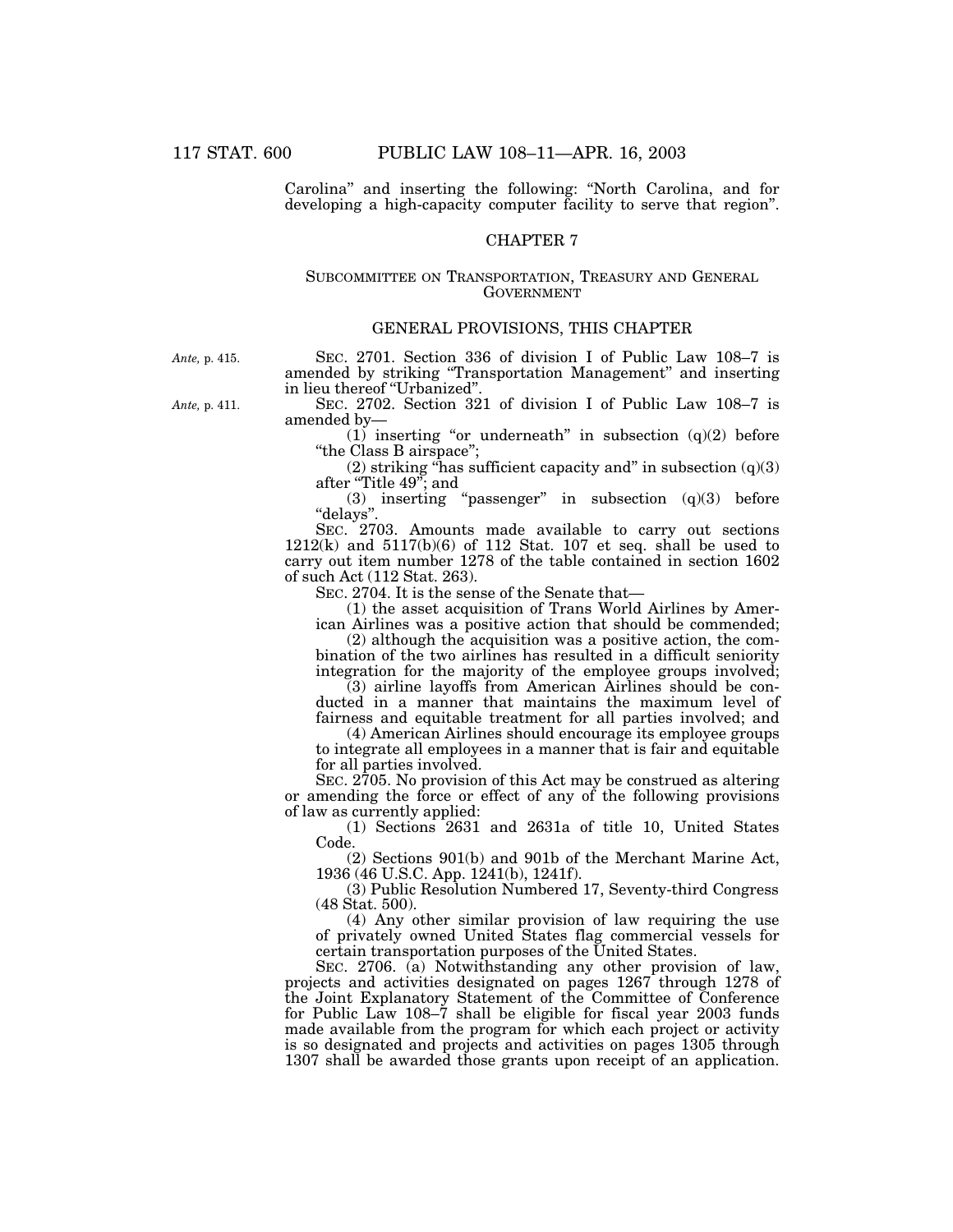(b) Public Law 108–7 is amended in the first paragraph under *Ante,* p. 392. the heading ''Federal Highway Administration Limitation on Administrative Expenses'' by striking ''\$269,700,000'' and inserting "\$299,745,000".

SEC. 2707. Notwithstanding any other provision of law, funds made available under the heading ''Federal Transit Administration Formula Grants" for fiscal year  $2003$  shall be available to finance the operating cost of equipment and facilities for use in public transportation in an urbanized area with a population of at least 200,000 as determined under the 2000 Federal decennial census of population for a portion of the area that was not designated as an urbanized area as determined under the 1990 Federal decennial census of population if that portion of the area received assistance under section 5311 of title 49, United States Code.

SEC. 2708. Section 41743(c)(4) of title 49, United States Code, is amended by inserting before the period at the end the following: "in each year for which funds are appropriated for the program".

SEC. 2709. Section 626 of title VI of division B of Public Law 108–7 is amended by striking "previously".

SEC. 2710. None of the funds in this Act or any other Act may be obligated or expended to pay for transportation described in section 41106 of title 49, United States Code, to be performed by any air carrier that is not effectively controlled by citizens of the United States: *Provided,* That for purposes of implementing section 41106, an air carrier shall not be considered to be effectively controlled by citizens of the United States if the air carrier receives 50 percent or more of its operating revenue over the most recent 3-year period from a person not a citizen of the United States and such person, directly or indirectly, either owns a voting interest in the air carrier or is owned by an agency or instrumentality of a foreign state: *Provided further,* That this prohibition applies to transportation performed under any contract awarded or reawarded after the date of enactment of this Act: *Provided further*, That when the Secretary of Defense decides that no air carrier holding a certificate under section 41102 is capable of providing, and willing to provide, such transportation, the Secretary of Defense may make a contract to provide the transportation with an air carrier not having a certificate: *Provided further,* That the Secretary of Transportation is directed to use an Administrative Law Judge in a formal proceeding to resolve docket number OST–2002–13089.

### CHAPTER 8

### SUBCOMMITTEE ON VETERANS AFFAIRS AND HOUSING AND URBAN DEVELOPMENT AND INDEPENDENT AGENCIES

### DEPARTMENT OF VETERANS AFFAIRS

#### DEPARTMENTAL ADMINISTRATION

### GENERAL OPERATING EXPENSES

#### (INCLUDING TRANSFER OF FUNDS)

For an additional amount for costs associated with processing claims of veterans who may have incurred injuries with service in the Persian Gulf War combat arena, \$100,000,000, to remain available until expended: *Provided*, That the Secretary may transfer

*Ante,* p. 106.

Applicability.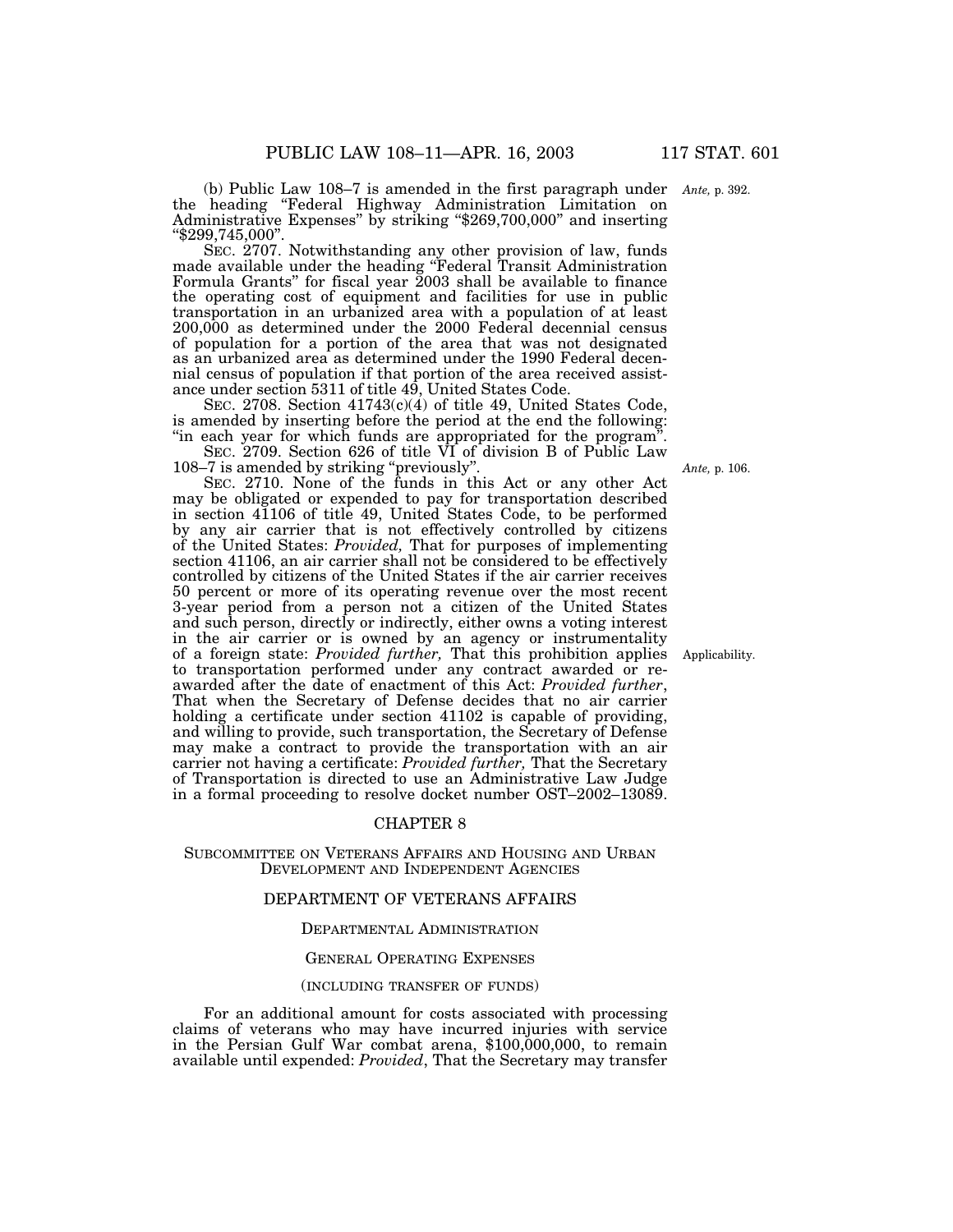Notification.

such sums as may be necessary to "Veterans Health Administration, Medical Care'' to provide health care services as authorized by 38 U.S.C.  $1710(e)(1)$  subject to a determination by the Secretary of Veterans Affairs that such additional funds are necessary: *Provided further*, That the Secretary shall notify the Committees on Appropriations at least 15 days prior to the transfer or allocation of any funds provided under this paragraph.

## DEPARTMENT OF HOUSING AND URBAN DEVELOPMENT

## COMMUNITY PLANNING AND DEVELOPMENT

### COMMUNITY DEVELOPMENT FUND

The referenced statement of managers under the heading "Community development fund" in title II of Public Law 108– 7 under grant No. 26 under the Neighborhoods Initiative program is amended by striking "Glendale, Montana" and inserting in lieu thereof ''Glendive, Montana''.

The referenced statement of managers under the heading ''Community development fund'' in title II of Public Law 106– 377 is amended by striking ''\$200,000 for Light of Life Ministries in Allegheny County, Pennsylvania for infrastructure improvements at the Serenity Village homeless programs'' and inserting in lieu thereof "\$200,000 for Light of Life Ministries in Allegheny County, Pennsylvania, for renovation and infrastructure improvements for a homeless service center on Penn Avenue in Pittsburgh''.

The referenced statement of managers under the heading ''Community development fund'' in title II of Public Law 108– 7 under grant No. 201 under the Economic Development Initiatives program is amended by striking ''the Clearwater Economic Development Association in Clearwater, Idaho'' and inserting in lieu thereof ''the State of Idaho''.

The referenced statement of managers under the heading ''Community development fund'' in title II of Public Law 108– 7 under grant No. 873 under the Economic Development Initiatives program is amended by striking ''Grant County Commission in West Virginia'' and inserting in lieu thereof ''Grant County Library Commission in Grant County, West Virginia''.

### INDEPENDENT AGENCIES

### CORPORATION FOR NATIONAL AND COMMUNITY SERVICE

### NATIONAL AND COMMUNITY SERVICE PROGRAMS OPERATING EXPENSES

To liquidate obligations previously incurred by the Corporation for National and Community Service ("Corporation"), up to \$64,000,000 is provided to the National Service Trust: *Provided,* That the Corporation may use these funds only to liquidate the deficiency that it has already incurred and that these funds are not available for obligation, or to liquidate obligations, for any other purpose whatsoever: Provided further, That the Corporation may not use these funds unless and until it reports these overobligations to the Congress and the President in accordance with the requirements of the Antideficiency Act and the guidance of the Office of Management and Budget in OMB Circular A–11 (2002):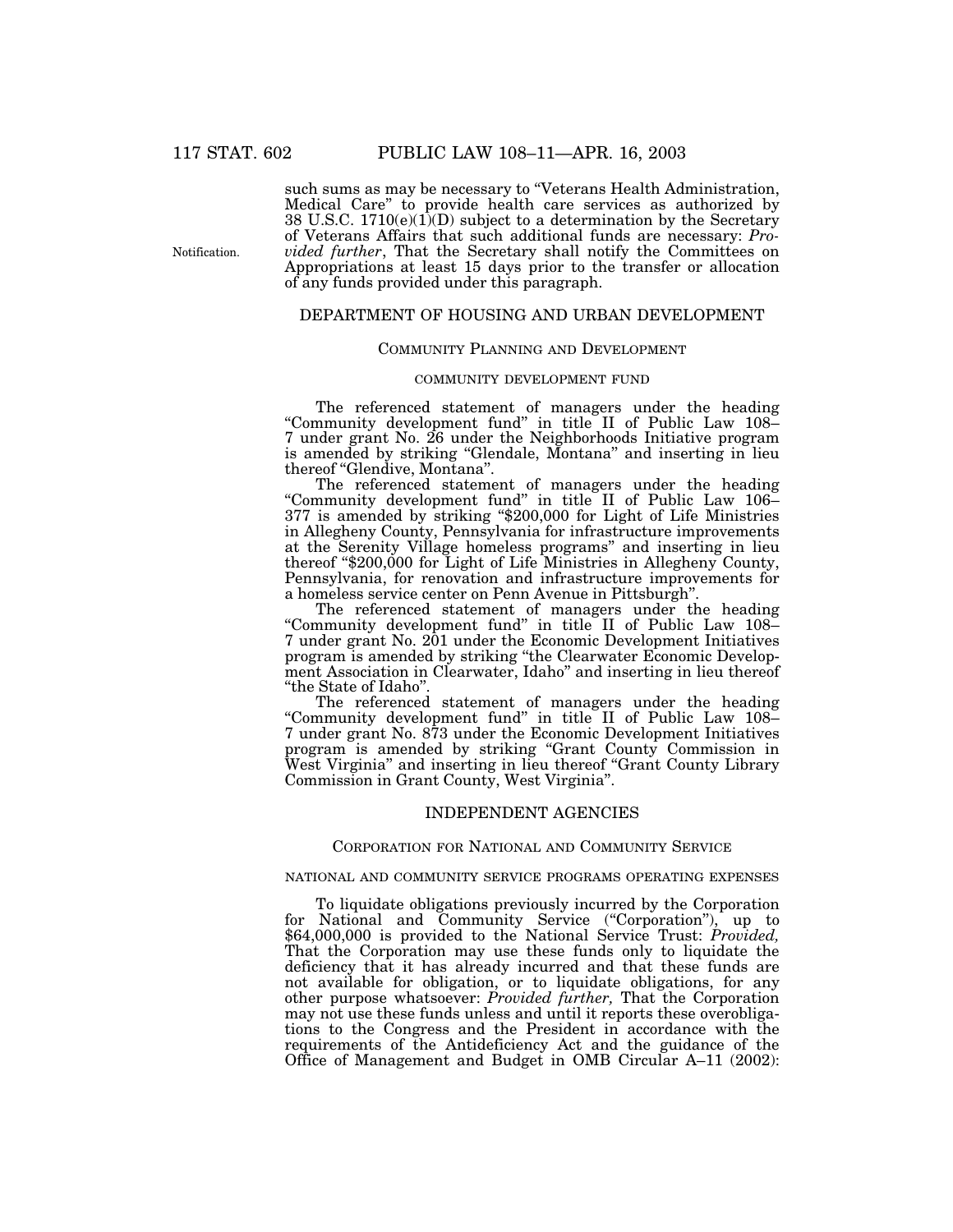*Provided further*, That the second proviso under the heading "Corporation for National and Community Service'' in Public Law 108–  $7$  is deemed to be amended by inserting after "section  $501(a)(4)$ " the following: ''with not less than \$2,500,000 for the Office of the Chief Financial Officer to enact financial reform in the Corporation, without regard to the provisions of section  $501(a)(4)(B)$  of the Act''.

### ENVIRONMENTAL PROTECTION AGENCY

#### STATE AND TRIBAL ASSISTANCE GRANTS

The referenced statement of the managers under this heading in Public Law 106–74 is deemed to be amended in reference to item number 135, as amended, by striking everything after "135." and inserting, ''\$437,000 for the Huntington Sanitary Board of Huntington, West Virginia for the construction of wastewater treatment facilities in the Fourpole Watershed; and \$513,000 for the Region I Planning and Development Council in Princeton, West Virginia for water and wastewater infrastructure improvements'': *Provided,* That the referenced statement of the managers under this heading in Public Law 107–73 is deemed to be amended by striking everything after "District" in reference to item number 222 and inserting ''for water infrastructure improvements'': *Provided further,* That the referenced statement of the managers under this heading in Public Law 108–7 is deemed to be amended by striking everything after the word ''Agency'' in reference to item number 72 and inserting ''for the Mojave Desert Arsenic Demonstration Project''.

### ADMINISTRATIVE PROVISION

Within 30 days of enactment of this Act, the Administrator of the Environmental Protection Agency shall adjust each ''maximum annual fee payable'' pursuant to 7 U.S.C. 136a–1(i)(5)(D) and (E) in a manner such that maintenance fee collections made to reach the level authorized in division K of Public Law 108– 7 shall be established in the same proportion as those maintenance fee collections authorized in Public Law 107–73.

#### NATIONAL SCIENCE FOUNDATION

## RESEARCH AND RELATED ACTIVITIES

The first sentence under this heading in Public Law 108– 7 is amended by striking ''\$320,000,000'' and inserting in lieu *Ante,* p. 521. thereof "\$330,000,000".

### TITLE III—COLUMBIA ORBITER MEMORIAL ACT

#### **SEC. 301. SHORT TITLE.**

This title may be cited as the "Columbia Orbiter Memorial" Act''.

#### **SEC. 302. CONSTRUCTION OF MEMORIAL TO CREW OF COLUMBIA** Virginia. **ORBITER AT ARLINGTON NATIONAL CEMETERY.**

(a) CONSTRUCTION REQUIRED.—The Secretary of the Army shall, in consultation with the Administrator of the National Aeronautics and Space Administration, construct at an appropriate place in

Deadline. 7 USC 136a–1 note.

Columbia Orbiter Memorial Act. 38 USC 2409 note.

*Ante,* p. 506.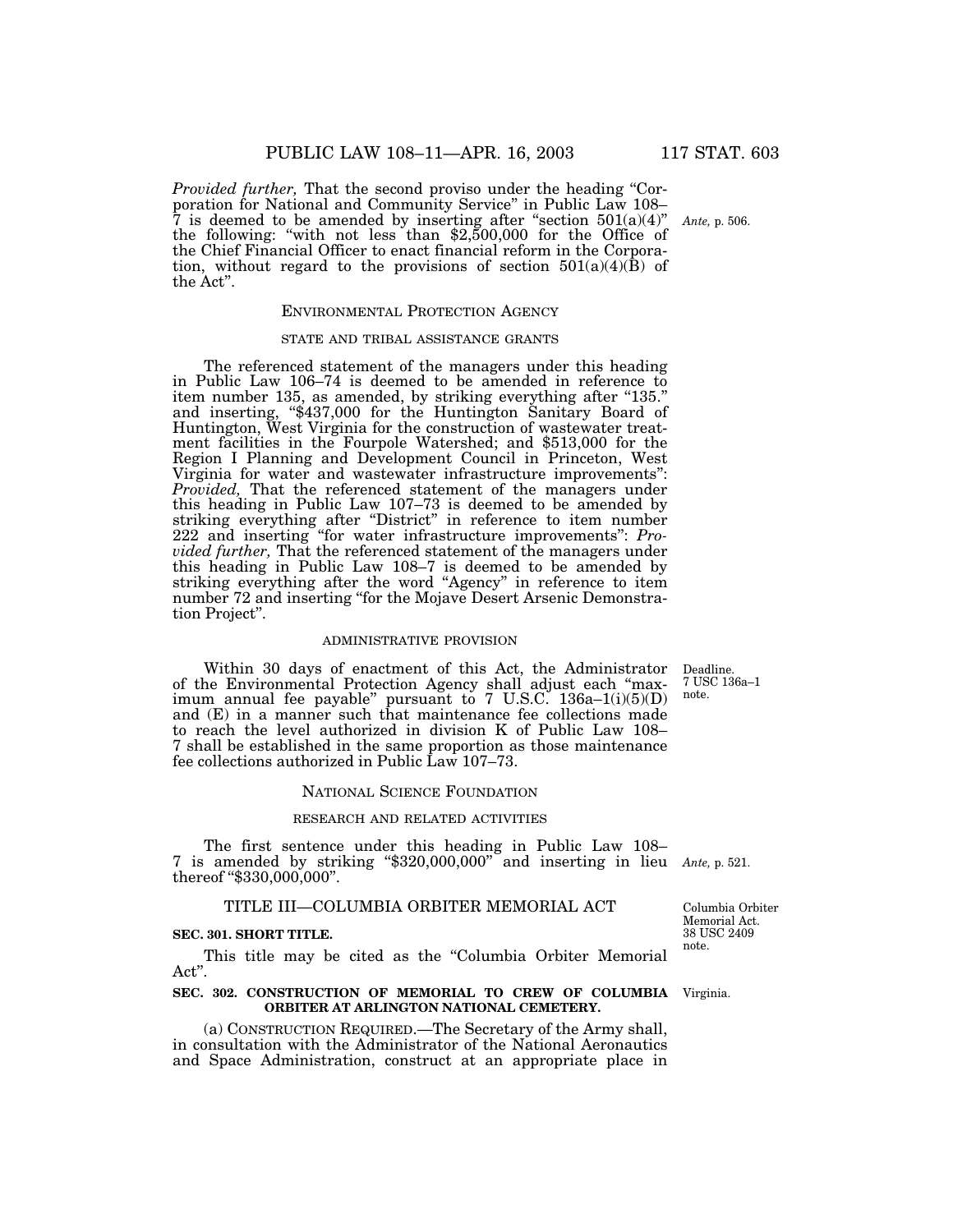Arlington National Cemetery, Virginia, a memorial marker honoring the seven members of the crew of the Columbia Orbiter who died on February 1, 2003, over the State of Texas during the landing of space shuttle mission STS–107.

(b) AVAILABILITY OF FUNDS.—Of the amount appropriated or otherwise made available by title II of the Department of Defense Appropriations Act, 2003 (Public Law 107–248) under the heading "OPERATION AND MAINTENANCE, ARMY", \$500,000 shall be available for the construction of the memorial marker required by subsection (a).

### **SEC. 303. DONATIONS FOR MEMORIAL FOR CREW OF COLUMBIA ORBITER.**

(a) AUTHORITY TO ACCEPT DONATIONS.—The Administrator of the National Aeronautics and Space Administration may accept gifts and donations of services, money, and property (including personal, tangible, or intangible property) for the purpose of an appropriate memorial or monument to the seven members of the crew of the Columbia Orbiter who died on February 1, 2003, over the State of Texas during the landing of space shuttle mission STS–107, whether such memorial or monument is constructed by the Administrator or is the memorial marker required by section 302.

(b) TRANSFER.—(1) The Administrator may transfer to the Secretary of the Army any services, money, or property accepted by the Administrator under subsection (a) for the purpose of the construction of the memorial marker required by section 302.

(2) Any moneys transferred to the Secretary under paragraph (1) shall be merged with amounts in the account referred to in subsection (b) of section 302, and shall be available for the purpose referred to in that subsection.

(c) EXPIRATION OF AUTHORITY.—The authority of the Administrator to accept gifts and donations under subsection (a) shall expire 5 years after the date of the enactment of this Act.

## TITLE IV—AVIATION-RELATED ASSISTANCE

## DEPARTMENT OF HOMELAND SECURITY

### TRANSPORTATION SECURITY ADMINISTRATION

For expenses and revenue forgone related to aviation security, \$2,395,750,000, to remain available until September 30, 2003: *Provided*, That the first \$100,000,000 of such amounts shall be available, notwithstanding any other provision of this Act, until expended to compensate air carriers for the direct costs associated with the strengthening of flight deck doors and locks on aircraft required by section 104(a)(1)(B) of the Aviation and Transportation Security Act: *Provided further,* That the remaining \$2,295,750,000 of such amounts shall be remitted to United States flag air carriers in the proportional share each such carrier has paid or collected as of the date of enactment of this Act in passenger security and air carrier security fees to the Transportation Security Administration: *Provided further*, That payments made under the preceding proviso may be used by an air carrier for such purposes as the carrier determines appropriate: *Provided further*, That payments made under this heading shall be distributed as a lump sum payment and made not later than 30 days after the date of enactment

Deadline.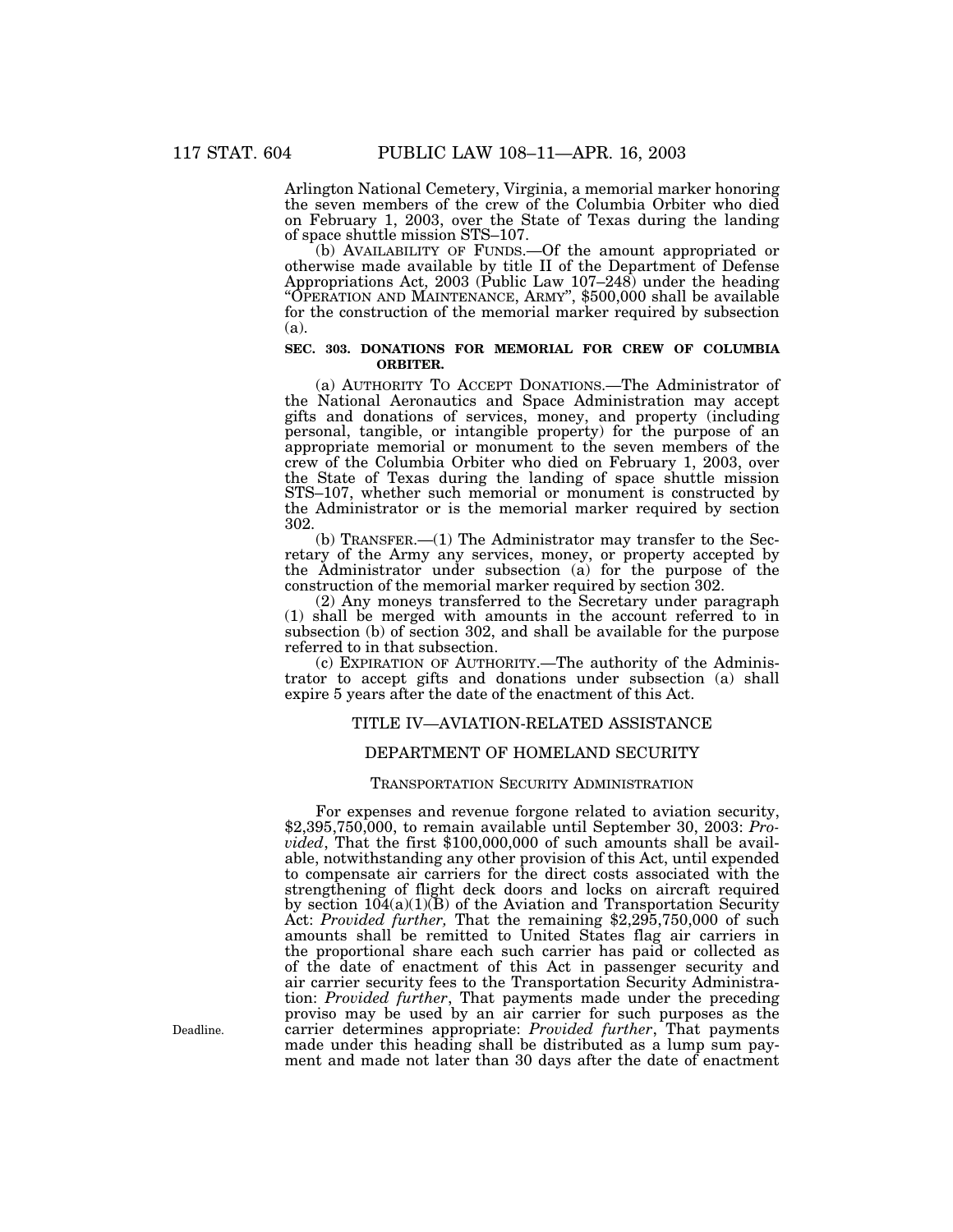of this Act: *Provided further,* That the Transportation Security Administration, not later than 30 days after the last disbursement of funds made pursuant to the second proviso under this heading, shall certify that such funds were allocated by air carriers for security related expenses or revenue forgone as a result of meeting Federal security mandates and shall transmit such certification to the Senate Committee on Appropriations, the Senate Committee on Commerce, Science, and Transportation, the House of Representatives Committee on Appropriations, and the House Committee on Transportation and Infrastructure: *Provided further,* That the Under Secretary for Border and Transportation Security of the Department of Homeland Security shall not impose the fees authorized by section 44940(a) of title 49, United States Code, during the period beginning June 1, 2003, and ending September 30, 2003: *Provided further*, That: (1) Notwithstanding any other provision of law, the Secretary of Homeland Security may not provide assistance to an air carrier pursuant to the second proviso under this heading unless that air carrier executes a contract with the Secretary under which the air carrier agrees that—

(A) the air carrier will not provide total cash compensation during the 12-month period beginning April 1, 2003, to an executive officer in an amount equal to more than the annual salary paid to that officer with respect to the air carrier's fiscal year 2002; and

(B) if the air carrier violates the agreement under subparagraph (A), the air carrier will pay to the Secretary of the Treasury, within 60 days after the date on which the violation occurs, an amount, determined by the Secretary of Homeland Security, equal to the total amount of assistance received by the air carrier pursuant to the second proviso under this heading.

(2) For the purpose of applying paragraph (1) of this proviso to an executive officer—

(A) who was employed by an air carrier for less than 12 months during the air carrier's fiscal year 2002, or whose employment began after the last day of the last fiscal year of such air carrier ending before the date of enactment of this Act—

(i) the salary paid to that executive officer in that air carrier's fiscal year 2002, or in the next fiscal year of that air carrier (if such next fiscal year began before the date of enactment of this Act), respectively, shall be determined as an annual rate of pay;

(ii) that annual rate of pay shall be treated as if it were the annual salary paid to that executive officer during the air carrier's fiscal year 2002; and

(iii) that executive officer shall be deemed to have been employed during that fiscal year; and

(B) whose employment begins after the date of enactment of this Act—

(i) the annual salary at which that executive officer is first employed by an air carrier may not exceed the maximum salary paid to any executive officer by that air carrier during that air carrier's fiscal year 2002 with the same or similar responsibilities;

Deadline. Certification.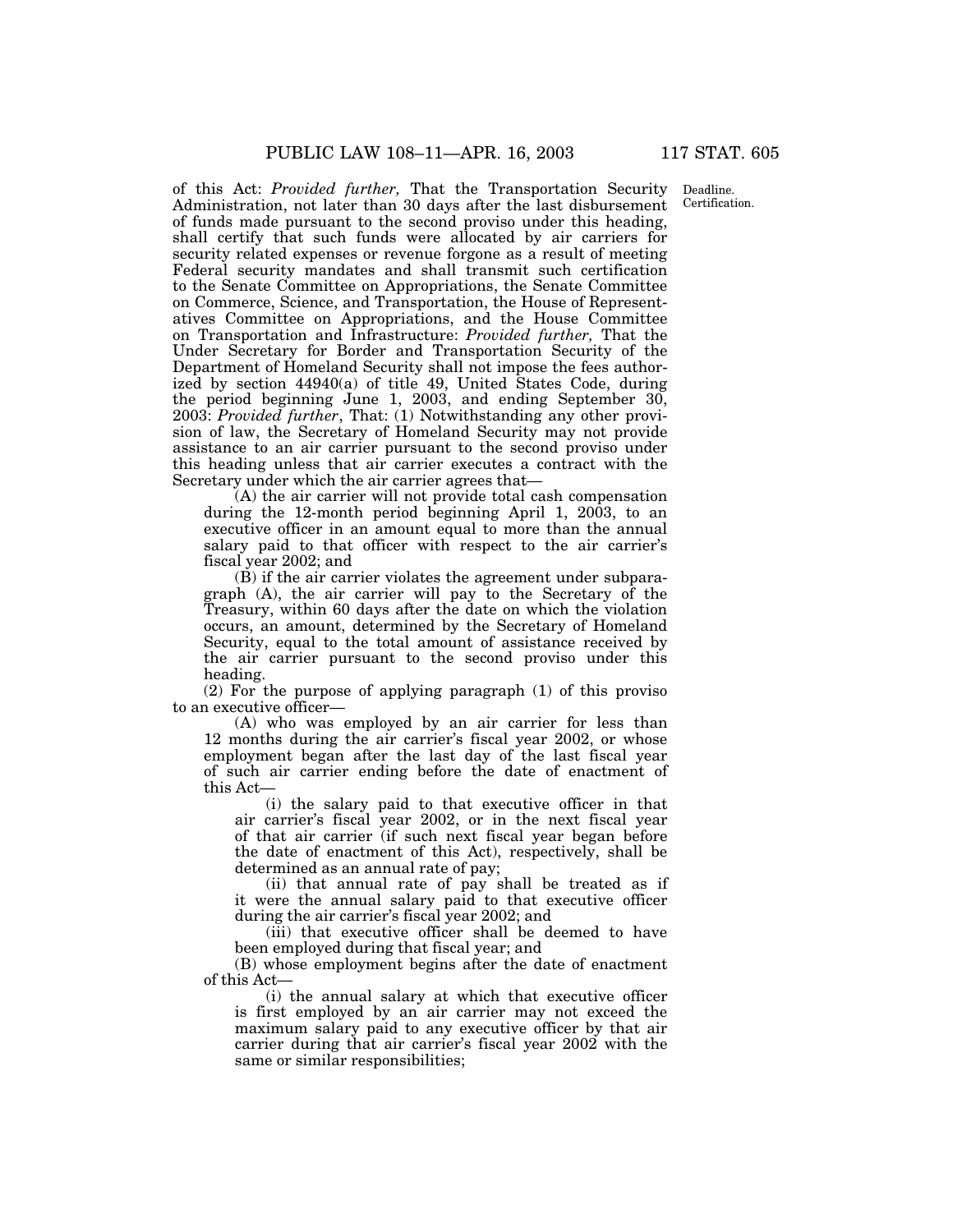(ii) that salary shall be treated as if it were the annual salary paid to the executive officer during that air carrier's fiscal year 2002; and

(iii) the executive officer shall be deemed to have been employed by that air carrier during that air carrier's fiscal year 2002.

(3) The Secretary shall not apply any of the conditions of this proviso for receiving assistance pursuant to the second proviso under this heading to any air carrier that operates aircraft exclusively with 85 seats or less, any Hawaii-based carrier or any air carrier that does not operate trans-Pacific or trans-Atlantic flights.

(4)(A) The Comptroller General, or any of the Comptroller General's duly authorized representatives, shall have access for the purpose of audit and examination to any books, accounts, documents, papers, and records of air carriers entering into an agreement under this proviso that relate to the information required to implement the provisions of this proviso.

(B) The Comptroller General shall transmit a report of any investigation conducted under this proviso to the Senate Committee on Appropriations, the Senate Committee on Commerce, Science, and Transportation, the House of Representatives Committee on Appropriations, and the House of Representatives Committee on Transportation and Infrastructure, together with a certification as to whether the Comptroller General has had access to sufficient information to make informed judgments on the matters covered by this report.

(5) In this proviso, the following definitions apply:

(A) The term "executive officer" means the two most highly compensated named executive officers (as that term is used in section 402(a)(3) of Regulation S-K promulgated by the Salaries and Exchange Commission under the Securities and Exchange Act of 1934 (17 CFR 229.402(a)(3))).

(B) The term "salary" means the base salary of an individual, excluding any bonuses, awards of stock, or other financial benefits provided by an air carrier to the individual.

(C) The term ''total cash compensation'' has the meaning given the term ''total compensation'' by section 104(b) of the Air Transportation Safety and System Stabilization Act (49 U.S.C. 40101 note), but does not include awards of stock or stock options or preexisting contracts governing retirement.

(6) Nothing in this proviso shall be construed to prohibit or limit an air carrier in providing health benefits, life insurance benefits, or reimbursement of reasonable expenses to an executive officer.

### GENERAL PROVISIONS—THIS TITLE

SEC. 4001. (a) Section 44302(f)(1) of title 49, United States Code, is amended by striking "2003" each place it appears and inserting "2004".

(b) Section 44303(b) of such title is amended by striking ''2003'' and inserting "2004".

(c) Section 44310 of such title is amended by striking ''2003'' and inserting "2004".

Records.

Reports. Certification.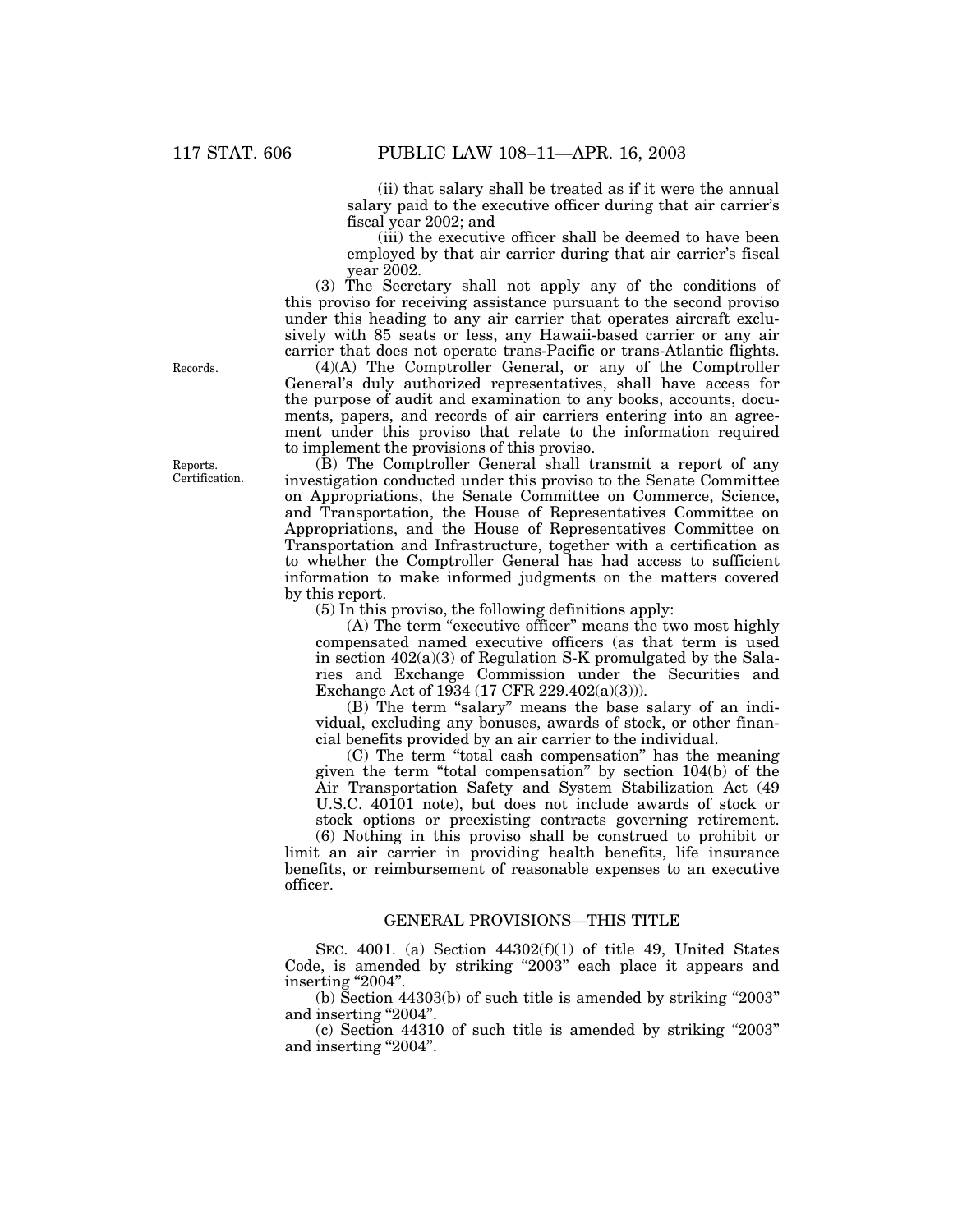#### **SEC. 4002. ADDITIONAL TEMPORARY EXTENDED UNEMPLOYMENT** 26 USC 3304 **COMPENSATION FOR DISPLACED AIRLINE RELATED WORKERS.** note.

(a) DEFINITIONS.—For purposes of this section—

(1) the term ''eligible individual'' means an individual whose eligibility for temporary extended unemployment compensation under the Temporary Extended Unemployment Compensation Act of 2002 (Public Law 107–147; 116 Stat. 21), as amended by Public Law 108–1 (117 Stat. 3), is or would be based on the exhaustion of regular compensation under State law, entitlement to which was based in whole or in part on qualifying employment performed during such individual's base period;

(2) the term ''qualifying employment'', with respect to an eligible individual, means employment—

(A) with an air carrier, employment at a facility at an airport, or with an upstream producer or supplier for an air carrier; and

(B) as determined by the Secretary, separation from which was due, in whole or in part, to—

(i) reductions in service by an air carrier as a result of a terrorist action or security measure;

(ii) a closure of an airport in the United States as a result of a terrorist action or security measure; or

(iii) a military conflict with Iraq that has been authorized by Congress;

(3) the term "air carrier" means an air carrier that holds a certificate issued under chapter 411 of title 49, United States Code;

 $(4)$  the term "upstream producer" means a firm that performs additional, value-added, production processes, including firms that perform final assembly, finishing, or packaging of articles, for another firm;

(5) the term ''supplier'' means a firm that produces component parts for, or articles and contract services considered to be a part of the production process or services for, another firm;

(6) the term ''Secretary'' means the Secretary of Labor; and

(7) the term ''terrorist action or security measure'' means a terrorist attack on the United States on September 11, 2001, or a security measure taken in response to such attack.

(b) ADDITIONAL TEMPORARY EXTENDED UNEMPLOYMENT COM-Applicability. PENSATION FOR ELIGIBLE INDIVIDUAL.—In the case of an eligible individual, the Temporary Extended Unemployment Compensation Act of 2002 (Public Law 107–147; 116 Stat. 21), as amended by Public Law 108–1 (117 Stat. 3), shall be applied as if it had been amended in accordance with subsection (c).

(c) MODIFICATIONS.—

(1) IN GENERAL.—For purposes of subsection (b), the Temporary Extended Unemployment Compensation Act of 2002 (Public Law 107–147; 116 Stat. 21), as amended by Public Law 108–1 (117 Stat. 3), shall be treated as if it had been amended as provided in this subsection.

(2) PROGRAM EXTENSION.—Deem section 208 of the Temporary Extended Unemployment Compensation Act of 2002,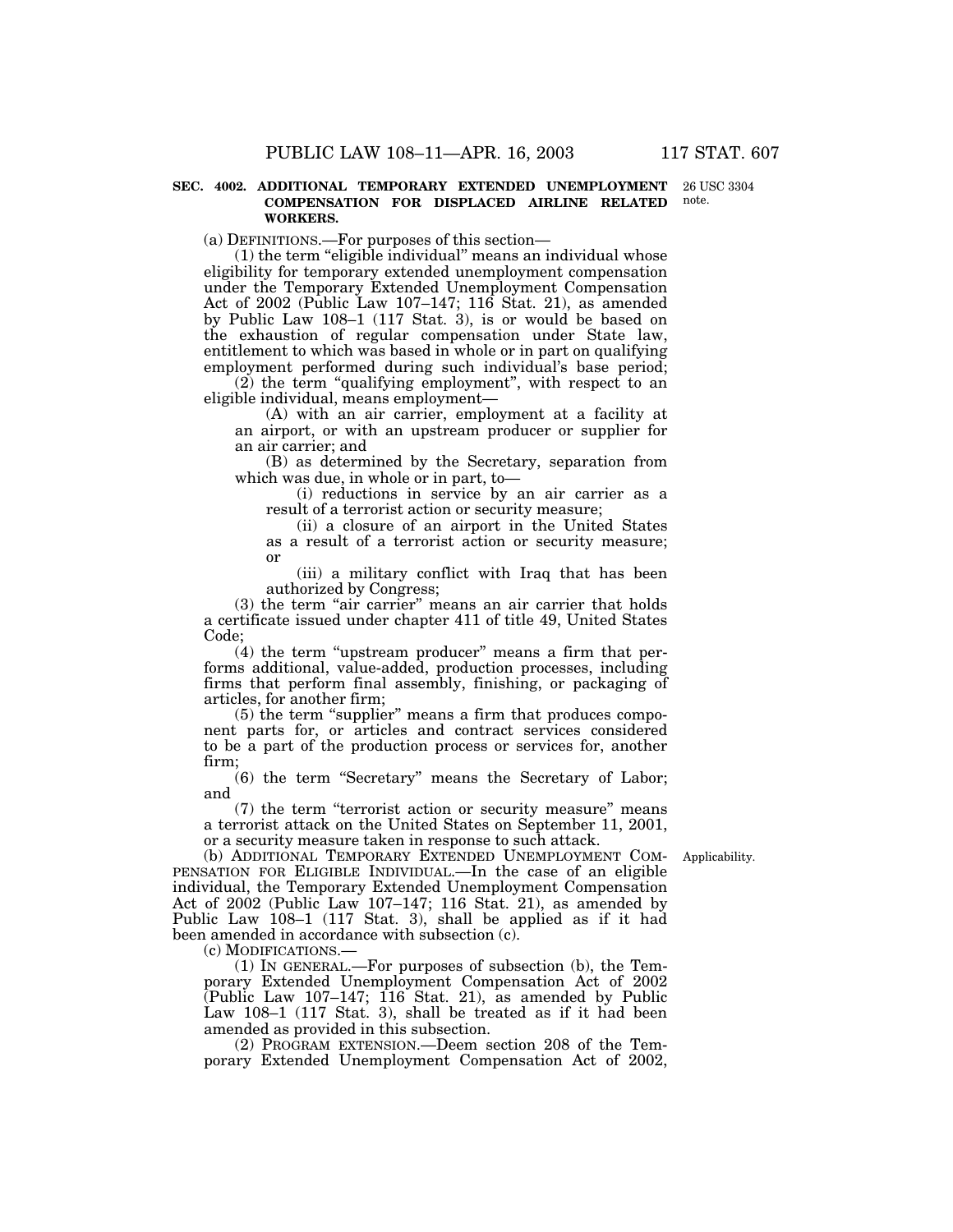26 USC 3304 note.

as amended by Public Law 108–1 (117 Stat. 3), to be amended to read as follows:

## **''SEC. 208. APPLICABILITY.**

''(a) IN GENERAL.—Subject to subsection (b), an agreement entered into under this title shall apply to weeks of unemployment—

"(1) beginning after the date on which such agreement is entered into; and

''(2) ending before December 29, 2003.

''(b) TRANSITION FOR AMOUNT REMAINING IN ACCOUNT.—

''(1) IN GENERAL.—Subject to paragraph (2), in the case of an individual who has amounts remaining in an account established under section 203 as of December 28, 2003, temporary extended unemployment compensation shall continue to be payable to such individual from such amounts for any week beginning after such date for which the individual meets the eligibility requirements of this title, including such compensation payable by reason of amounts deposited in such account after such date pursuant to the application of subsection (c) of such section.

"(2) LIMITATION.—No compensation shall be payable by reason of paragraph (1) for any week beginning after December 26, 2004.''.

(3) ADDITIONAL WEEKS OF BENEFITS.—Deem section 203 of the Temporary Extended Unemployment Compensation Act of 2002, as amended by Public Law 108–1 (117 Stat. 3), to be amended—

 $(A)$  in subsection  $(b)(1)$ —

(i) in subparagraph  $(A)$ , by striking "50" and inserting "150"; and

(ii) by striking "13" and inserting "39"; and

(B) in subsection  $(c)(1)$ , by inserting "<sup>1</sup>/<sub>3</sub> of" after "equal to''.

(4) EFFECTIVE DATE OF MODIFICATIONS DESCRIBED IN PARA- $GRAPH(3)$ .

(A) IN GENERAL.—The amendments described in paragraph (3)—

(i) shall be deemed to have taken effect as if included in the enactment of the Temporary Extended Unemployment Compensation Act of 2002; but

(ii) shall be treated as applying only with respect to weeks of unemployment beginning on or after the date of enactment of this Act, subject to subparagraph (B).

(B) SPECIAL RULES.—In the case of an eligible individual for whom a temporary extended unemployment account was established before the date of enactment of this Act, the Temporary Extended Unemployment Compensation Act of 2002 (as amended by this section) shall be applied subject to the following:

(i) Any amounts deposited in the individual's temporary extended unemployment compensation account by reason of section 203(c) of such Act (commonly known as "TEUC–X amounts") before the date of enactment of this Act shall be treated as amounts deposited by reason of section 203(b) of such Act (commonly

26 USC 3304 note.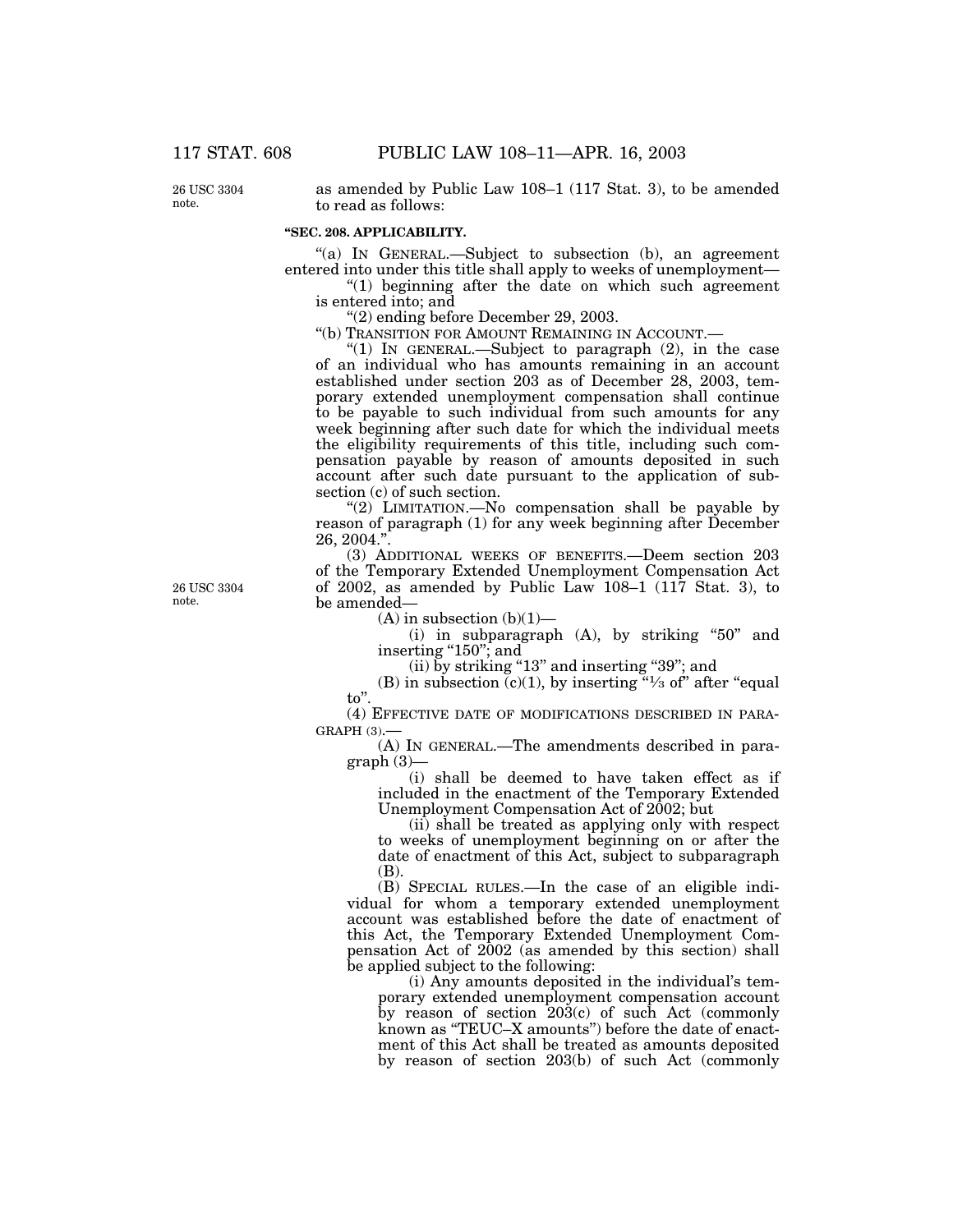known as ''TEUC amounts''), as deemed to have been amended by paragraph (3)(A).

(ii) For purposes of determining whether the individual is eligible for any TEUC–X amounts under such Act, as deemed to be amended by this subsection—

(I) any determination made under section 203(c) of such Act before the application of the amendment described in paragraph (3)(B) shall be disregarded; and

(II) any such determination shall instead be made by applying section 203(c) of such Act, as deemed to be amended by paragraph  $(3)(B)$ , as of the time that all amounts established in such account in accordance with section 203(b) of such Act (as deemed to be amended under this subsection, and including any amounts described in clause (i)) are in fact exhausted.

# **TITLE V—PANEL TO REVIEW SEXUAL MISCONDUCT ALLEGATIONS AT UNITED STATES AIR FORCE ACADEMY**

## **SEC. 501. ESTABLISHMENT OF PANEL.**

(a) ESTABLISHMENT.—There is established a panel to review sexual misconduct allegations at the United States Air Force Academy.

(b) COMPOSITION.—The panel shall be composed of seven members, appointed by the Secretary of Defense from among private United States citizens who have expertise in behavioral and psychological sciences and standards and practices relating to proper treatment of sexual assault victims (to include their medical and legal rights and needs), as well as the United States military academies.

(c) CHAIRMAN.—The Secretary of Defense shall, in consultation with the Chairmen of the Committees on Armed Services of the Senate and House of Representatives, select the Chairman of the panel from among its members under subsection (b).

(d) PERIOD OF APPOINTMENT; VACANCIES.—Members shall be appointed for the life of the panel. Any vacancy in the panel shall be filled in the same manner as the original appointment.

(e) MEETINGS.—The panel shall meet at the call of the Chairman.

(f) INITIAL ORGANIZATION REQUIREMENTS.—(1) All original Deadline. appointments to the panel shall be made not later than May 1, 2003.

(2) The Chairman shall convene the first meeting of the panel not later than May 8, 2003.

### **SEC. 502. DUTIES OF PANEL.**

(a) IN GENERAL.—The panel established under section 501(a) shall carry out a study of the policies, management and organizational practices, and cultural elements of the United States Air Force Academy that were conducive to allowing sexual misconduct (including sexual assaults and rape) at the United States Air Force Academy.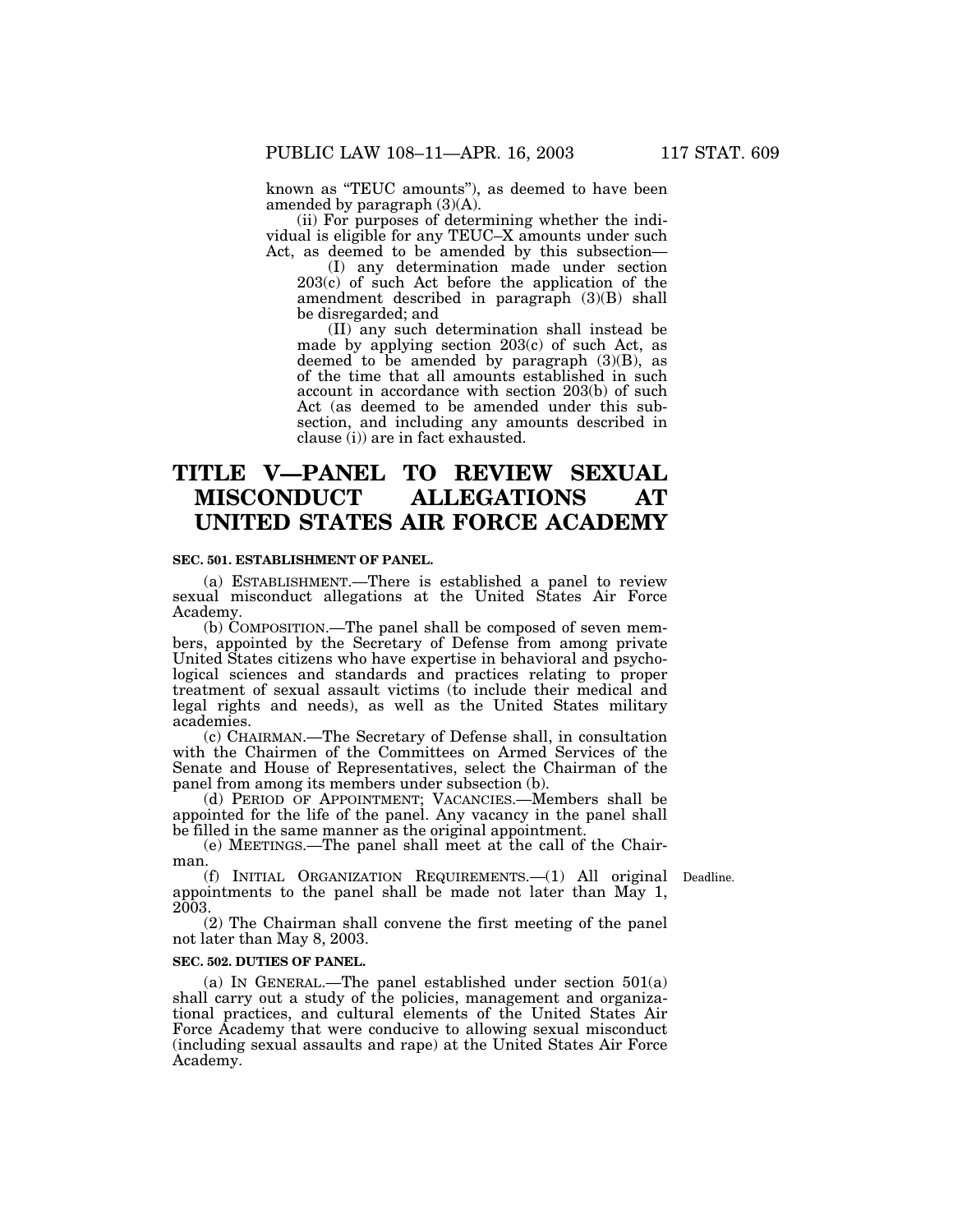(b) REVIEW.—In carrying out the study required by subsection (a), the panel shall—

(1) review the actions taken by United States Air Force Academy personnel and other Department of the Air Force officials in response to allegations of sexual assaults at the United States Air Force Academy;

(2) review directives issued by the United States Air Force pertaining to sexual misconduct at the United States Air Force Academy;

(3) review the effectiveness of the process, procedures, and policies used at the United States Air Force Academy to respond to allegations of sexual misconduct;

(4) review the relationship between—

(A) the command climate for women at the United States Air Force Academy, including factors that may have produced a fear of retribution for reporting sexual misconduct; and

(B) the circumstances that resulted in sexual misconduct at the Academy;

(5) review, evaluate, and assess such other matters and materials as the panel considers appropriate for the study; and

(6) review, and incorporate as appropriate, the findings of ongoing studies being conducted by the Air Force General Counsel and Inspector General.

Deadline.

(c) REPORT.—(1) Not later than 90 days after its first meeting under section  $501(f)(2)$ , the panel shall submit a report on the study required by subsection 502(a) to the Secretary of Defense and the Committees on Armed Services of the Senate and the House of Representatives.

(2) The report shall include—

(A) the findings and conclusions of the panel as a result of the study; and

(B) any recommendations for legislative or administrative action that the panel considers appropriate in light of the study.

### **SEC. 503. PERSONNEL MATTERS.**

(a) PAY OF MEMBERS.—(1) Members of the panel established under section  $501(a)$  shall serve without pay by reason of their work on the panel.

(2) Section 1342 of title 31, United States Code, shall not apply to the acceptance of services of a member of the panel under this title.

(b) TRAVEL EXPENSES.—The members of the panel shall be allowed travel expenses, including per diem in lieu of subsistence, at rates authorized for employees of agencies under subchapter I of chapter 57 of title 5, United States Code, while away from their homes or regular places of business in the performance of services for the panel.